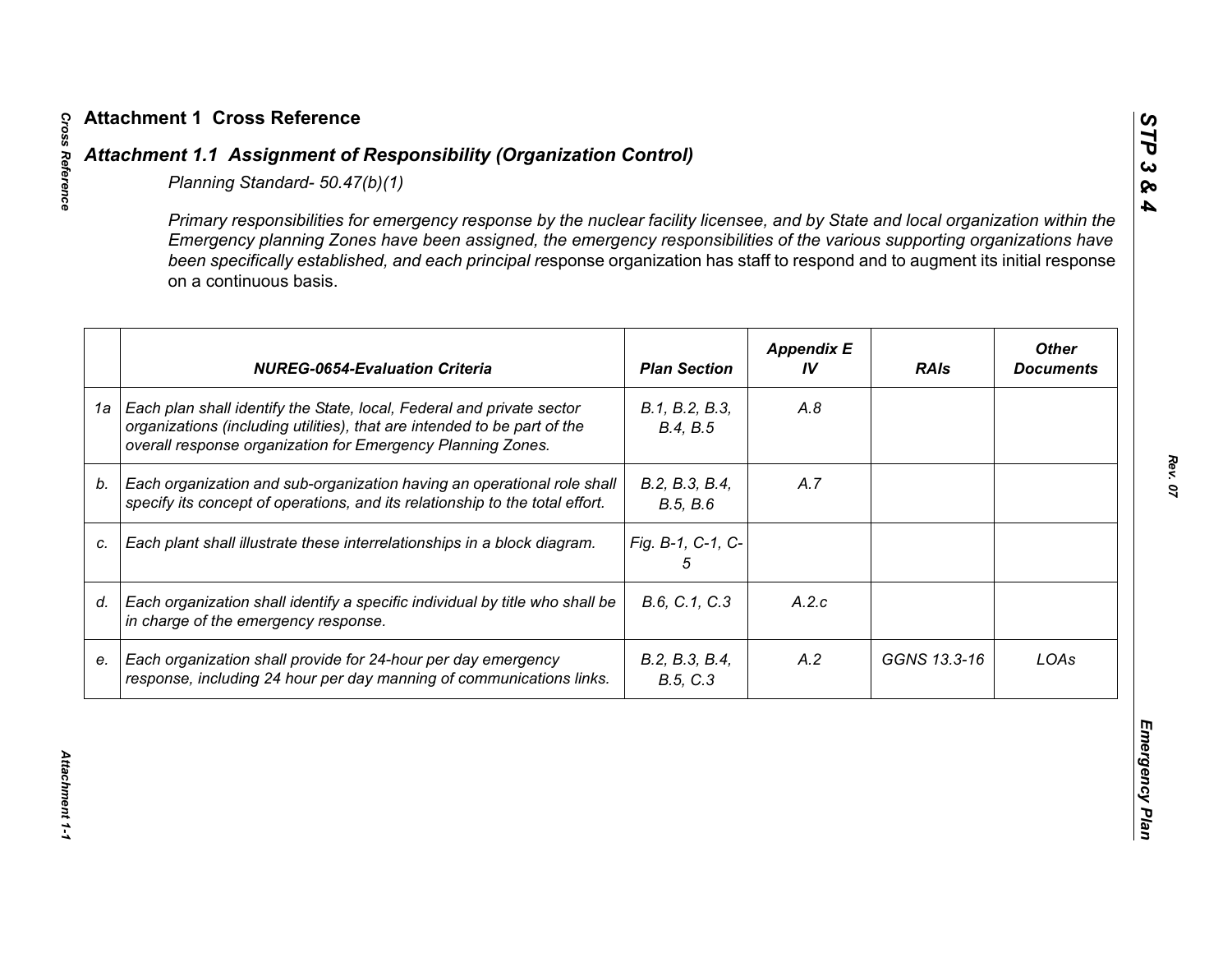|    | <b>NUREG-0654-Evaluation Criteria</b>                                                                                                                                                                                                                                                                                                                                                                                                                                                                                                                                                                                                                                                                                                                                                                                                                                   | <b>Plan Section</b>                                                       | <b>Appendix E</b><br>IV | <b>RAIs</b>                  | <b>Other</b><br><b>Documents</b> |
|----|-------------------------------------------------------------------------------------------------------------------------------------------------------------------------------------------------------------------------------------------------------------------------------------------------------------------------------------------------------------------------------------------------------------------------------------------------------------------------------------------------------------------------------------------------------------------------------------------------------------------------------------------------------------------------------------------------------------------------------------------------------------------------------------------------------------------------------------------------------------------------|---------------------------------------------------------------------------|-------------------------|------------------------------|----------------------------------|
| 2a | Each organization shall specify the functions and responsibilities for<br>major elements and key individuals by title, of emergency response,<br>including the following: Command and Control, Alerting and Notification,<br>Communications, Public Information, Accident Assessment, Public<br>Health and Sanitation, Social Services, Fire and Rescue, Traffic Control,<br>Emergency Medical Services, Law Enforcement, Transportation,<br>Protective Response (including authority to request Federal assistance<br>and to initiate other protective actions), and Radiological Exposure<br>Control. The description of these functions shall include a clear and<br>concise summary such as a table of primary and support responsibilities<br>using the agency as one axis, and the function as the other. (See<br>Section B for licensee).                        | B.1, B.2, B.3,<br>B.4, C.2, C.3, E,<br>G, H, K<br>Table B-1<br>Figure B-1 | A.4                     | GGNS 13.3-13<br>GGNS 13.3-14 |                                  |
| b. | Each plan shall contain (by reference to specific acts, codes or statutes)<br>the legal basis for such authorities.                                                                                                                                                                                                                                                                                                                                                                                                                                                                                                                                                                                                                                                                                                                                                     | State Plan                                                                |                         |                              |                                  |
| 3. | Each plan shall include written agreements referring to the concept of<br>operations developed between Federal, State, and local agencies and<br>other support organizations having an emergency response role within<br>the Emergency Planning Zones. The agreements shall identify the<br>emergency measures to be provided and the mutually acceptable<br>criteria for their implementation, and specify the arrangements for<br>exchange of information. These agreements may be provided in an<br>appendix to the plan or the plan itself may contain descriptions of these<br>matters and a signature page in the plan may serve to verify the<br>agreements. The signature page format is appropriate for organizations<br>where response functions are covered by laws, regulations or executive<br>orders where separate written agreements are not necessary. | A, B                                                                      |                         | GGNS 13.3-7                  | LOAs                             |
| 4. | Each principal organization shall be capable of continuous (24-hour)<br>operations for a protracted period. The individual in the principal<br>organization who will be responsible for assuring continuity of resources<br>(technical, administrative, and material) shall be specified by title.                                                                                                                                                                                                                                                                                                                                                                                                                                                                                                                                                                      | B.4, C.1, C.3,<br>C.4                                                     |                         |                              |                                  |

*Rev. 07*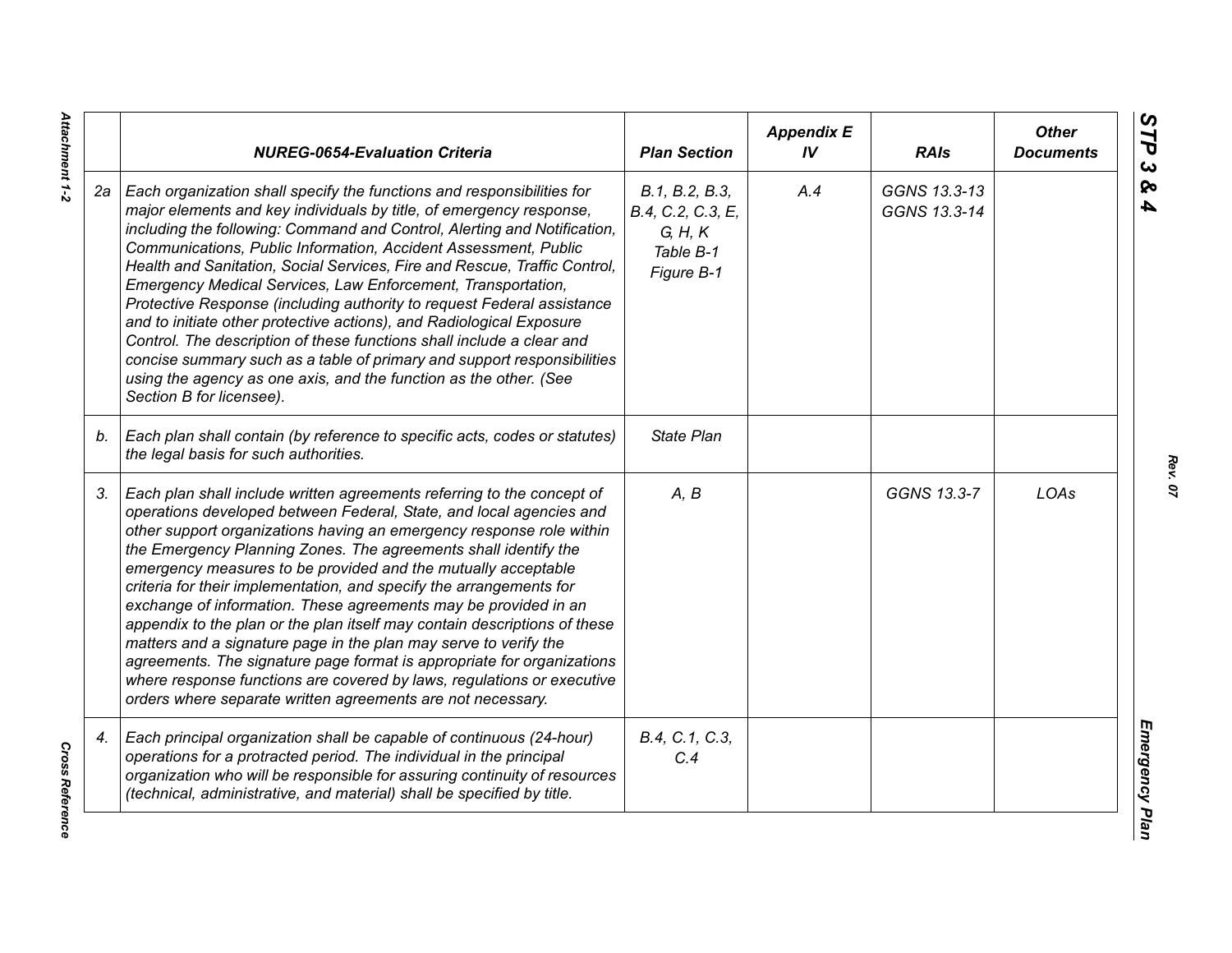|    | On-shift facility licensee responsibilities for emergency response are unambiguously defined, adequate staffing to provide initial<br>facility accident response in key functional areas is maintained at all times, timely augmentation of response capabilities is<br>available, and the interfaces among various onsite response activities and offsite support and response activities are specified.                      |                                        |                         |             |                                  |
|----|--------------------------------------------------------------------------------------------------------------------------------------------------------------------------------------------------------------------------------------------------------------------------------------------------------------------------------------------------------------------------------------------------------------------------------|----------------------------------------|-------------------------|-------------|----------------------------------|
|    | <b>NUREG-0654-Evaluation Criteria</b>                                                                                                                                                                                                                                                                                                                                                                                          | <b>Plan Section</b>                    | <b>Appendix E</b><br>IV | <b>RAIs</b> | <b>Other</b><br><b>Documents</b> |
| 1. | Each licensee shall specify the onsite emergency organization of plant<br>staff personnel for all shifts and its relation to the responsibilities and<br>duties of the normal staff complement.                                                                                                                                                                                                                                | C.3<br>1.1, 2.1                        | A.2.a<br>A.2.b          | VEGP 13.3-8 | GL 82-33                         |
|    | Each licensee shall designate an individual as emergency coordinator<br>who shall be on shift at all times and who shall be the authority and<br>responsibility to immediately and unilaterally initiate any emergency<br>actions, including providing protective action recommendations to<br>authorities responsible for implementing offsite emergency measures.                                                            | C.1, C.2, C.3,<br>C.4.1, C.4.9         | A.2.c                   |             |                                  |
|    | Each licensee shall identify a line of succession for the emergency<br>coordinator position and identify the specific conditions for higher level<br>utility officials assuming this function.                                                                                                                                                                                                                                 | C, C.3, C.3.1,<br>C.4, C.4.1,<br>C.4.9 |                         |             |                                  |
|    | Each licensee shall establish the functional responsibilities assigned to<br>the emergency coordinator and shall clearly specify which<br>responsibilities may not be delegated to other elements of the<br>emergency organization. Among the responsibilities which may not be<br>delegated shall be the decision to notify and to recommend protective<br>actions to authorities responsible for offsite emergency measures. | C.2                                    |                         |             |                                  |

*STP 3 & 4*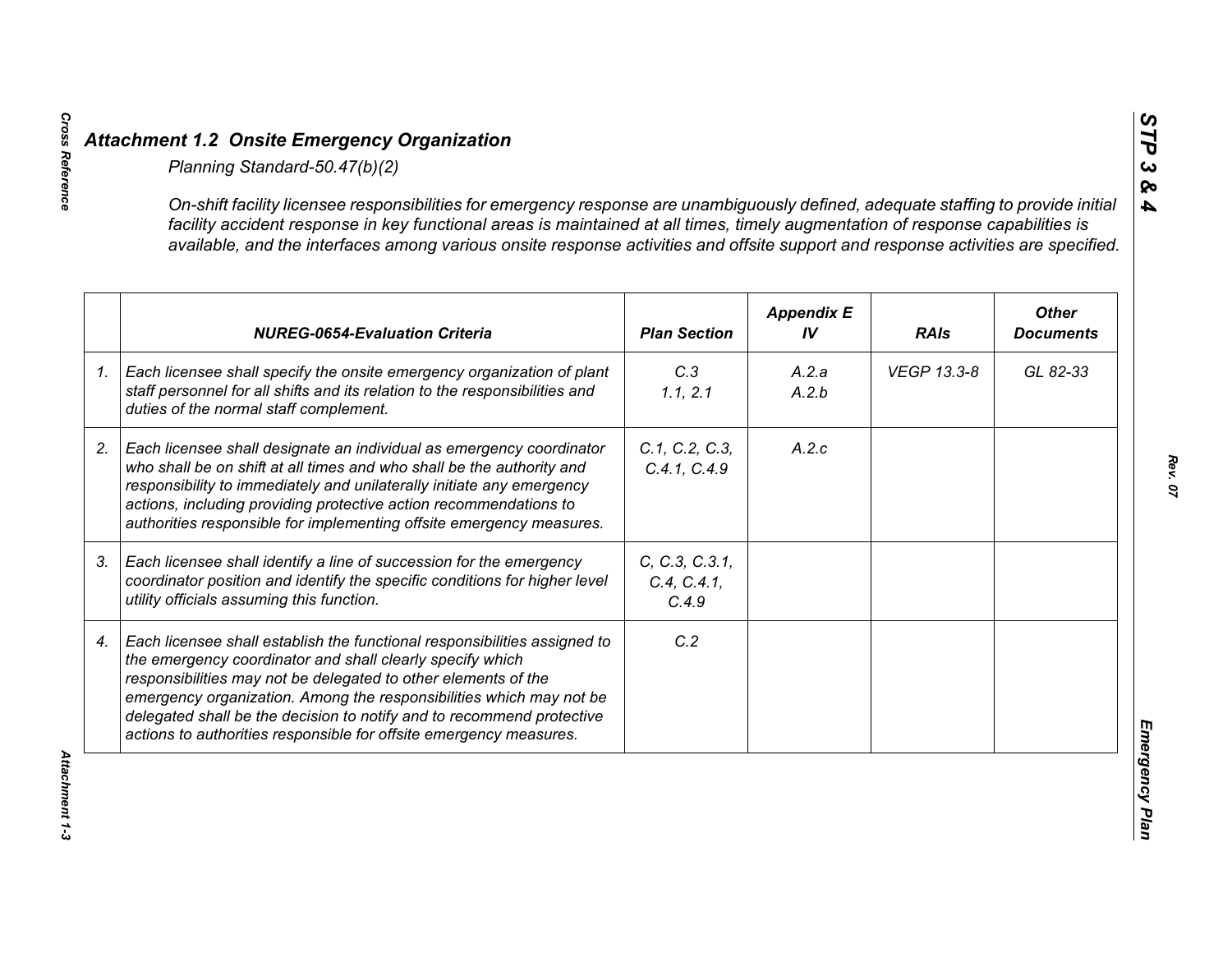|    | <b>NUREG-0654-Evaluation Criteria</b>                                                                                                                                                                                                                                                                                                                                                                                                                                                                                                                                                                                                                                                                                                    | <b>Plan Section</b>      | <b>Appendix E</b><br>IV | <b>RAIs</b> | <b>Other</b><br><b>Documents</b> |
|----|------------------------------------------------------------------------------------------------------------------------------------------------------------------------------------------------------------------------------------------------------------------------------------------------------------------------------------------------------------------------------------------------------------------------------------------------------------------------------------------------------------------------------------------------------------------------------------------------------------------------------------------------------------------------------------------------------------------------------------------|--------------------------|-------------------------|-------------|----------------------------------|
| 5. | Each licensee shall specify the positions or title and major tasks to be<br>performed by the persons to be assigned to the functional areas of<br>emergency activity. For emergency situations, specific assignments<br>shall be made for all shifts and for plant staff members, both onsite and<br>away from the site. These assignments shall cover the emergency<br>functions in Table B-1 entitled, Minimum Staffing Requirements for<br>Nuclear Power Plant Emergencies. The minimum on-shift staffing levels<br>shall be as indicated in Table B-1. The licensee must be able to augment<br>on-shift capabilities within a short period after declaration of an<br>emergency. This capability shall be as indicated in Table B-1. | C.3, C.4, Table<br>$C-1$ | A.2<br>A.3<br>B.4       |             | GL 82-33                         |
| 6. | Each licensee shall specify the interfaces between and among the<br>onsite functional areas of emergency activity, licensee headquarters<br>support, local services support, and State and local government<br>response organization. This shall be illustrated in a block diagram and<br>shall include the onsite technical support center and the operational<br>support (assembly) center and the licensee's near-site Emergency<br>Operations Facility (EOF).                                                                                                                                                                                                                                                                        | Figure F-1               | A.3                     |             |                                  |
| 7. | Each licensee shall specify the management, administrative, and<br>technical support personnel who will augment the plant staff as specified<br>in the table entitled Minimum Staffing Requirements for Nuclear Power<br>Plant Emergencies, (Table B-1) and in the following areas:                                                                                                                                                                                                                                                                                                                                                                                                                                                      | C.4<br>Table C-1         | A.5                     |             |                                  |
| a. | logistics support for emergency personnel, e.g., transportation,<br>communications, temporary quarters, food and water, sanitary<br>facilities in the field, and special equipment and supplies<br>procurement;                                                                                                                                                                                                                                                                                                                                                                                                                                                                                                                          | F.8.3                    | A.5                     |             |                                  |
| b. | technical support for planning and reentry/recovery operations;                                                                                                                                                                                                                                                                                                                                                                                                                                                                                                                                                                                                                                                                          | L.6                      | H                       |             |                                  |
| c. | management level interface with governmental authorities, and                                                                                                                                                                                                                                                                                                                                                                                                                                                                                                                                                                                                                                                                            | C.4.9, C.4.13            | E.9                     |             |                                  |

**Cross Reference** *Cross Reference*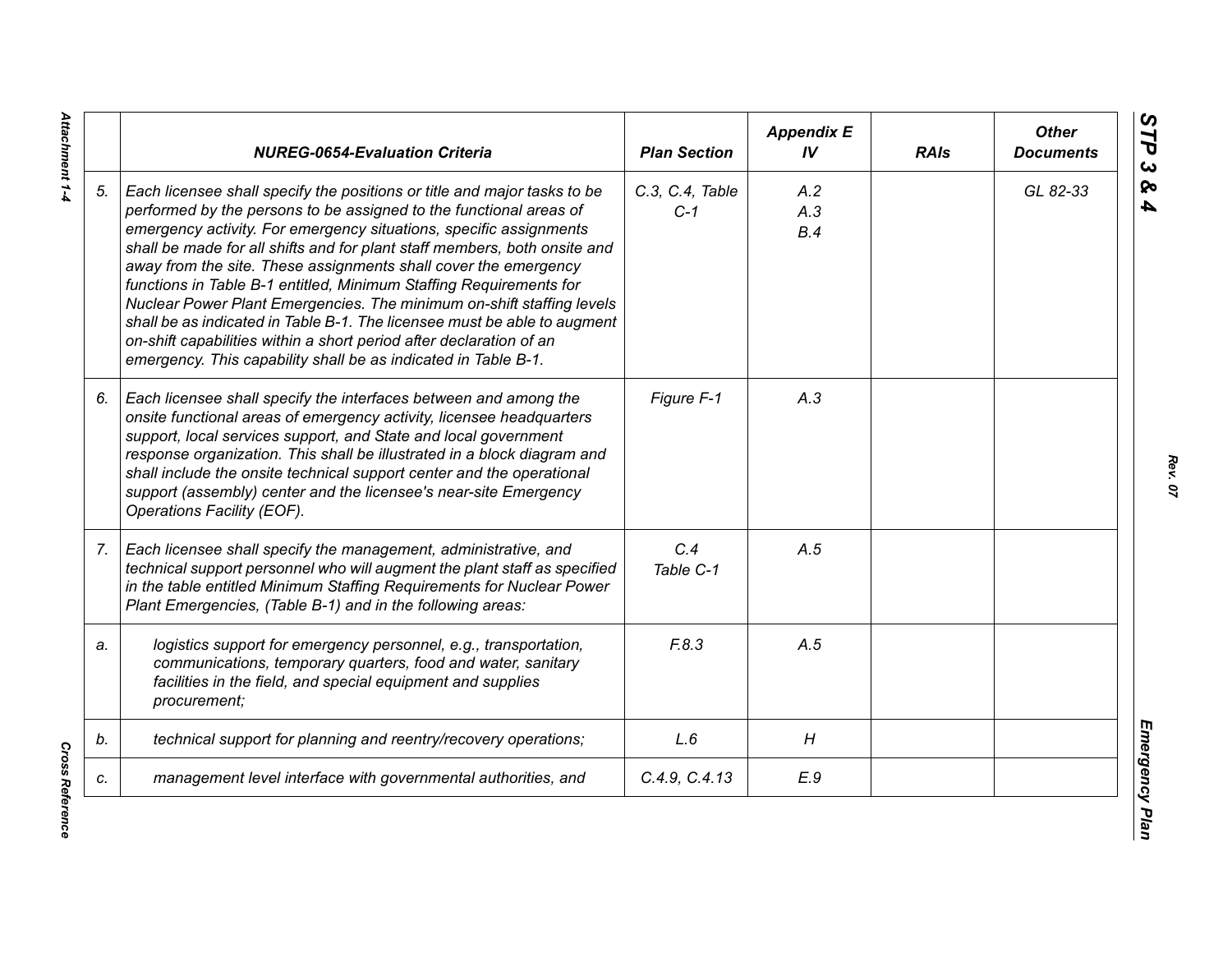| release of information to news media during an emergency<br>K.5, K.7, K.8<br>(coordinated with governmental authorities).<br>B.5<br>Each licensee shall specify the contractor and private organizations who<br>A.5<br>may be requested to provide technical assistance to and augmentation<br>of the emergency organization.<br>Each licensee shall identify the services to be provided by local<br>B.4, B.5, B.5.7,<br>A.6<br>agencies for handling emergencies, e.g., police, ambulance, medical,<br>J.5<br>hospital, and fire-fighting organizations shall be specified. The licensee<br>shall provide for transportation and treatment of injured personnel who<br>may also be contaminated. Copies of the arrangements and agreements<br>reached with contractor, private, and local support agencies shall be | appended to the plan. The agreements shall delineate the authorities,<br>responsibilities, and limits on the actions of the contractor, private<br>organization, and local services support groups. |    | <b>NUREG-0654-Evaluation Criteria</b> | <b>Plan Section</b> | <b>Appendix E</b><br>IV | <b>RAIs</b> | <b>Other</b><br><b>Documents</b> |
|-----------------------------------------------------------------------------------------------------------------------------------------------------------------------------------------------------------------------------------------------------------------------------------------------------------------------------------------------------------------------------------------------------------------------------------------------------------------------------------------------------------------------------------------------------------------------------------------------------------------------------------------------------------------------------------------------------------------------------------------------------------------------------------------------------------------------|-----------------------------------------------------------------------------------------------------------------------------------------------------------------------------------------------------|----|---------------------------------------|---------------------|-------------------------|-------------|----------------------------------|
|                                                                                                                                                                                                                                                                                                                                                                                                                                                                                                                                                                                                                                                                                                                                                                                                                       |                                                                                                                                                                                                     | d. |                                       |                     |                         |             |                                  |
|                                                                                                                                                                                                                                                                                                                                                                                                                                                                                                                                                                                                                                                                                                                                                                                                                       |                                                                                                                                                                                                     | 8. |                                       |                     |                         |             |                                  |
|                                                                                                                                                                                                                                                                                                                                                                                                                                                                                                                                                                                                                                                                                                                                                                                                                       |                                                                                                                                                                                                     | 9. |                                       |                     |                         |             |                                  |
|                                                                                                                                                                                                                                                                                                                                                                                                                                                                                                                                                                                                                                                                                                                                                                                                                       |                                                                                                                                                                                                     |    |                                       |                     |                         |             |                                  |
|                                                                                                                                                                                                                                                                                                                                                                                                                                                                                                                                                                                                                                                                                                                                                                                                                       |                                                                                                                                                                                                     |    |                                       |                     |                         |             |                                  |
|                                                                                                                                                                                                                                                                                                                                                                                                                                                                                                                                                                                                                                                                                                                                                                                                                       |                                                                                                                                                                                                     |    |                                       |                     |                         |             |                                  |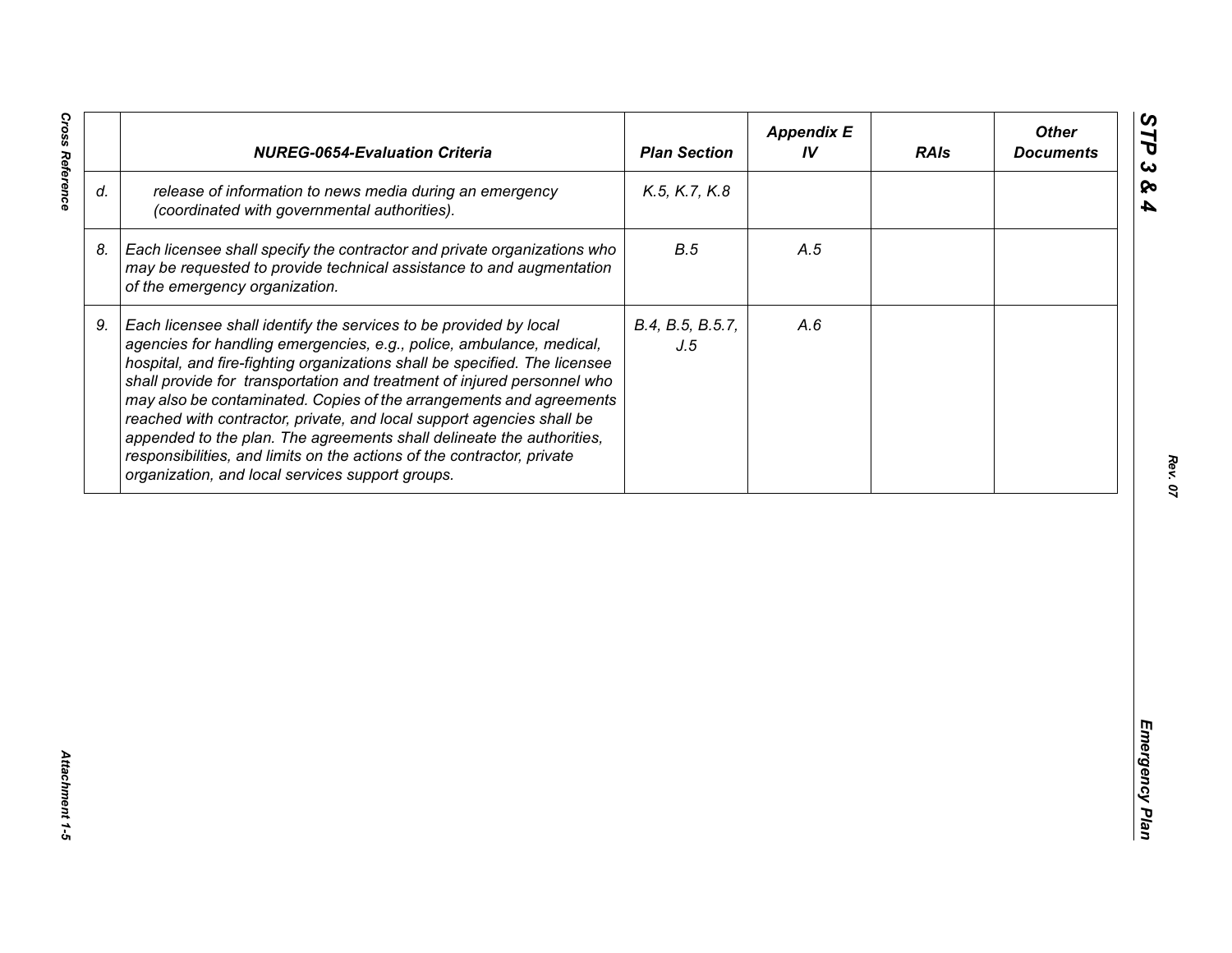|    | Planning Standard- 50.47(b)(3)                                                                                                                                                                                                                                                                                                                                                                                                               |                                         |                         |              |                                  |
|----|----------------------------------------------------------------------------------------------------------------------------------------------------------------------------------------------------------------------------------------------------------------------------------------------------------------------------------------------------------------------------------------------------------------------------------------------|-----------------------------------------|-------------------------|--------------|----------------------------------|
|    | Arrangement for requesting and effectively using assistance resources have been made, arrangements to accommodate State<br>and local staff at the licensee's near-site Emergency Operations Facility have been made, and other organizations capable of<br>augmenting the planned response have been identified.                                                                                                                             |                                         |                         |              |                                  |
|    | <b>NUREG-0654-Evaluation Criteria</b>                                                                                                                                                                                                                                                                                                                                                                                                        | <b>Plan Section</b>                     | <b>Appendix E</b><br>IV | <b>RAIs</b>  | <b>Other</b><br><b>Documents</b> |
| 1. | The Federal government maintains in-depth capability to assist<br>licensees, States and local government through the Federal<br>Radiological Monitoring and Assessment Plan (formerly Radiological<br>Assistance Plan (RAP) and Interagency Radiological Assistance Plan<br>(IRAP)). Each State and licensee shall make provisions for incorporating<br>the Federal response capability into its operation plan, including the<br>following: |                                         |                         |              |                                  |
| a. | specific persons by title authorized to request Federal assistance;<br>see A.1.d., A.2.a.                                                                                                                                                                                                                                                                                                                                                    | B.4.10                                  | A.8                     | VEGP 13.3-39 |                                  |
| b. | specific Federal resources expected, including expected times of<br>arrival at specific nuclear facility sites; and                                                                                                                                                                                                                                                                                                                          | B.4.10, B.4.11,<br>B.4.12               |                         | GGNS 13.3-10 |                                  |
| C. | specific licensee, State and local resources available to support the<br>Federal response, e.g., air fields, command posts, telephone lines,<br>radio frequencies and telecommunications centers.                                                                                                                                                                                                                                            | G.4, G.6, G.13,<br>G.14<br>Addendum E-1 |                         |              |                                  |
|    | 2a.   Each principal offsite organization may dispatch representatives to the<br>licensee's near-site Emergency Operations Facility. (State technical<br>analysis representative at the near site EOF are preferred.)                                                                                                                                                                                                                        | B.2.1, G.8                              |                         |              |                                  |
| b. | The licensee shall prepare for the dispatch of a representative to<br>principal offsite governmental emergency operations centers.                                                                                                                                                                                                                                                                                                           | G.7                                     |                         |              |                                  |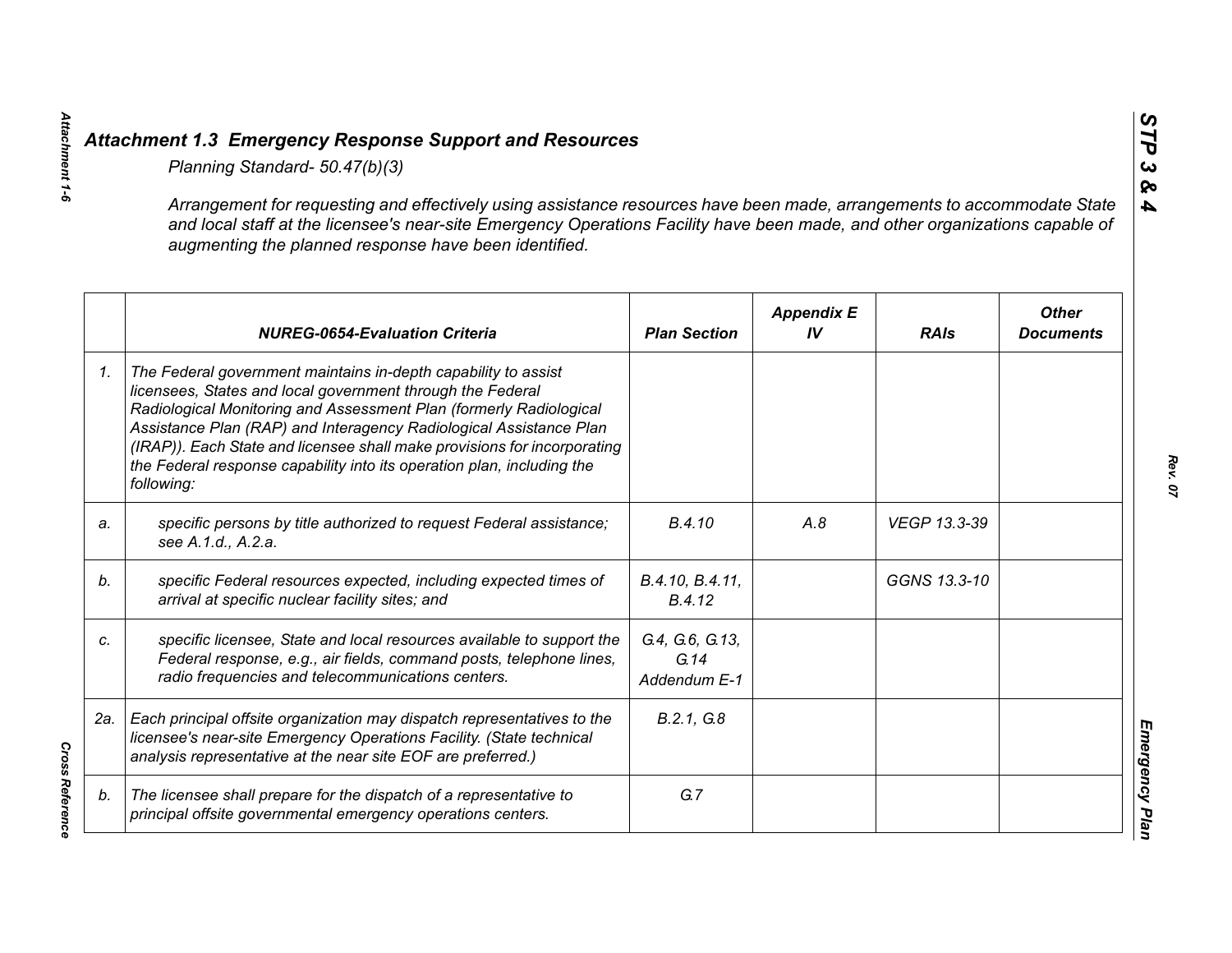| <b>Cross Reference</b> | <b>NUREG-0654-Evaluation Criteria</b>                                                                                                                                                                                                                       | <b>Plan Section</b>             | <b>Appendix E</b><br>IV | <b>RAIs</b>                               | <b>Other</b><br><b>Documents</b> |
|------------------------|-------------------------------------------------------------------------------------------------------------------------------------------------------------------------------------------------------------------------------------------------------------|---------------------------------|-------------------------|-------------------------------------------|----------------------------------|
| 3.                     | Each organization shall identify radiological laboratories and their<br>general capabilities and expected availability to provide radiological<br>monitoring and analyses services which can be used in an emergency.                                       | G.9, J.12<br>Table H-1          |                         | GGNS 13.3-7                               |                                  |
| 4.                     | Each organization shall identify nuclear and other facilities,<br>organizations or individuals which can be relied upon in an emergency<br>to provide assistance. Such assistance shall be identified and supported<br>by appropriate letters of agreement. | B.2, B.3, B.4,<br>B.5, B.6, G.9 |                         | VEGP 13.3-1<br>VEGP 13.3-2<br>GGNS 13.3-9 |                                  |
|                        |                                                                                                                                                                                                                                                             |                                 |                         |                                           |                                  |
|                        |                                                                                                                                                                                                                                                             |                                 |                         |                                           |                                  |
|                        |                                                                                                                                                                                                                                                             |                                 |                         |                                           |                                  |
|                        |                                                                                                                                                                                                                                                             |                                 |                         |                                           |                                  |
|                        |                                                                                                                                                                                                                                                             |                                 |                         |                                           |                                  |
|                        |                                                                                                                                                                                                                                                             |                                 |                         |                                           |                                  |
| Attachment 1-7         |                                                                                                                                                                                                                                                             |                                 |                         |                                           |                                  |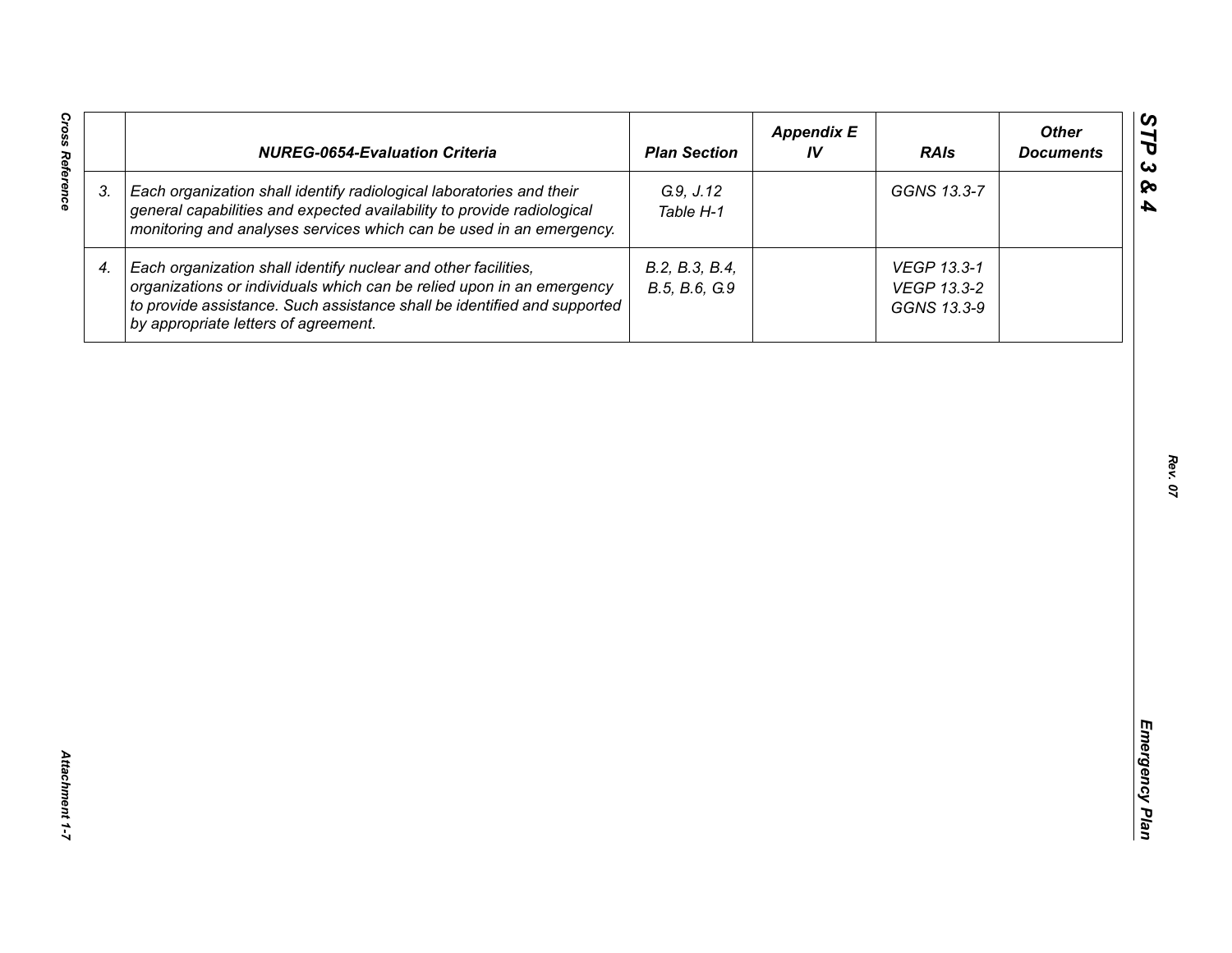| A standard emergency classification and action level scheme, the bases of which include facility system and effluent<br>parameters, is in use of the nuclear facility licensee, and State and local response plans call for reliance on information provided<br>by facility licensees for determinations of minimum initial offsite response measures.                                        |                                                        |                         |                                                             |                                  |
|-----------------------------------------------------------------------------------------------------------------------------------------------------------------------------------------------------------------------------------------------------------------------------------------------------------------------------------------------------------------------------------------------|--------------------------------------------------------|-------------------------|-------------------------------------------------------------|----------------------------------|
| <b>NUREG-0654-Evaluation Criteria</b>                                                                                                                                                                                                                                                                                                                                                         | <b>Plan Section</b>                                    | <b>Appendix E</b><br>IV | <b>RAIs</b>                                                 | <b>Other</b><br><b>Documents</b> |
| An emergency classification and emergency action level scheme as set<br>forth in Appendix 1 must be established by the licensee. The specific<br>instruments, parameters or equipment status shall be shown for<br>establishing each emergency class, in the in-plant emergency<br>procedures. The plan shall identify the parameter values and equipment<br>status for each emergency class. | Table D-1<br>Table D-2<br>(Generalized<br>Description) | B.1                     | VEGP 13.3-3<br>GGNS 13.3-18<br>GGNS 13.3-19<br>GGNS 13.3-21 | BL 05-02                         |
| The initiating conditions shall include the example conditions found in<br>Appendix 1 and all postulated accidents in the Final Safety Analysis<br>Report (FSARS) for the nuclear facility.                                                                                                                                                                                                   | Table D-1<br>Table D-2<br>(Generalized<br>Description) |                         | <b>VEGP 13.3-3</b>                                          | BL 05-02                         |
| Each State and local organization shall establish an emergency<br>classification and emergency action level scheme consistent with that<br>established by the facility licensee.                                                                                                                                                                                                              | O.2                                                    | В                       |                                                             |                                  |
| Each State and local organization should have procedures in place that<br>provide for emergency actions to be taken which are consistent with the<br>emergency actions recommended by the nuclear facility licensee, taking<br>into account local offsite conditions that exist at the time of the<br>emergency.                                                                              | <b>State Plan</b><br>County Plan<br>1.6, 1.6.1, 1.6.2  |                         |                                                             |                                  |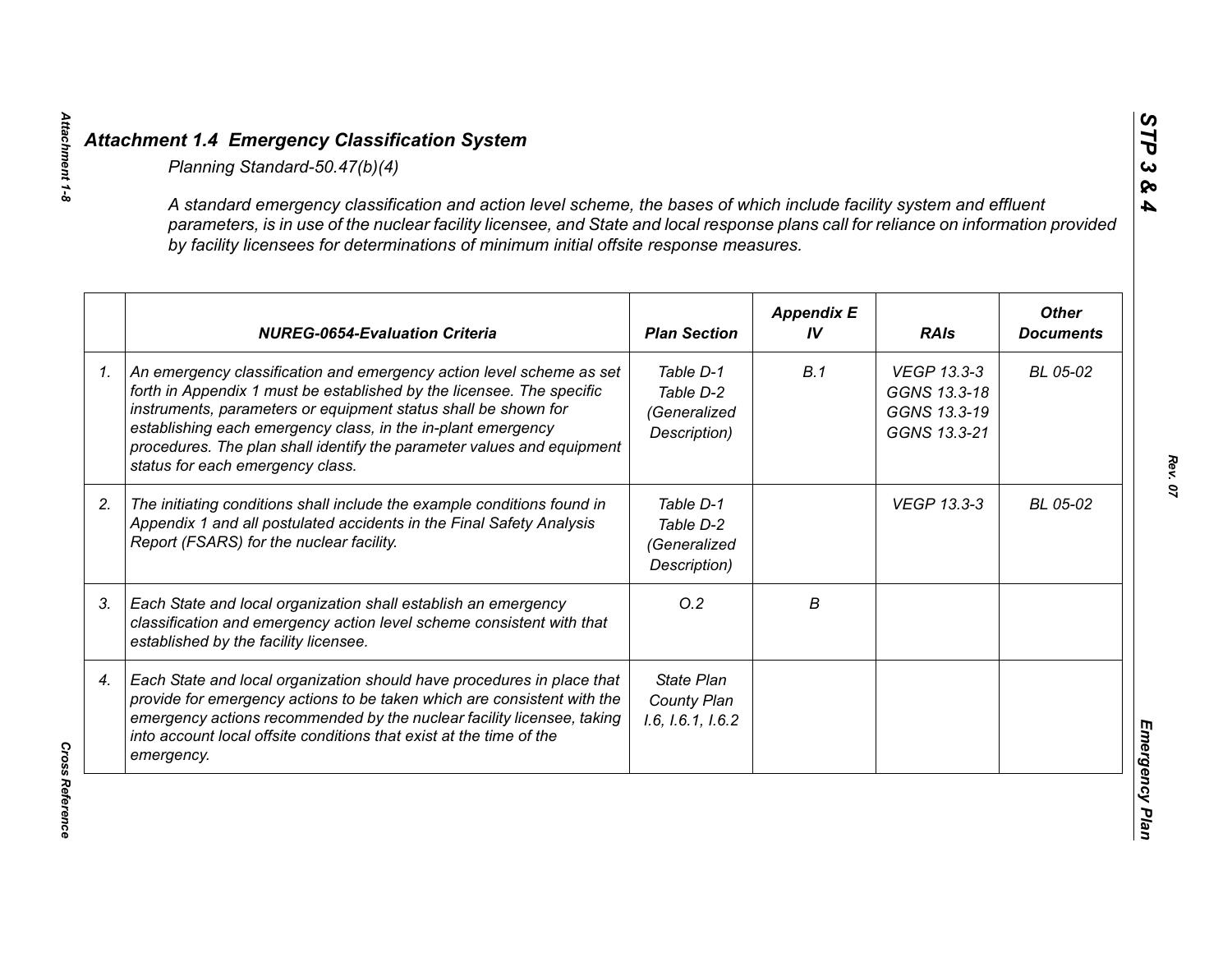|    | Planning Standard-50.47(b)(5)                                                                                                                                                                                                                                                                                                                                                                                                                                               |                       |                         |              |                                  |
|----|-----------------------------------------------------------------------------------------------------------------------------------------------------------------------------------------------------------------------------------------------------------------------------------------------------------------------------------------------------------------------------------------------------------------------------------------------------------------------------|-----------------------|-------------------------|--------------|----------------------------------|
|    | Procedures have been established for notification, by the licensee of State and local response organizations and for notification<br>of emergency personnel by all response organizations; the content of initial and follow-up message to response organizations<br>and the public has been established; and means to provide early notification and clear instruction to the populace within the<br>plume exposure pathway Emergency Planning Zone have been established. |                       |                         |              |                                  |
|    | <b>NUREG-0654-Evaluation Criteria</b>                                                                                                                                                                                                                                                                                                                                                                                                                                       | <b>Plan Section</b>   | <b>Appendix E</b><br>IV | <b>RAIs</b>  | <b>Other</b><br><b>Documents</b> |
| 1. | Each organization shall establish procedures which describe mutually<br>agreeable bases for notification of response organizations consistent<br>with the emergency classification and action level scheme set forth in<br>Appendix 1. These procedures shall include means for verification of<br>messages. The specific details of verification need not be included in the<br>plan.                                                                                      | E.1                   |                         | VEGP 13.3-44 |                                  |
| 2. | Each organization shall establish procedures for alerting, notifying, and<br>mobilizing emergency response personnel.                                                                                                                                                                                                                                                                                                                                                       | E.1, E.2, E.3,<br>E.4 | C                       |              |                                  |
| 3. | The licensee in conjunction with State and local organizations shall<br>establish the contents of the initial emergency messages to be sent from<br>the plant. These measures shall contain information about the class of<br>emergency, whether a release is taking place, potentially affected<br>population and areas, and whether protective measures may be<br>necessary.                                                                                              | E.1                   | D                       |              |                                  |
| 4. | Each licensee shall make provisions for follow-up messages from the<br>facility to offsite authorities which shall contain the following information<br>if it is known and appropriate:                                                                                                                                                                                                                                                                                     | E.1, E.2              | D                       |              |                                  |
| a. | location of incident and name and telephone number (or<br>communications channel identification) of caller;                                                                                                                                                                                                                                                                                                                                                                 | E.1                   |                         |              |                                  |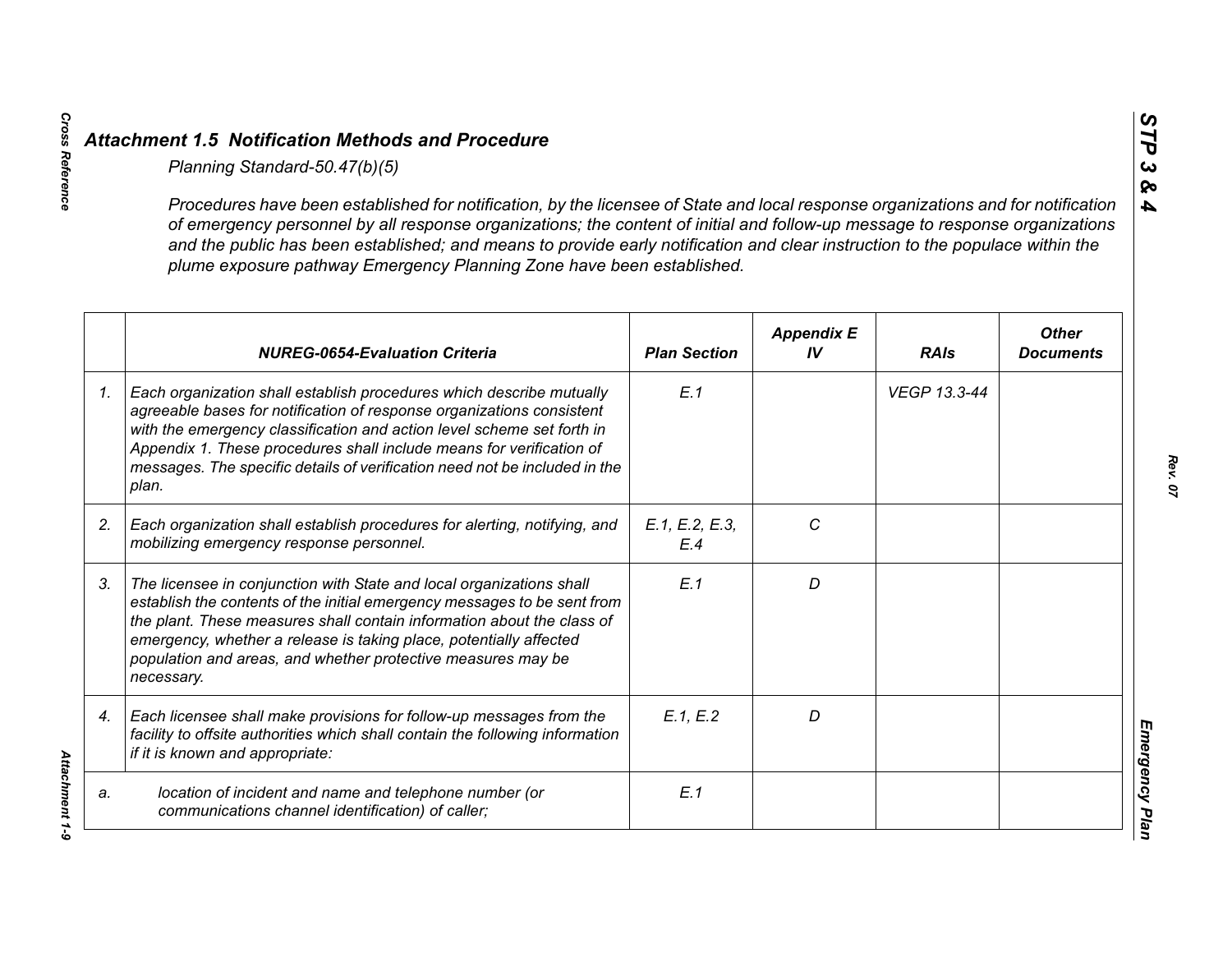|    | <b>NUREG-0654-Evaluation Criteria</b>                                                                                                                             | <b>Plan Section</b> | <b>Appendix E</b><br>IV | <b>RAIs</b> | <b>Other</b><br><b>Documents</b> |
|----|-------------------------------------------------------------------------------------------------------------------------------------------------------------------|---------------------|-------------------------|-------------|----------------------------------|
| b. | date/time of incident;                                                                                                                                            | E.1                 |                         |             |                                  |
| c. | class of emergency;                                                                                                                                               | E.1                 |                         |             |                                  |
| d  | type of actual or projected release (airborne, waterborne, surface<br>spill), and estimated duration/impact times;                                                | E.1                 |                         |             |                                  |
| e. | estimate of quantity of radioactive material released or being<br>released and the points and heights of releases;                                                | E.1                 |                         |             |                                  |
| f. | chemical and physical form of released material, including estimates<br>of the relative quantities and concentration of noble gases, iodines<br>and particulates; | E.1                 |                         |             |                                  |
| g. | meteorological conditions at appropriate levels (wind speed,<br>direction (to and from), indicator of stability, precipitation, if any);                          | E.1                 |                         |             |                                  |
| h. | actual or projected dose rates at site boundary; projected integrated<br>dose at site boundary;                                                                   | E.1                 |                         |             |                                  |
| İ. | projected dose rates and integrated dose at the projected peak and<br>at 2, 5 and 10 miles, including section(s) affected;                                        | E.1                 |                         |             |                                  |
| j. | estimate of any surface radioactive contamination inplant, onsite or<br>offsite;                                                                                  | E.1, E.2            |                         |             |                                  |
| k. | licensee emergency response actions underway;                                                                                                                     | E.1                 |                         |             |                                  |
| I. | recommended emergency actions, including protective measures;                                                                                                     | E.1                 |                         |             |                                  |
| m. | request for any needed onsite support by offsite organizations; and                                                                                               | E.1                 |                         |             |                                  |

**Cross Reference** *Cross Reference*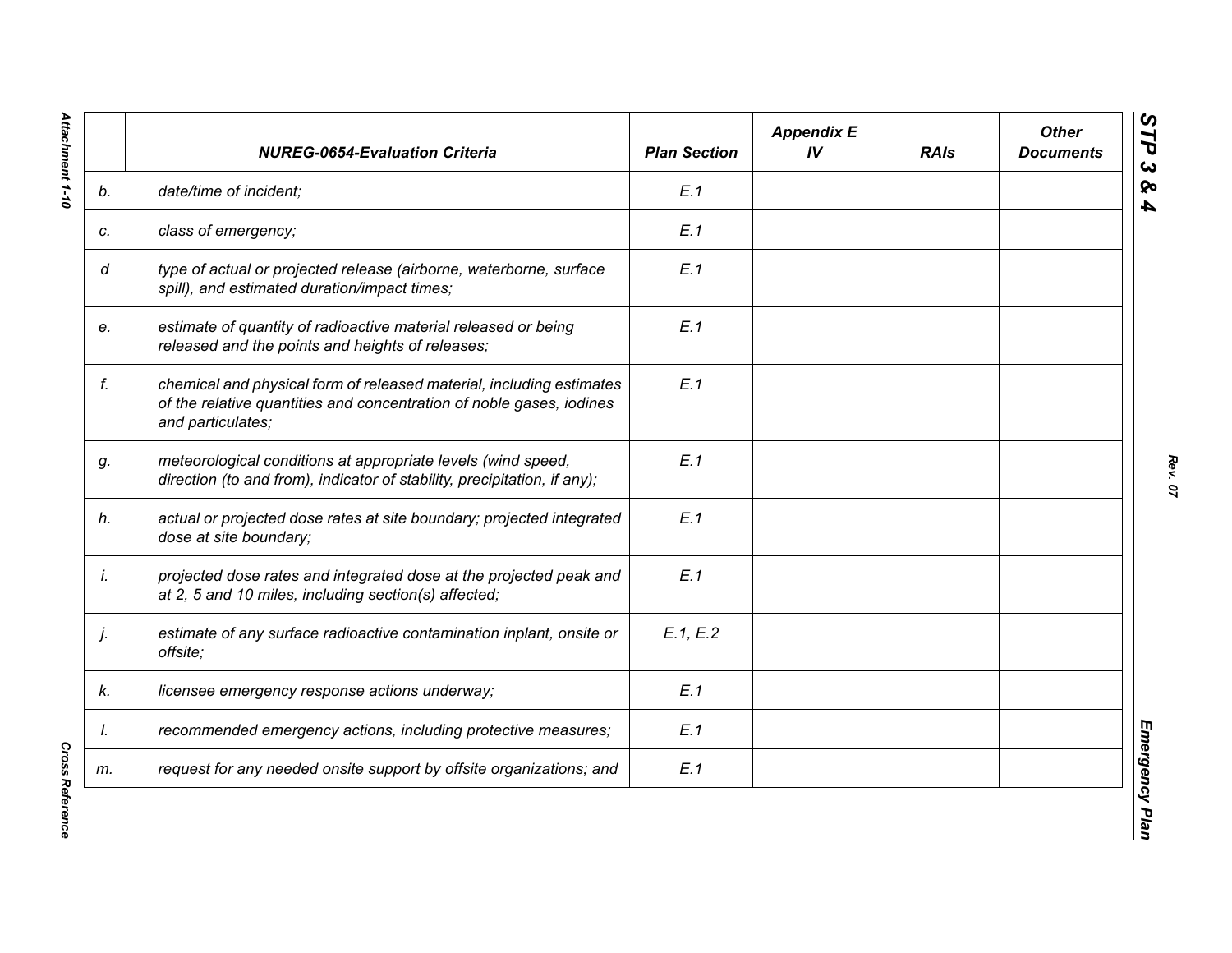|                | <b>NUREG-0654-Evaluation Criteria</b>                                                                                                                                                                                                                                                                                                                                                                                                                                                                                                                                                                  | <b>Plan Section</b>   | <b>Appendix E</b><br>IV | <b>RAIs</b> | <b>Other</b><br><b>Documents</b> |
|----------------|--------------------------------------------------------------------------------------------------------------------------------------------------------------------------------------------------------------------------------------------------------------------------------------------------------------------------------------------------------------------------------------------------------------------------------------------------------------------------------------------------------------------------------------------------------------------------------------------------------|-----------------------|-------------------------|-------------|----------------------------------|
| n.             | prognosis for worsening or termination of event based on plant<br>information.                                                                                                                                                                                                                                                                                                                                                                                                                                                                                                                         | E.1                   |                         |             |                                  |
| 5.             | State and local government organizations shall establish a system for<br>disseminating to the public appropriate information contained in initial<br>and follow-up messages received from the licensee including the<br>appropriate notification to appropriate broadcast media, e.g., the<br>Emergency Alert System (EAS).                                                                                                                                                                                                                                                                            | E.3, E.4              | D.1                     |             |                                  |
| 6.             | Each organization shall establish administrative and physical means,<br>and the time required for notifying and providing prompt instructions to<br>the public within the plume exposure pathway Emergency Planning<br>Zone. (See Appendix 3). It shall be the licensee's responsibility to<br>demonstrate that such means exist, regardless of who implements this<br>requirement. It shall be the responsibility of the State and local<br>governments to activate such a system.                                                                                                                    | E.1, E.2, E.3,<br>E.4 | D.1                     |             |                                  |
| 7 <sub>1</sub> | Each organization shall provide written messages intended for the<br>public, consistent with the licensee's classification scheme. In particular,<br>draft messages to the public giving instructions with regard to specific<br>protective actions to be taken by occupants of affected areas shall be<br>prepared and included as part of the State and local plans. The role of<br>the licensee is to provide supporting information for the messages. For<br>ad hoc respiratory protection see Respiratory Protective Devices<br>Manual American Industrial Hygiene Association, 1963 pp. 123-126. | E.1, E.4              | D.1                     |             |                                  |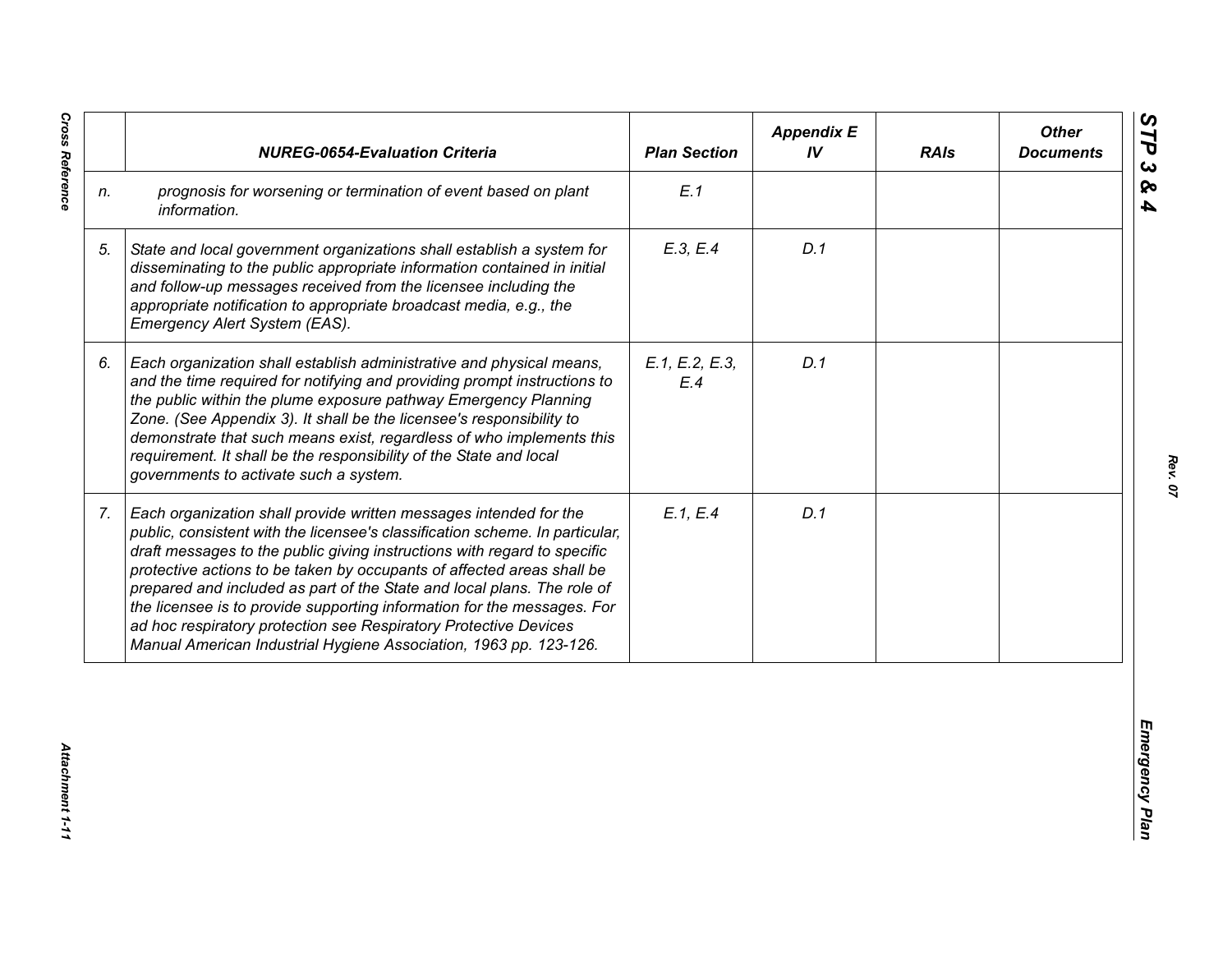|    | Provisions exist for prompt communications among principal response organizations to emergency personnel and to the public.                                                                                                                                                                                                                                                                  |                     |                         |             |                                  |
|----|----------------------------------------------------------------------------------------------------------------------------------------------------------------------------------------------------------------------------------------------------------------------------------------------------------------------------------------------------------------------------------------------|---------------------|-------------------------|-------------|----------------------------------|
|    | <b>NUREG-0654-Evaluation Criteria</b>                                                                                                                                                                                                                                                                                                                                                        | <b>Plan Section</b> | <b>Appendix E</b><br>IV | <b>RAIs</b> | <b>Other</b><br><b>Documents</b> |
| 1. | The communication plans for emergencies shall include organizational<br>titles and alternates for both ends of the communication links. Each<br>organization shall establish reliable primary and backup means of<br>communication for licensees, local, and State response organizations.<br>Such systems should be selected to be compatible with one another.<br>Each plan shall include: |                     |                         |             |                                  |
| a. | provision for 24-hour per day notification to and activation of the<br>State/local emergency response network; and at a minimum, a<br>telephone link and alternate, including 24-hour per day manning of<br>communications links that initiate emergency response actions.                                                                                                                   | E.1, E.3            | D.3                     |             |                                  |
|    | provision for communication with contiguous State/local<br>governments within the Emergency Planning Zones;                                                                                                                                                                                                                                                                                  | E.1                 |                         |             |                                  |
|    | provision for communications as needed with Federal emergency<br>response organizations;                                                                                                                                                                                                                                                                                                     | E.1, E.2, E.3       |                         |             | 10 CFR 73.71                     |
|    | provision for communications between the nuclear facility and the<br>licensee's near-site Emergency Operations Facility, State and local<br>emergency operations centers, and radiological monitoring teams;                                                                                                                                                                                 | Addendum E-1        |                         |             | BL 80-15                         |
|    | provision for alerting or activating emergency personnel in each<br>response organization; and                                                                                                                                                                                                                                                                                               | E.2<br>Addendum E-1 | C                       |             | BL 05-02                         |

**Cross Reference** *Cross Reference* 

*Attachment 1-12*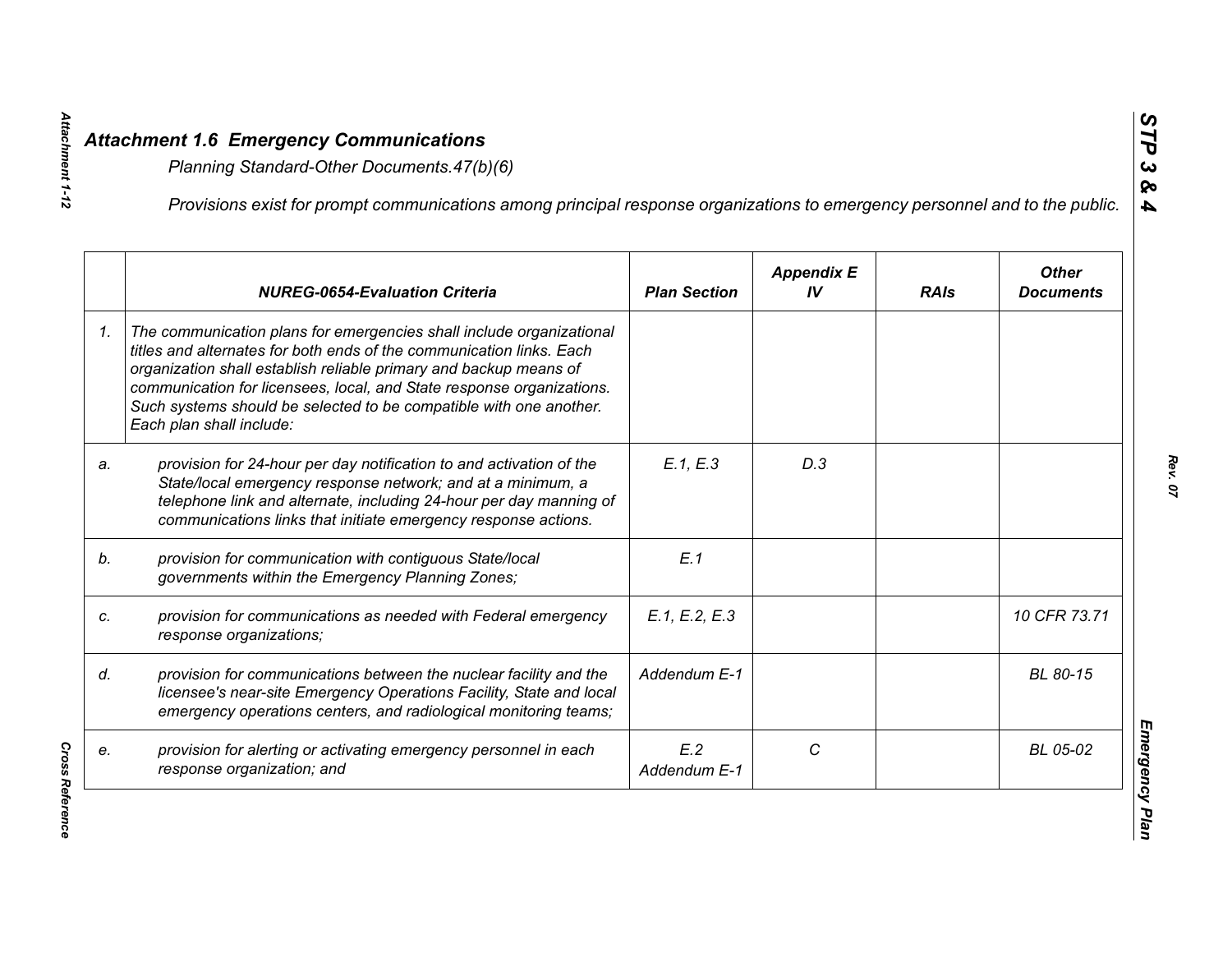| f. |                                                                                                                                                                                                                                            | <b>Plan Section</b>                | IV  | <b>RAIs</b>  | <b>Other</b><br><b>Documents</b>                                  |
|----|--------------------------------------------------------------------------------------------------------------------------------------------------------------------------------------------------------------------------------------------|------------------------------------|-----|--------------|-------------------------------------------------------------------|
|    | provision for communication by the licensee with NRC headquarters<br>and NRC Regional Office Emergency Operations Centers and the<br>licensee's near-site Emergency Operations Facility and radiological<br>monitoring team assembly area. | B.4.12, E.2                        |     | GGNS 13.3-28 | BL 80-15<br>GL 91-14<br>50.72(a)(3)<br>50.72(a)(4)<br>50.72(c)(3) |
| 2. | Each organization shall ensure that a coordinated communication link<br>for fixed and mobile medical support facilities exists.                                                                                                            | E.2                                | E.7 |              |                                                                   |
| 3. | Each organization shall conduct periodic testing of the entire emergency<br>communications system (see evaluation criteria H.10, N.2.a and<br>Appendix 3).                                                                                 | Addendum E-1,<br>$N-1, E.3$<br>E.3 |     | VEGP 13.3-41 | IN 85-44                                                          |
|    |                                                                                                                                                                                                                                            |                                    |     |              |                                                                   |
|    |                                                                                                                                                                                                                                            |                                    |     |              |                                                                   |
|    |                                                                                                                                                                                                                                            |                                    |     |              |                                                                   |
|    |                                                                                                                                                                                                                                            |                                    |     |              |                                                                   |
|    |                                                                                                                                                                                                                                            |                                    |     |              |                                                                   |
|    |                                                                                                                                                                                                                                            |                                    |     |              |                                                                   |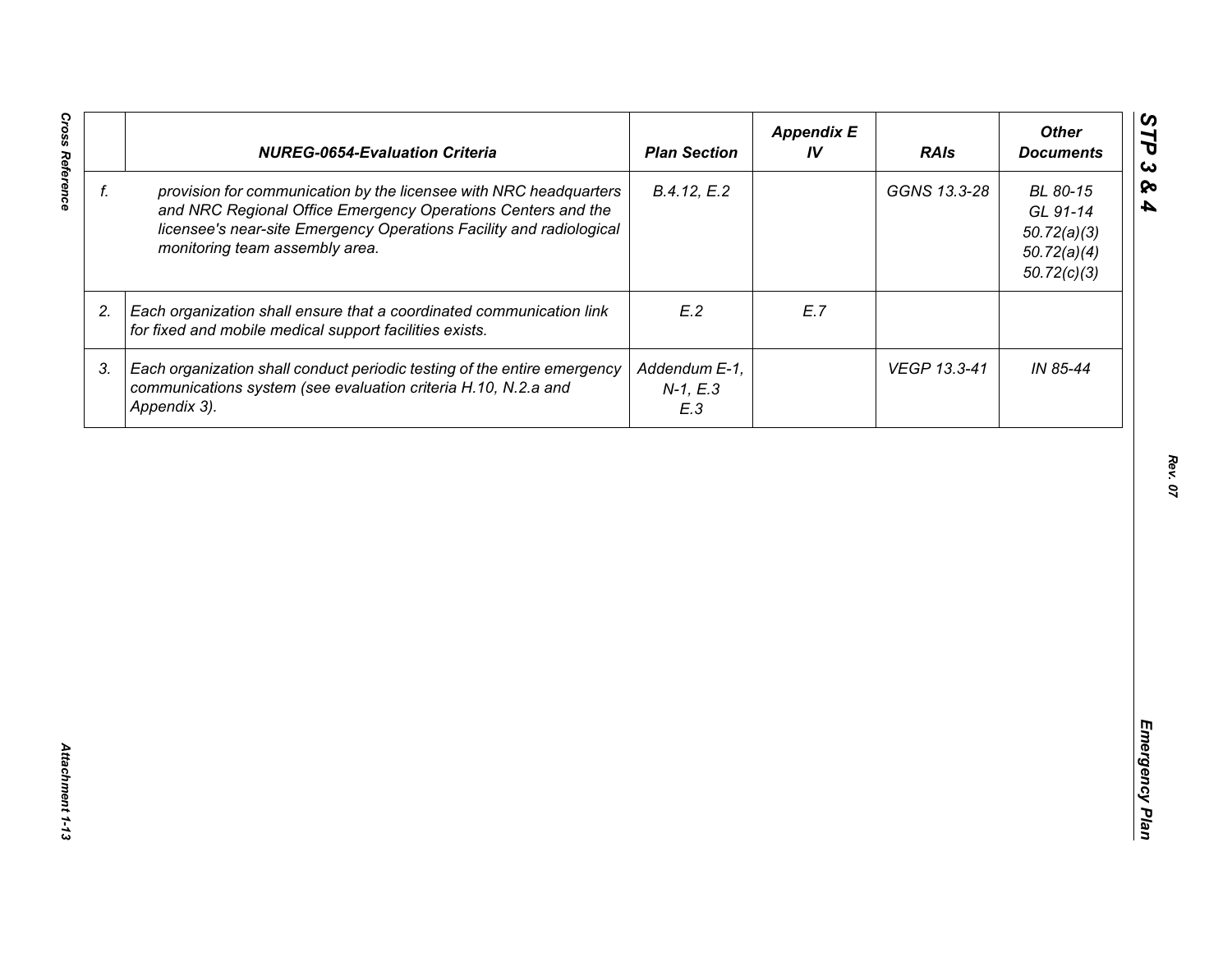|    | <b>NUREG-0654-Evaluation Criteria</b>                                                                                                                                                                                                                                                   | <b>Plan Section</b> | <b>Appendix E</b><br>IV | <b>RAIs</b> | <b>Other</b><br><b>Documents</b> |
|----|-----------------------------------------------------------------------------------------------------------------------------------------------------------------------------------------------------------------------------------------------------------------------------------------|---------------------|-------------------------|-------------|----------------------------------|
| 1. | Each organization shall provide a coordinated periodic (at least<br>annually) dissemination of information to the public regarding how they<br>will be notified and what their actions should be in an emergency. This<br>information shall include, but not necessarily be limited to: |                     |                         |             |                                  |
| a. | educational information on radiation;                                                                                                                                                                                                                                                   | K.1                 | D.2                     |             |                                  |
| b. | contact for additional information;                                                                                                                                                                                                                                                     | K.1                 | D.2                     |             |                                  |
|    | protective measures, e.g, evacuation routes and relocation<br>centers, sheltering, respiratory protection, radioprotective drugs;<br>and                                                                                                                                                | K.1                 | D.2                     |             |                                  |
| d. | special needs of the handicapped.                                                                                                                                                                                                                                                       | K.1                 |                         |             |                                  |

*STP 3 & 4*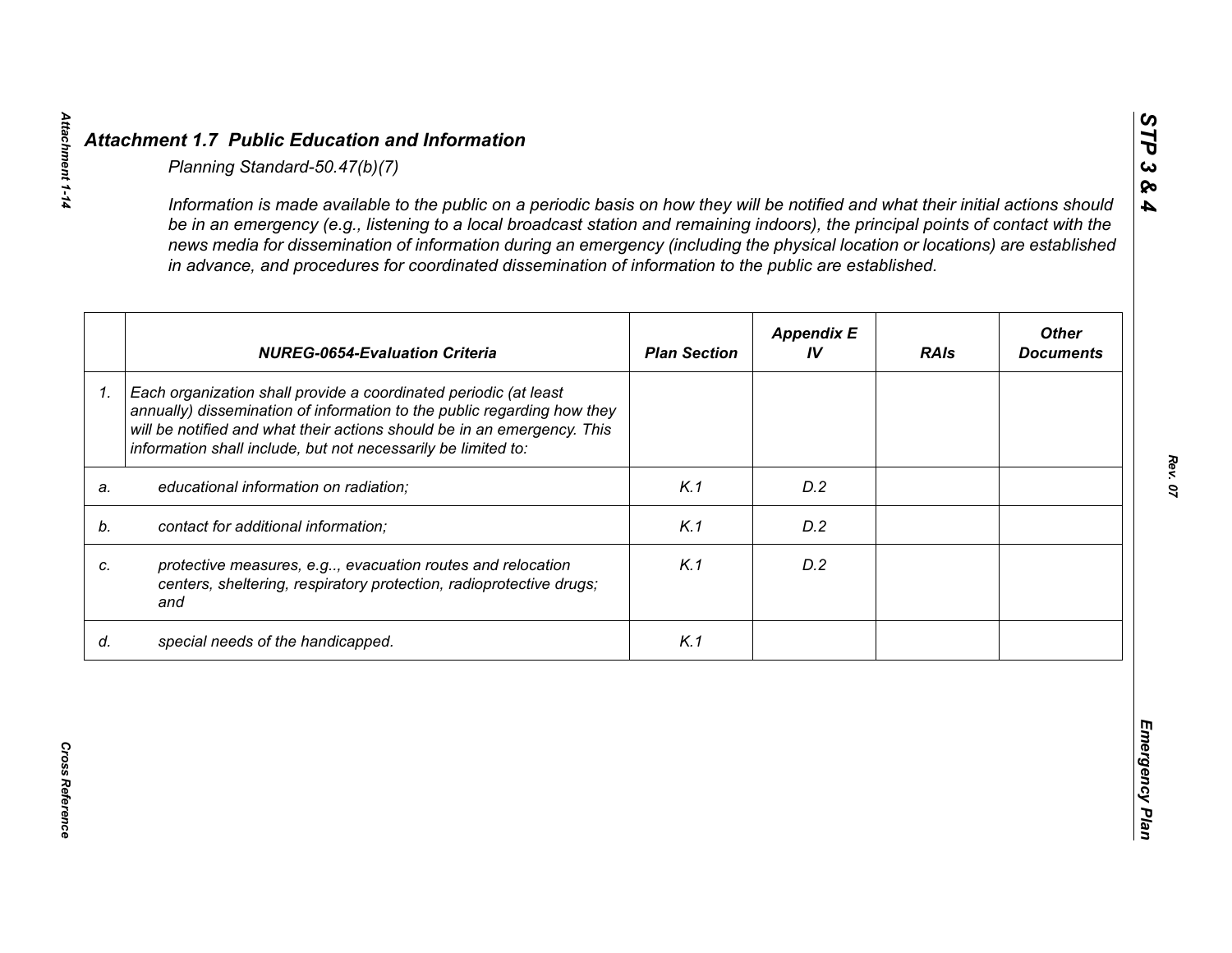|     | <b>NUREG-0654-Evaluation Criteria</b>                                                                                                                                                                                                                                                                                                                                                                                                                                                                                                                                                                                                                                                                                                                                                                                                                                                                                                          | <b>Plan Section</b>          | <b>Appendix E</b><br>IV | <b>RAIs</b>                                        | <b>Other</b><br><b>Documents</b>                |
|-----|------------------------------------------------------------------------------------------------------------------------------------------------------------------------------------------------------------------------------------------------------------------------------------------------------------------------------------------------------------------------------------------------------------------------------------------------------------------------------------------------------------------------------------------------------------------------------------------------------------------------------------------------------------------------------------------------------------------------------------------------------------------------------------------------------------------------------------------------------------------------------------------------------------------------------------------------|------------------------------|-------------------------|----------------------------------------------------|-------------------------------------------------|
| 2.  | The public information program shall provide the permanent and<br>transient adult population within the plume exposure EPZ an adequate<br>opportunity to become aware of the information annually. The programs<br>should include provision for written material that is likely to be available<br>in a residence during an emergency. Updated information shall be<br>disseminated at least annually. Signs or other measures (e.g., decals,<br>posted notices or other means, placed in hotels, motels, gasoline<br>stations and phone booths) shall also be used to disseminate to any<br>transient population within the plume exposure pathway EPZ<br>appropriate information that would be helpful if an emergency or<br>accident occurs. Such notices should refer the transient to the telephone<br>directory or other source of local emergency information and guide the<br>visitor to appropriate radio and television frequencies. | K.1, K.1.3, K.2,<br>K.3, K.4 | D.2                     | <b>VEGP 13.3-4</b><br>GGNS 13.3-31<br>GGNS 13.3-32 | <b>Public</b><br>Information<br><b>Brochure</b> |
| 3а. | Each principal organization shall designate the points of contact and<br>physical location for use by news media during an emergency.                                                                                                                                                                                                                                                                                                                                                                                                                                                                                                                                                                                                                                                                                                                                                                                                          | K.5, K.9, G.6                |                         |                                                    |                                                 |
| b.  | Each licensee shall provide space which may be used for a limited<br>number of the news media at the near site Emergency Operations<br>Facility.                                                                                                                                                                                                                                                                                                                                                                                                                                                                                                                                                                                                                                                                                                                                                                                               | G.6                          |                         |                                                    |                                                 |
| 4a. | Each principal organization shall designate a spokesperson who should<br>have access to all necessary information.                                                                                                                                                                                                                                                                                                                                                                                                                                                                                                                                                                                                                                                                                                                                                                                                                             | K.5.5                        |                         |                                                    |                                                 |
| b.  | Each organization shall establish arrangements for timely exchange of<br>information among designated spokesperson.                                                                                                                                                                                                                                                                                                                                                                                                                                                                                                                                                                                                                                                                                                                                                                                                                            | K.8                          |                         |                                                    |                                                 |
| C.  | Each organization shall establish coordinated arrangements for dealing<br>with rumors.                                                                                                                                                                                                                                                                                                                                                                                                                                                                                                                                                                                                                                                                                                                                                                                                                                                         | K.10                         |                         |                                                    |                                                 |
| 5.  | Each organization shall conduct coordinated programs at least annually<br>to acquaint news media with the emergency plans, information<br>concerning radiation, and points of contact for release of public<br>information in an emergency.                                                                                                                                                                                                                                                                                                                                                                                                                                                                                                                                                                                                                                                                                                    | K.4.1                        |                         | GGNS 13.3-33                                       |                                                 |

*Rev. 07*

**Cross Reference** 

*Cross Reference Attachment 1-15* Attachment 1-15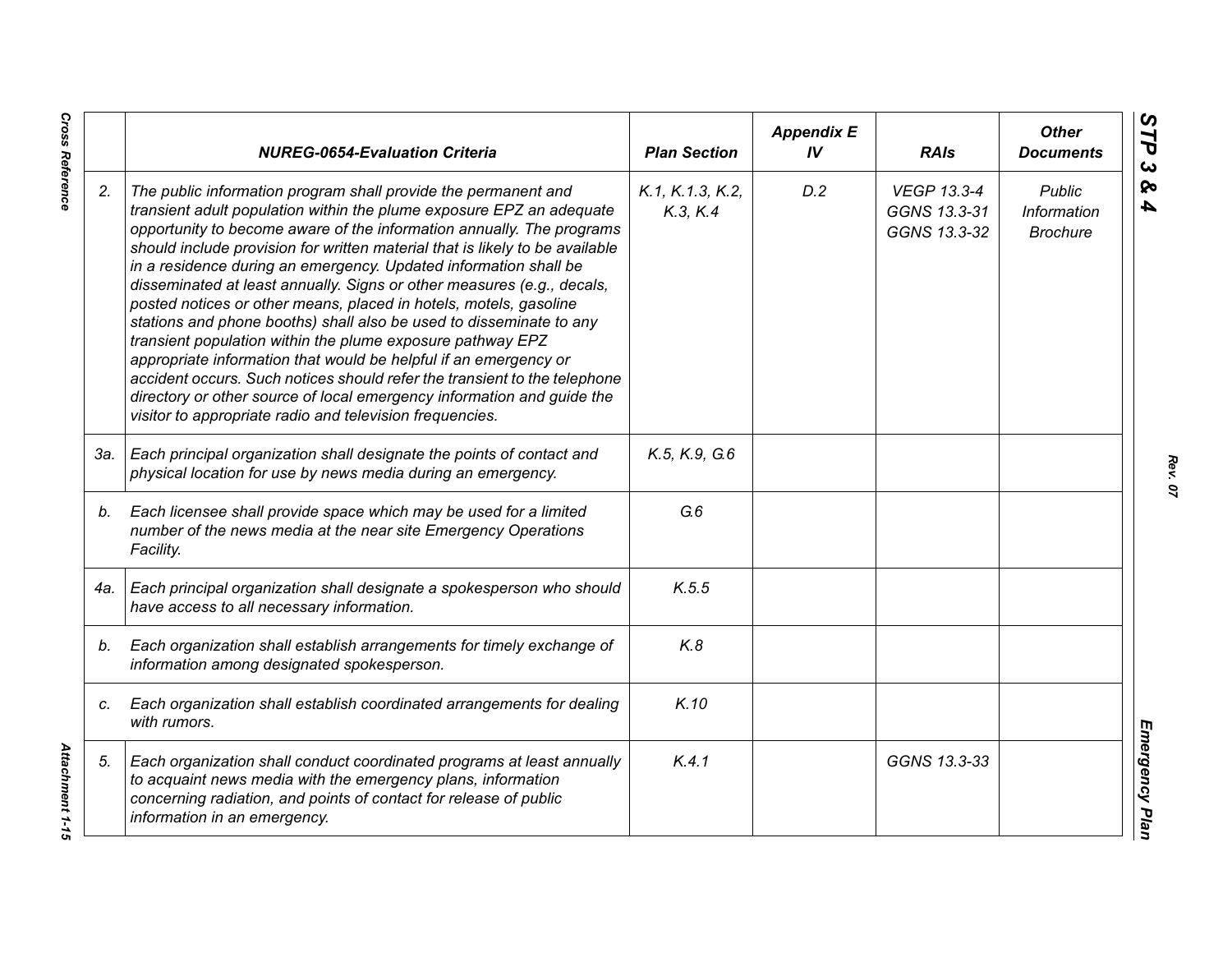|    | Adequate emergency facilities and equipment to support the emergency response are provided and maintained.                                                                                                                                                                                                                                                                |                            |                         |              |                                  |
|----|---------------------------------------------------------------------------------------------------------------------------------------------------------------------------------------------------------------------------------------------------------------------------------------------------------------------------------------------------------------------------|----------------------------|-------------------------|--------------|----------------------------------|
|    | <b>NUREG-0654-Evaluation Criteria</b>                                                                                                                                                                                                                                                                                                                                     | <b>Plan Section</b>        | <b>Appendix E</b><br>IV | <b>RAIs</b>  | <b>Other</b><br><b>Documents</b> |
| 1. | Each licensee shall establish a Technical Support Center and an onsite<br>operations support center (assembly area) in accordance with NUREG-<br>0696, Revision 1.                                                                                                                                                                                                        | G.2, G.3                   | E.8                     |              | GL 82-33                         |
| 2. | Each licensee shall establish an Emergency Operations Facility from<br>which evaluation and coordination of all licensee activities related to an<br>emergency is to be carried out and from which the licensee shall provide<br>information to Federal, State and local authorities responding to<br>radiological emergencies in accordance with NUREG-0696, Revision 1. | G.4                        | E.8                     |              | GL 82-33                         |
| 3. | Each organization shall establish an emergency operations center for<br>use in directing and controlling response functions.                                                                                                                                                                                                                                              | State Plan<br>County Plan  |                         |              |                                  |
| 4. | Each organization shall provide for timely activation and staffing of the<br>facilities and centers described in the plan.                                                                                                                                                                                                                                                | C.4, E.2                   |                         |              |                                  |
| 5. | Each licensee shall identify and establish onsite monitoring systems that<br>are to be used to initiate emergency measures in accordance with<br>Appendix 1, as well as those to be used for conducting assessment. The<br>equipment shall include:                                                                                                                       |                            |                         | VEGP 13.3-45 |                                  |
| a. | geophysical phenomena monitors, (e.g., meteorological, hydrologic,<br>seismic);                                                                                                                                                                                                                                                                                           | H.1.2, H.1.6,<br>Table H-1 |                         |              |                                  |
| b. | radiological monitors, (e.g., process, area, emergency, effluent,<br>wound and portable monitors and sampling equipment);                                                                                                                                                                                                                                                 | H.1.4, H.1.5,<br>Table H-1 | E.2                     |              |                                  |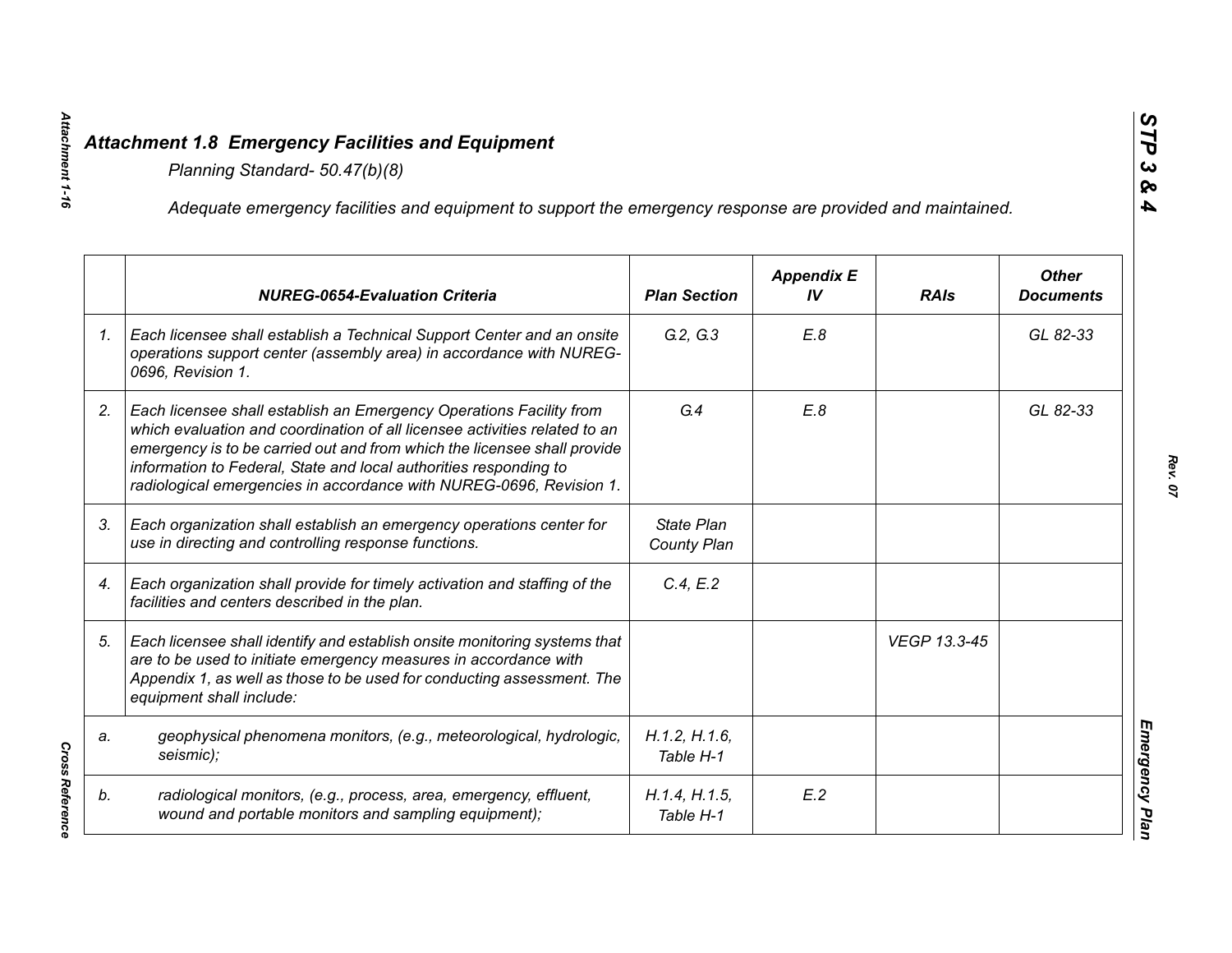|    | <b>NUREG-0654-Evaluation Criteria</b>                                                                                                                                                                                                                                                                                                                               | <b>Plan Section</b>                                           | <b>Appendix E</b><br>IV <sub></sub> | <b>RAIs</b> | <b>Other</b><br><b>Documents</b> |
|----|---------------------------------------------------------------------------------------------------------------------------------------------------------------------------------------------------------------------------------------------------------------------------------------------------------------------------------------------------------------------|---------------------------------------------------------------|-------------------------------------|-------------|----------------------------------|
| C. | process monitors, (e.g., reactor coolant system pressure and<br>temperature, containment pressure and temperature, liquid levels,<br>flow rates, status or lineup of equipment components), and                                                                                                                                                                     | H.1.3, Table G-3                                              |                                     |             |                                  |
| d. | fire and combustion products detectors.                                                                                                                                                                                                                                                                                                                             | H.1.1, Table H-1                                              |                                     |             |                                  |
| 6. | Each licensee shall make provision to acquire data from or for<br>emergency access to offsite monitoring and analysis equipment<br>including:                                                                                                                                                                                                                       |                                                               |                                     |             |                                  |
| a. | geophysical phenomena monitors, (e.g., meteorological, hydrologic,<br>seismic);                                                                                                                                                                                                                                                                                     | Table H-1                                                     |                                     |             |                                  |
| b. | radiological monitors including ratemeters and sampling devices.<br>Dosimetry shall be provided and shall meet, as a minimum, the NRC<br>Radiological Assessment Branch Technical Position for the<br>Environment Radiological Monitoring Program; and                                                                                                              | H.1.4, H.1.5,<br>H.1.7, H.1.8,<br>H. 1.9, J. 10,<br>Table G-3 | E.2                                 |             |                                  |
| C. | laboratory facilities, fixed or mobile.                                                                                                                                                                                                                                                                                                                             | G.9                                                           |                                     |             |                                  |
| 7. | Each organization, where appropriate, shall provide for offsite<br>radiological monitoring equipment in the vicinity of the nuclear facility.                                                                                                                                                                                                                       | G.9, Table H-1                                                | E.2                                 |             |                                  |
| 8. | Each licensee shall provide meteorological instrumentation and<br>procedures which satisfy the criteria in Appendix 2, and provisions to<br>obtain representative current meteorological information from other<br>sources.                                                                                                                                         | H.1.6                                                         |                                     |             |                                  |
| 9. | Each licensee shall provide for an onsite operations support center<br>(assembly area) which shall have adequate capacity, and supplies,<br>including, for example, respiratory protection, protective clothing,<br>portable lighting, portable radiation monitoring equipment, cameras and<br>communications equipment for personnel present in the assembly area. | G.2                                                           | E.1                                 |             | GL 82-33                         |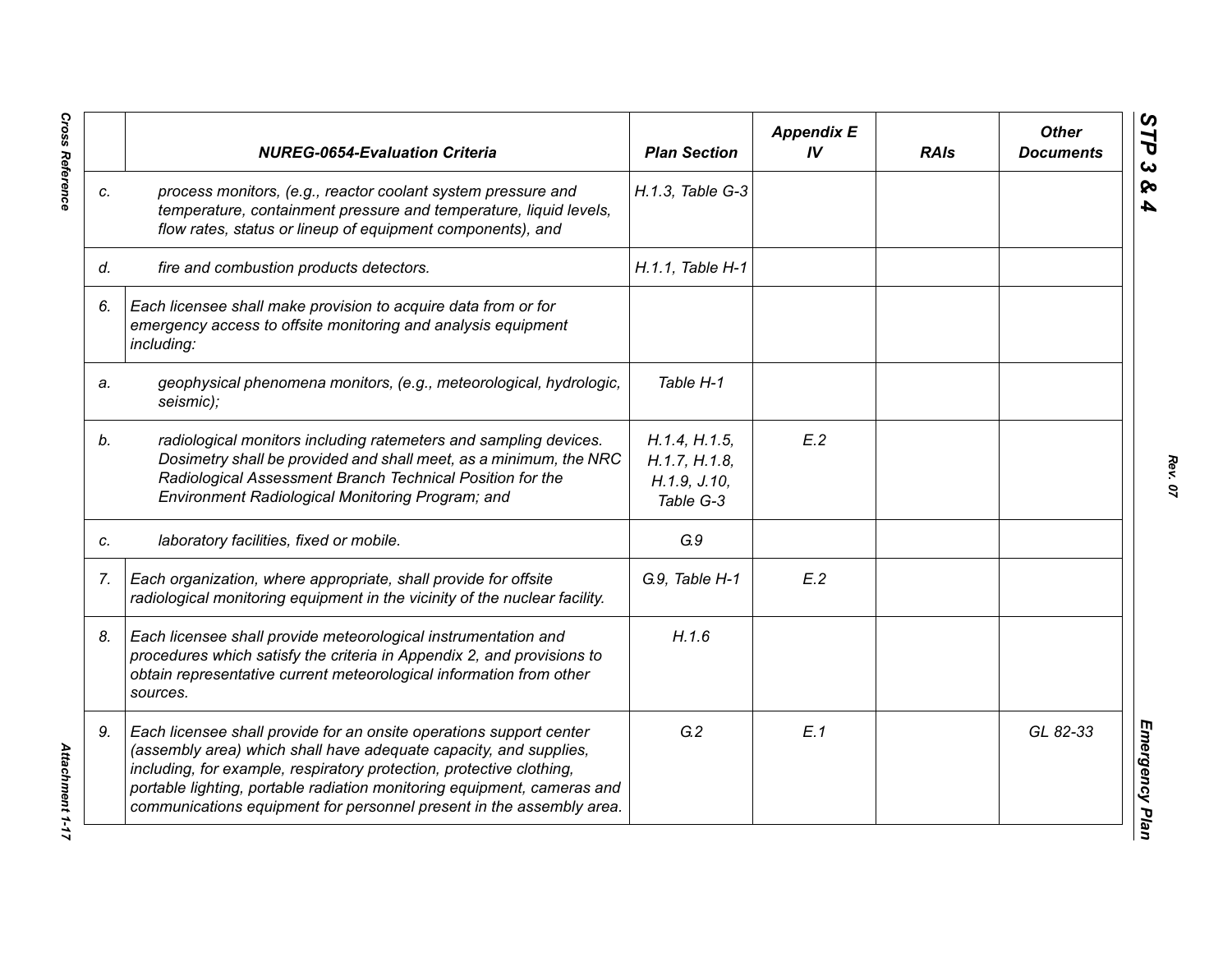|     | <b>NUREG-0654-Evaluation Criteria</b>                                                                                                                                                                                                                                                                                                                                                                                                   | <b>Plan Section</b> | <b>Appendix E</b><br>IV | <b>RAIs</b> | <b>Other</b><br><b>Documents</b> |
|-----|-----------------------------------------------------------------------------------------------------------------------------------------------------------------------------------------------------------------------------------------------------------------------------------------------------------------------------------------------------------------------------------------------------------------------------------------|---------------------|-------------------------|-------------|----------------------------------|
| 10. | Each organization shall make provisions to inspect, inventory and<br>operationally check emergency equipment/instruments at least once<br>each calendar quarter and after each use. There shall be sufficient<br>reserves of instruments/equipment to replace those which are removed<br>from emergency kits for calibration or repair. Calibration of equipment<br>shall be at intervals recommended by the supplier of the equipment. | Table G-1           |                         |             |                                  |
| 11. | Each plan shall, in an appendix include identification of emergency kits<br>by general category (protective equipment, communications equipment,<br>radiological monitoring equipment and emergency supplies).                                                                                                                                                                                                                          | Table G-1           | E.1                     |             |                                  |
| 12. | Each organization shall establish a central point (preferably associated<br>with the licensee's near-site Emergency Operations Facility), for the<br>receipt and analysis of all field monitoring data and coordination of<br>sample media.                                                                                                                                                                                             | H.2                 | E.2                     |             |                                  |
|     |                                                                                                                                                                                                                                                                                                                                                                                                                                         |                     |                         |             |                                  |
|     |                                                                                                                                                                                                                                                                                                                                                                                                                                         |                     |                         |             |                                  |
|     |                                                                                                                                                                                                                                                                                                                                                                                                                                         |                     |                         |             |                                  |
|     |                                                                                                                                                                                                                                                                                                                                                                                                                                         |                     |                         |             |                                  |
|     |                                                                                                                                                                                                                                                                                                                                                                                                                                         |                     |                         |             |                                  |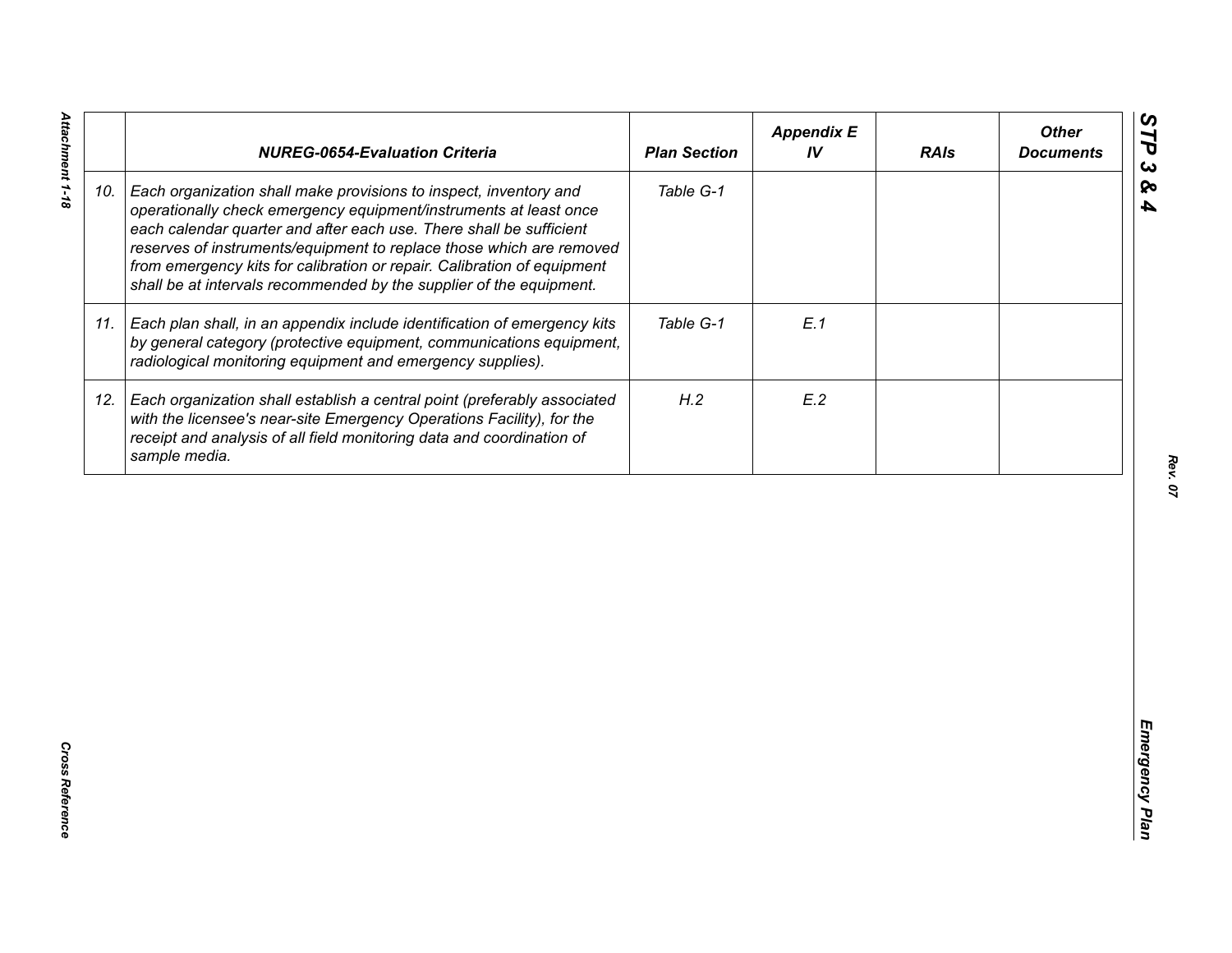|    | Adequate methods, systems and equipment for assessing and monitoring actual or potential offsite consequences of a<br>radiological emergency condition are in use.                                                                                                                                                                                                                                                                                                                                                                                |                                                         |                         |             |                                  |
|----|---------------------------------------------------------------------------------------------------------------------------------------------------------------------------------------------------------------------------------------------------------------------------------------------------------------------------------------------------------------------------------------------------------------------------------------------------------------------------------------------------------------------------------------------------|---------------------------------------------------------|-------------------------|-------------|----------------------------------|
|    | <b>NUREG-0654-Evaluation Criteria</b>                                                                                                                                                                                                                                                                                                                                                                                                                                                                                                             | <b>Plan Section</b>                                     | <b>Appendix E</b><br>IV | <b>RAIs</b> | <b>Other</b><br><b>Documents</b> |
| 1. | Each licensee shall identify plant system and effluent parameter values<br>characteristic of a spectrum of off-normal conditions and accidents, and<br>shall identify the plant parameter values or other information which<br>correspond to the example initiating conditions of Appendix 1. Such<br>parameter values and the corresponding emergency class shall be<br>included in the appropriate facility emergency procedures. Facility<br>emergency procedures shall specify the kinds of instruments being used<br>and their capabilities. | Table D-1,<br>Table D-2<br>(Generalized<br>Description) |                         |             |                                  |
| 2. | Onsite capability and resources to provide initial values and continuing<br>assessment throughout the course of an accident shall include post-<br>accident sampling capability, radiation and effluent monitors, in-plant<br>iodine instrumentation, and containment radiation monitoring in<br>accordance with NUREG-0578, as elaborated in the NRC letter to all<br>power reactor licensees dated October 30, 1979.                                                                                                                            | H.1, J.10,<br>Table H-1                                 | E.2                     |             |                                  |
| 3. | Each licensee shall establish methods and techniques to be used for<br>determining:                                                                                                                                                                                                                                                                                                                                                                                                                                                               |                                                         |                         |             |                                  |
| a. | the source term of releases of radioactive material within plant<br>systems. An example is the relationship between the containment<br>radiation monitor(s) reading(s) and radioactive material available for<br>release from containment.                                                                                                                                                                                                                                                                                                        | J.10.1                                                  | E.2                     |             |                                  |

**Cross Reference**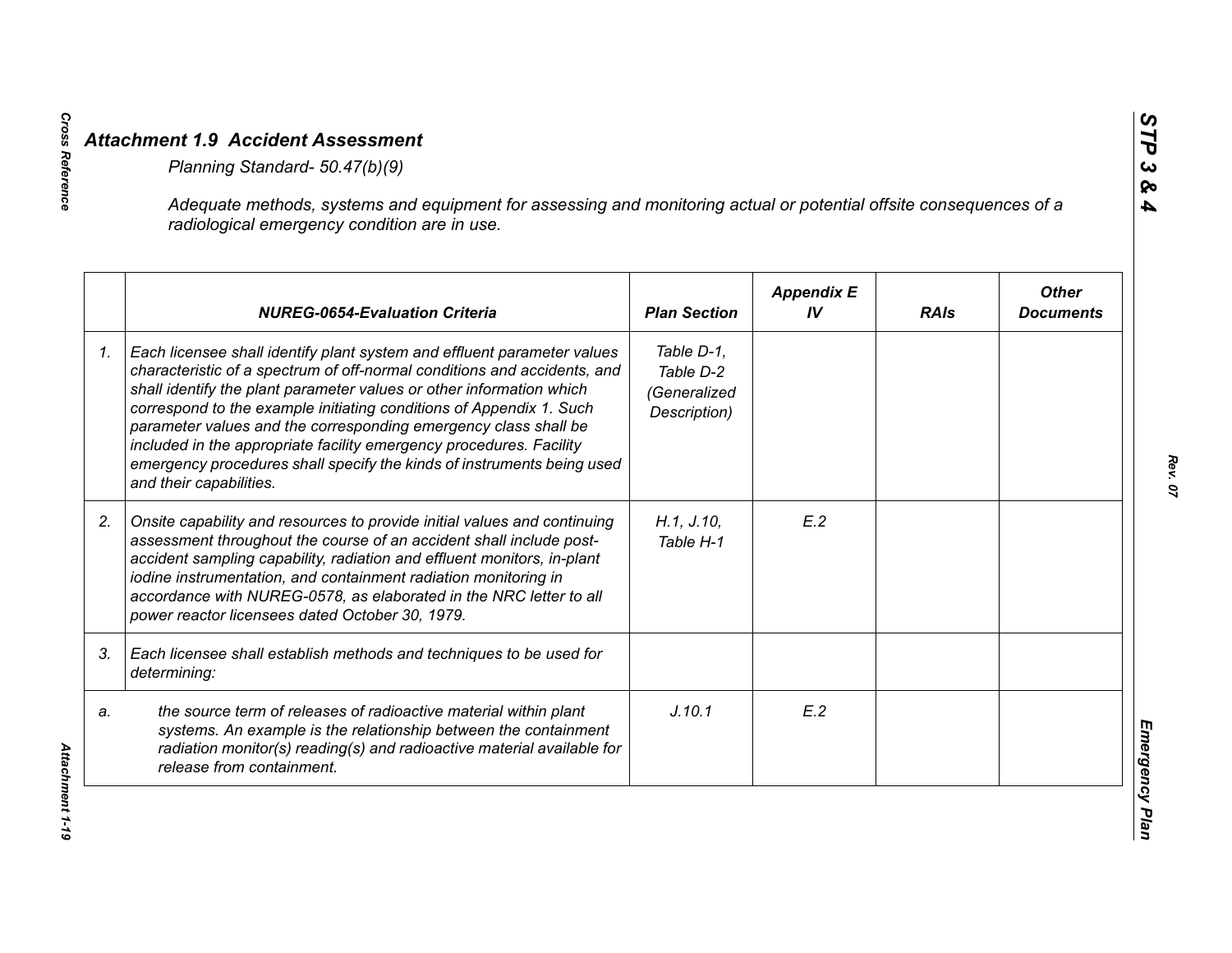|    | <b>NUREG-0654-Evaluation Criteria</b>                                                                                                                                                                                                                                                                                                                                                                                                                                                                                                                                                                                                       | <b>Plan Section</b> | <b>Appendix E</b><br>IV | <b>RAIs</b>  | <b>Other</b><br><b>Documents</b> |
|----|---------------------------------------------------------------------------------------------------------------------------------------------------------------------------------------------------------------------------------------------------------------------------------------------------------------------------------------------------------------------------------------------------------------------------------------------------------------------------------------------------------------------------------------------------------------------------------------------------------------------------------------------|---------------------|-------------------------|--------------|----------------------------------|
| b. | the magnitude of the release of radioactive materials based on<br>plant system parameters and effluent monitors.                                                                                                                                                                                                                                                                                                                                                                                                                                                                                                                            | J.10.1              |                         |              |                                  |
| 4. | Each licensee shall establish the relationship between effluent monitor<br>readings and onsite and offsite exposures and contamination for various<br>meteorological conditions.                                                                                                                                                                                                                                                                                                                                                                                                                                                            | J.10.1              |                         |              |                                  |
| 5. | Each licensee shall have the capability of acquiring and evaluating<br>meteorological information sufficient to meet the criteria of Appendix 2.<br>There shall be provisions for access to meteorological information by at<br>least the near site Emergency Operations Facility, the Technical Support<br>Center, the Control Room and an offsite NRC center. The licensee shall<br>make available to the State suitable meteorological data processing<br>interconnections which will permit independent analysis by the State, of<br>facility generated data in those States with the resources to effectively<br>use this information. | H.1.6               | E.1                     | VEGP 13.3-12 |                                  |
| 6. | Each licensee shall establish the methodology for determining the<br>release rate/projected doses if the instrumentation used for assessment<br>are offscale or inoperable.                                                                                                                                                                                                                                                                                                                                                                                                                                                                 | H.2                 |                         |              |                                  |
| 7. | Each organization shall describe the capability and resources for field<br>monitoring within the plume exposure Emergency Planning Zone which<br>are an intrinsic part of the concept of operations for the facility.                                                                                                                                                                                                                                                                                                                                                                                                                       | H.2                 |                         |              |                                  |
| 8. | Each organization, where appropriate, shall provide methods,<br>equipment and expertise to make rapid assessments of the actual or<br>potential magnitude and locations of any radiological hazards through<br>liquid or gaseous release pathways. This shall include activation,<br>notification means, field team composition, transportation,<br>communication, monitoring equipment and estimated deployment times.                                                                                                                                                                                                                     | H.2                 |                         |              |                                  |

Attachment 1-20 *Attachment 1-20*

**Cross Reference** *Cross Reference*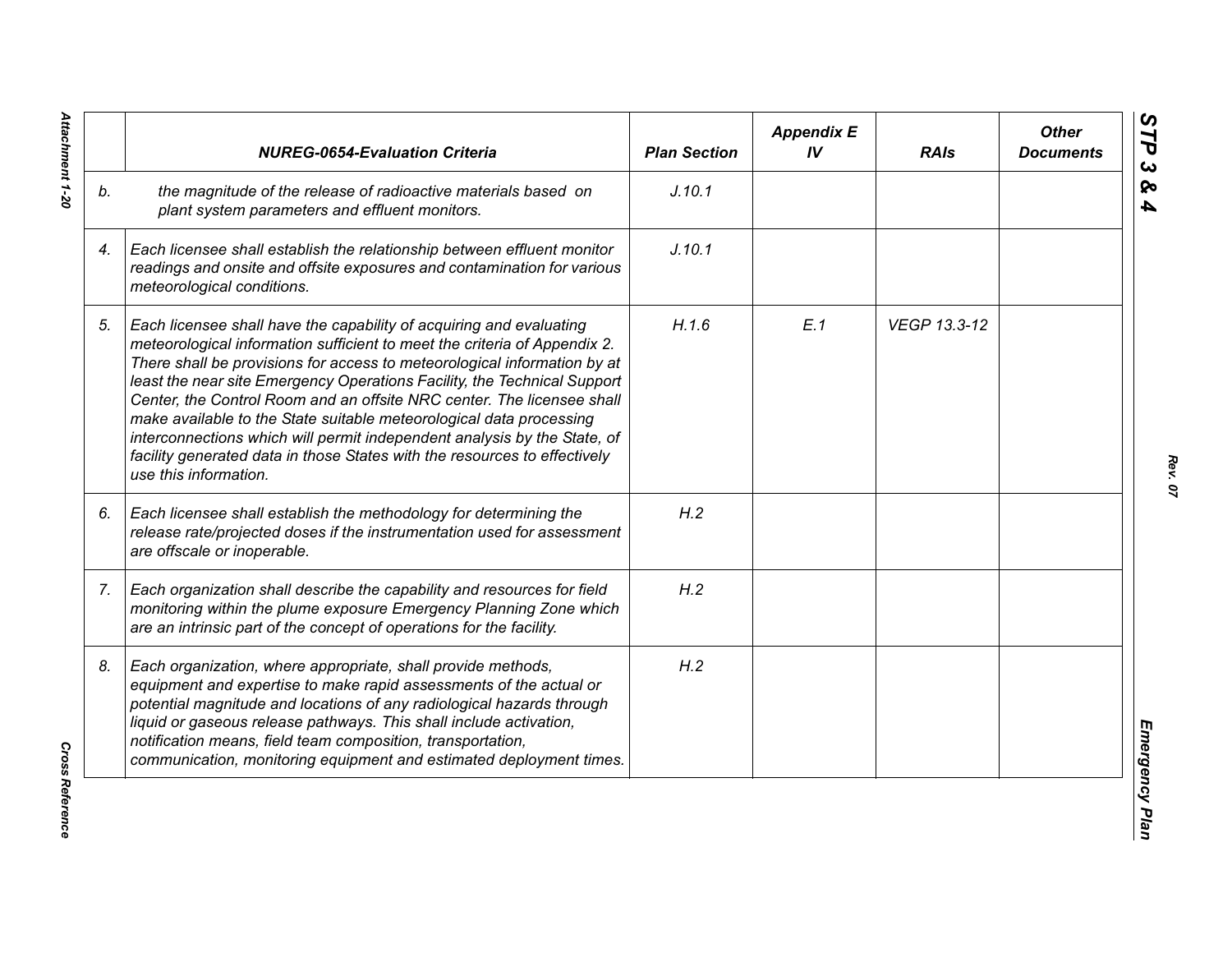| J.11<br>9.<br>Each organization shall have a capability to detect and measure<br>radioiodine concentrations in air in the plume exposure EPZ as low as<br>10-7 uCi/cc (microcuries per cubic centimeter) under field conditions.<br>Interference from the presence of noble gas and background radiation<br>shall not decrease the stated minimum detectable activity.<br>H.2<br>Each organization shall establish means for relating the various<br>10.<br>measured parameters (e.g., contamination levels, water and air activity<br>levels) to dose rates for key isotopes (i.e., those given in Table 3, page<br>18) and gross radioactivity measurements. Provision shall be made for<br>estimating integrated dose from the projected and actual dose rates and<br>for comparing these estimates with the protective action guides. The<br>detailed provisions shall be described in separate procedures. | H.2<br>11. Arrangements to locate and track the airborne radioactive plume shall<br>be made, using either or both Federal and State resources. | <b>NUREG-0654-Evaluation Criteria</b> | <b>Plan Section</b> | <b>Appendix E</b><br>IV | <b>RAIs</b> | <b>Other</b><br><b>Documents</b> |
|-----------------------------------------------------------------------------------------------------------------------------------------------------------------------------------------------------------------------------------------------------------------------------------------------------------------------------------------------------------------------------------------------------------------------------------------------------------------------------------------------------------------------------------------------------------------------------------------------------------------------------------------------------------------------------------------------------------------------------------------------------------------------------------------------------------------------------------------------------------------------------------------------------------------|------------------------------------------------------------------------------------------------------------------------------------------------|---------------------------------------|---------------------|-------------------------|-------------|----------------------------------|
|                                                                                                                                                                                                                                                                                                                                                                                                                                                                                                                                                                                                                                                                                                                                                                                                                                                                                                                 |                                                                                                                                                |                                       |                     |                         |             |                                  |
|                                                                                                                                                                                                                                                                                                                                                                                                                                                                                                                                                                                                                                                                                                                                                                                                                                                                                                                 |                                                                                                                                                |                                       |                     |                         |             |                                  |
|                                                                                                                                                                                                                                                                                                                                                                                                                                                                                                                                                                                                                                                                                                                                                                                                                                                                                                                 |                                                                                                                                                |                                       |                     |                         |             |                                  |
|                                                                                                                                                                                                                                                                                                                                                                                                                                                                                                                                                                                                                                                                                                                                                                                                                                                                                                                 |                                                                                                                                                |                                       |                     |                         |             |                                  |

**Cross Reference** 

*Cross Reference Attachment 1-21* Attachment 1-21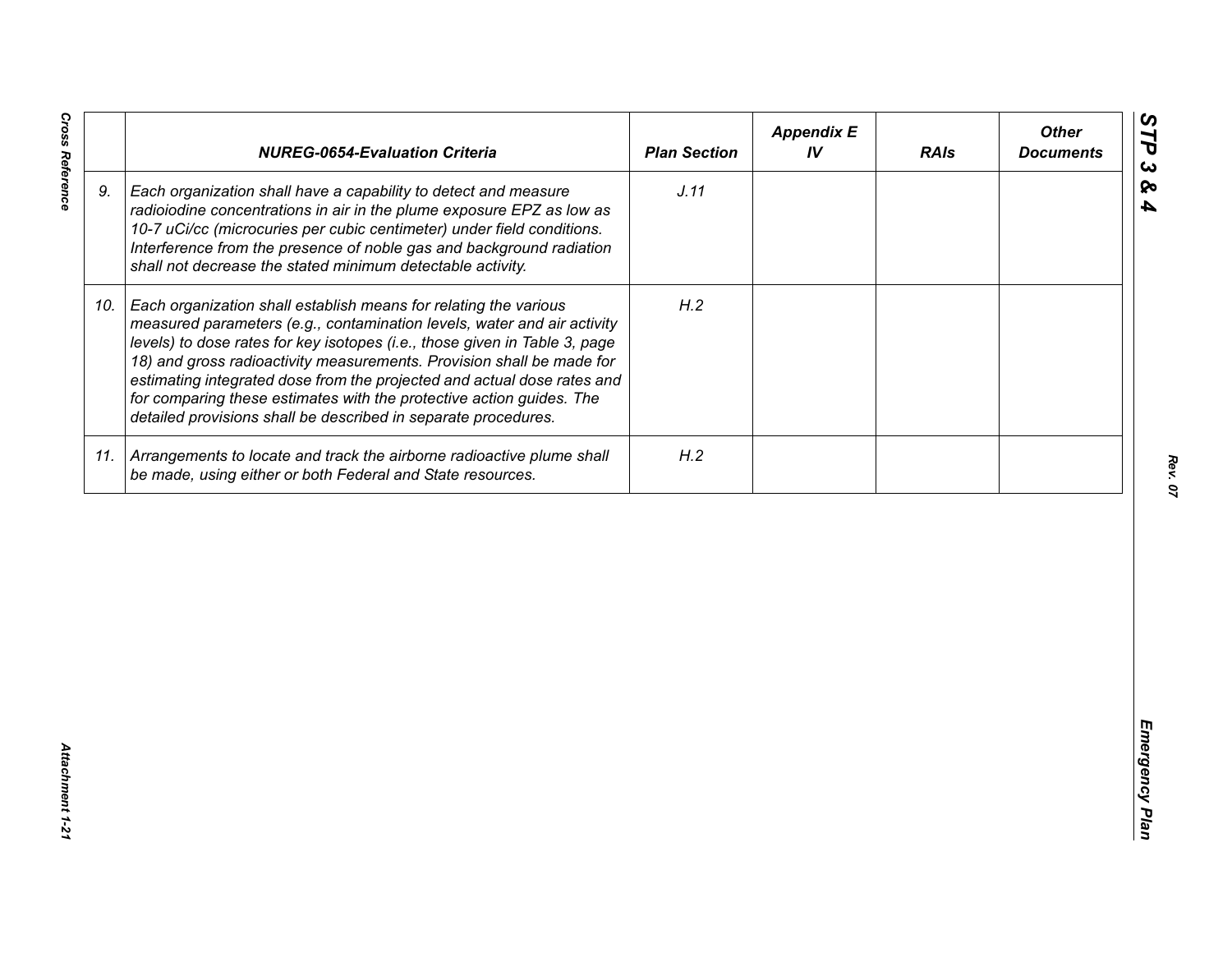|                | A range of protective actions have been developed for the plume exposure pathway EPZ for emergency workers and the public.<br>Guidelines for the choice of protective actions during an emergency, consistent with Federal guidance, are developed and in<br>place, and protective actions for the ingestion exposure pathway EPZ appropriate to the locale have been developed. |                     |                         |                              |                                  |
|----------------|----------------------------------------------------------------------------------------------------------------------------------------------------------------------------------------------------------------------------------------------------------------------------------------------------------------------------------------------------------------------------------|---------------------|-------------------------|------------------------------|----------------------------------|
|                | <b>NUREG-0654-Evaluation Criteria</b>                                                                                                                                                                                                                                                                                                                                            | <b>Plan Section</b> | <b>Appendix E</b><br>IV | <b>RAIs</b>                  | <b>Other</b><br><b>Documents</b> |
| 1 <sub>1</sub> | Each licensee shall establish the means and time required to warn or<br>advise onsite individuals and individuals who may be in areas controlled<br>by the operator, including:                                                                                                                                                                                                  |                     |                         |                              |                                  |
| a.             | Employees not having emergency assignments;                                                                                                                                                                                                                                                                                                                                      | F.3, 1.1, 1.2, 1.3  |                         |                              |                                  |
|                | Visitors;                                                                                                                                                                                                                                                                                                                                                                        | F.3, 1.1, 1.2, 1.3  |                         |                              |                                  |
|                | Contractor and construction personnel; and                                                                                                                                                                                                                                                                                                                                       | F.3, 1.1, 1.2, 1.3  |                         |                              |                                  |
|                | Other persons who may be in the public access areas on or passing<br>through the site or within the owner controlled area.                                                                                                                                                                                                                                                       | 1.1, 1.2, 1.3       |                         |                              |                                  |
|                | Each licensee shall make provisions for evacuation routes and<br>transportation for onsite individuals to some suitable offsite location,<br>including alternatives for inclement weather, high traffic density and<br>specific radiological conditions.                                                                                                                         | F.5, I.3            |                         | GGNS 13.3-37<br>GGNS 13.3-38 |                                  |
| 3.             | Each licensee shall provide for radiological monitoring of people<br>evacuated from the site.                                                                                                                                                                                                                                                                                    | F.5, I.3, J.6       |                         |                              |                                  |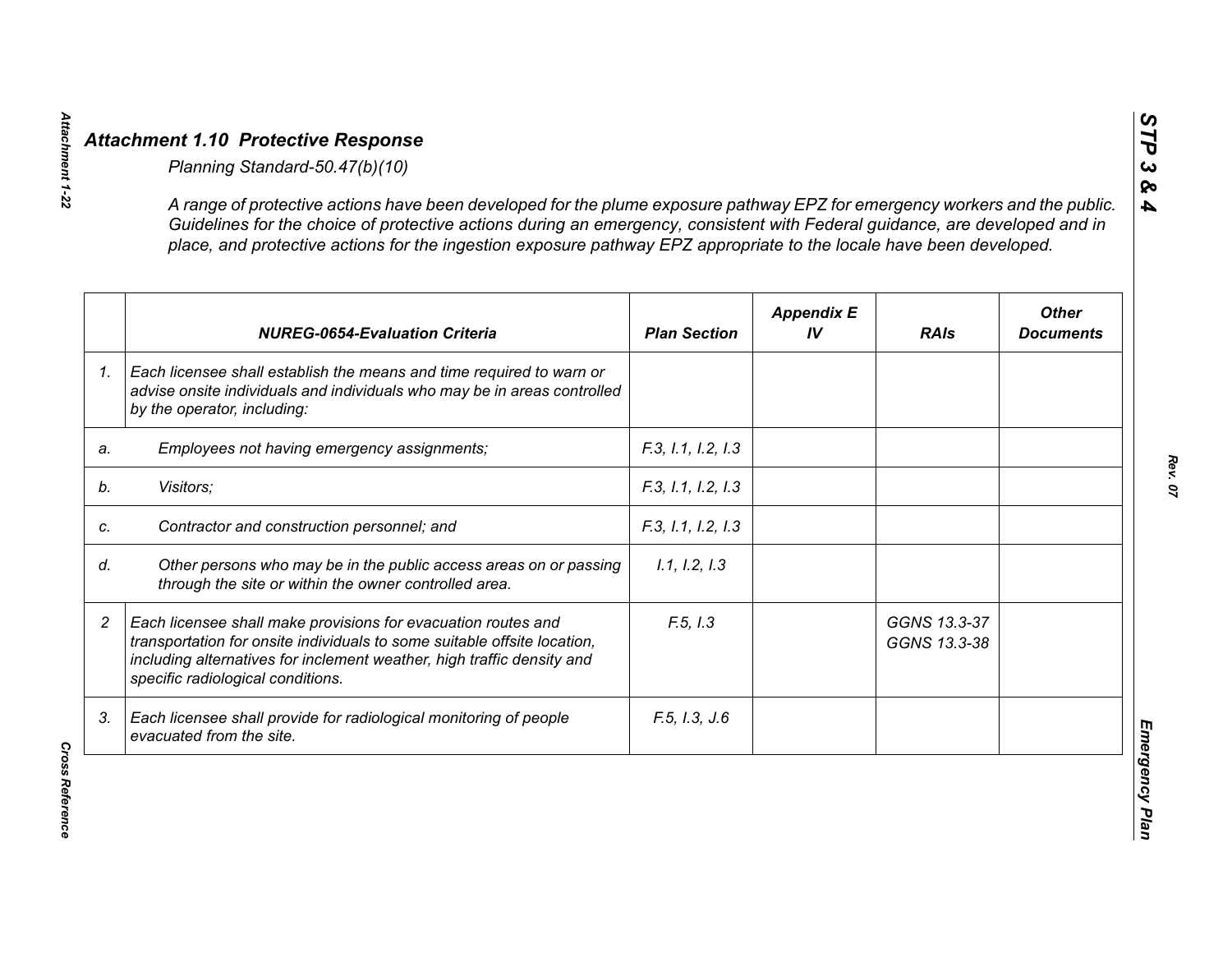|    | <b>NUREG-0654-Evaluation Criteria</b>                                                                                                                                                                                                                                                                                                                                                                                                                                                                                                                                                                                                                                                      | <b>Plan Section</b> | <b>Appendix E</b><br>IV | <b>RAIs</b>  | <b>Other</b><br><b>Documents</b> |
|----|--------------------------------------------------------------------------------------------------------------------------------------------------------------------------------------------------------------------------------------------------------------------------------------------------------------------------------------------------------------------------------------------------------------------------------------------------------------------------------------------------------------------------------------------------------------------------------------------------------------------------------------------------------------------------------------------|---------------------|-------------------------|--------------|----------------------------------|
| 4. | Each licensee shall provide for the evacuation of onsite non-essential<br>personnel in the event of a Site or General Emergency and shall provide<br>a decontamination capability at or near the monitoring point specified in<br>J.3.                                                                                                                                                                                                                                                                                                                                                                                                                                                     | F.5, I.3, J.6       |                         |              | BL 05-02                         |
| 5. | Each licensee shall provide for a capability to account for all individuals<br>onsite at the time of the emergency and ascertain the names of missing<br>individuals within 30 minutes of the start of an emergency and account<br>for all onsite individuals continuously thereafter.                                                                                                                                                                                                                                                                                                                                                                                                     | F.3, I.2, I.3       |                         |              |                                  |
| 6. | Each licensee shall, for individuals remaining or arriving onsite during<br>the emergency, make provisions for:                                                                                                                                                                                                                                                                                                                                                                                                                                                                                                                                                                            |                     |                         |              |                                  |
| a. | Individual respiratory protection;                                                                                                                                                                                                                                                                                                                                                                                                                                                                                                                                                                                                                                                         | J.9                 |                         |              |                                  |
| b. | Use of protective clothing; and                                                                                                                                                                                                                                                                                                                                                                                                                                                                                                                                                                                                                                                            | J.3                 |                         |              |                                  |
| C. | Use of radioprotective drugs, (e.g. individual thyroid protection).                                                                                                                                                                                                                                                                                                                                                                                                                                                                                                                                                                                                                        | J.9                 |                         |              |                                  |
| 7. | Each licensee shall establish a mechanism for recommending protective<br>actions to the appropriate State and local authorities. These shall<br>include Emergency Action Levels corresponding to projected dose to<br>the population-at-risk, in accordance with Appendix 1 and with the<br>recommendations set forth in Tables 2.1 and 2.2 of the Manual of<br>Protective Action Guides and Protective Actions for Nuclear Incidents<br>(EPA-400-R-92-001). As specified in Appendix 1, prompt notification<br>shall be made directly to the offsite authorities responsible for<br>implementing protective measures within the plume exposure pathway<br><b>Emergency Planning Zone.</b> | 1.4, 1.5            | В                       | GGNS 13.3-40 | BL 05-02<br>RIS 2004-13          |
| 8. | Each licensee's plan shall contain time estimates for evacuation within<br>the plume exposure EPZ. These shall be in accordance with Appendix<br>4.                                                                                                                                                                                                                                                                                                                                                                                                                                                                                                                                        | 1.6.1               |                         |              |                                  |

*Rev. 07*

**Cross Reference** 

*Cross Reference Attachment 1-23* **Attachment 1-23**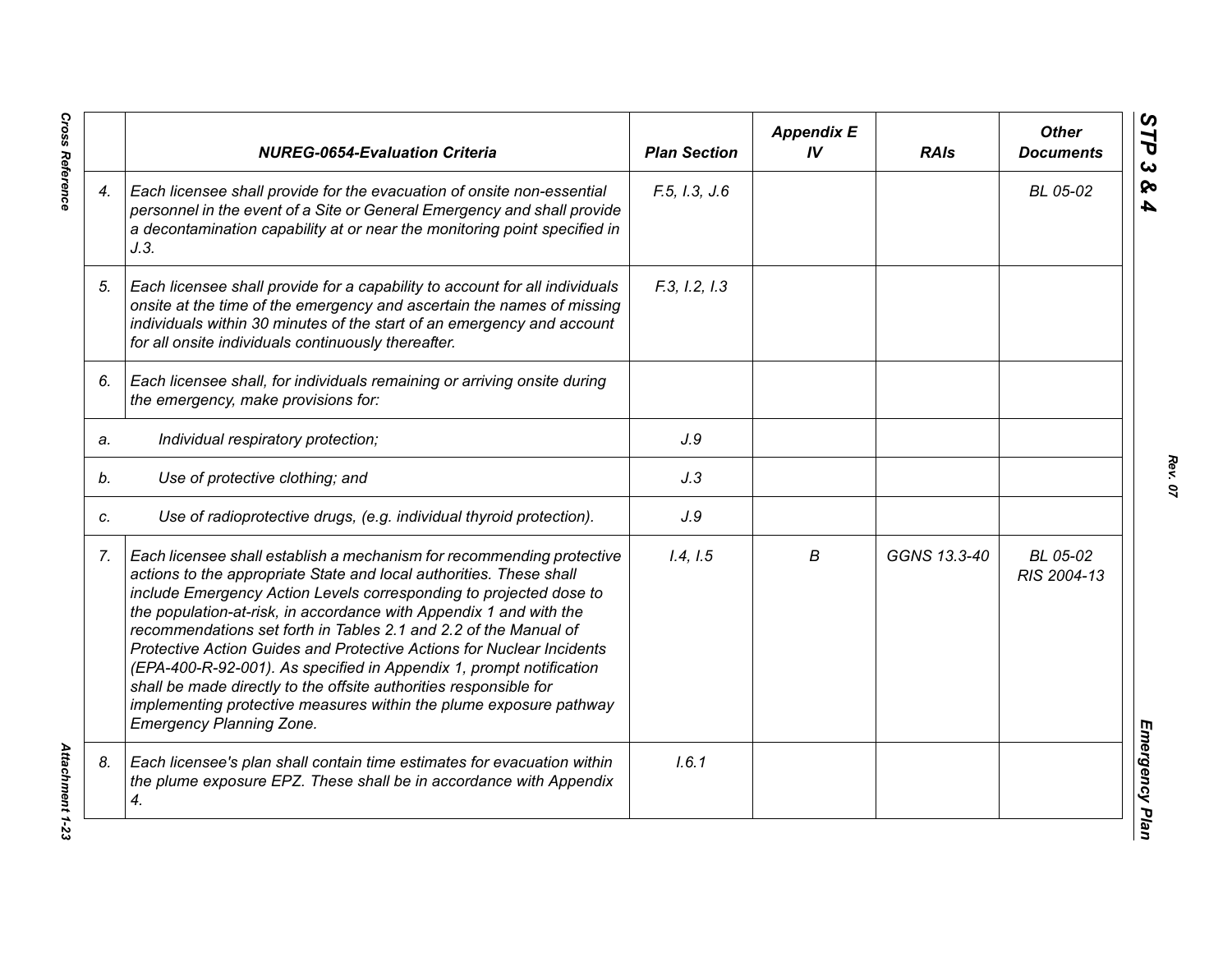|     | <b>NUREG-0654-Evaluation Criteria</b>                                                                                                                                                                                                                                                                                                                                                                                                                                                                              | <b>Plan Section</b>              | <b>Appendix E</b><br>IV | <b>RAIs</b>  | <b>Other</b><br><b>Documents</b> |
|-----|--------------------------------------------------------------------------------------------------------------------------------------------------------------------------------------------------------------------------------------------------------------------------------------------------------------------------------------------------------------------------------------------------------------------------------------------------------------------------------------------------------------------|----------------------------------|-------------------------|--------------|----------------------------------|
| 9.  | Each State and local organization shall establish a capability for<br>implementing protective measures based upon protective action guides<br>and other criteria. This shall be consistent with the recommendations for<br>EPA regarding exposure resulting from passage of radioactive airborne<br>plumes, (EPA-400-R-92-001) and with those of DHEW (DHHS)/FDA<br>regarding radioactive contamination of human food and animal feeds as<br>published in the Federal Register of December 15, 1978 (43 FR 58790). | <b>State Plan</b>                |                         |              |                                  |
| 10. | The organization's plans to implement protective measures for the<br>plume exposure pathway shall include:                                                                                                                                                                                                                                                                                                                                                                                                         |                                  |                         |              |                                  |
| a.  | Maps showing evacuation routes, evacuation areas, preselected<br>radiological sampling and monitoring points, relocation centers in<br>host areas, and shelter areas; (identification of radiological sampling<br>and monitoring points shall include the designators in Table J-1 or<br>an equivalent uniform system described in the plan);                                                                                                                                                                      | Figures I-1, I-2,<br>H.2         |                         |              |                                  |
| b.  | Maps showing population distribution around the nuclear facility.<br>This shall be by evacuation areas (licensees shall also present the<br>information in a sector format):                                                                                                                                                                                                                                                                                                                                       | Figure I-1                       |                         |              |                                  |
| c.  | Means for notifying all segments of the transient and resident<br>population;                                                                                                                                                                                                                                                                                                                                                                                                                                      | E.3<br>Figure E-1                |                         | VEGP 13.3-13 |                                  |
| d.  | Means for protecting those persons whose mobility may be impaired<br>due to such factors as institutional or other confinement;                                                                                                                                                                                                                                                                                                                                                                                    | <b>State Plan</b><br>County Plan |                         |              |                                  |
| e.  | Provisions for the use of radioprotective drugs, particularly for<br>emergency workers and institutionalized persons within the plume<br>exposure EPZ whose immediate evaluation may be infeasible or<br>very difficult, including quantities, storage, and means of distribution.                                                                                                                                                                                                                                 | <b>State Plan</b><br>County Plan |                         |              |                                  |

Attachment 1-24 *Attachment 1-24*

*Rev. 07*

**Cross Reference** *Cross Reference*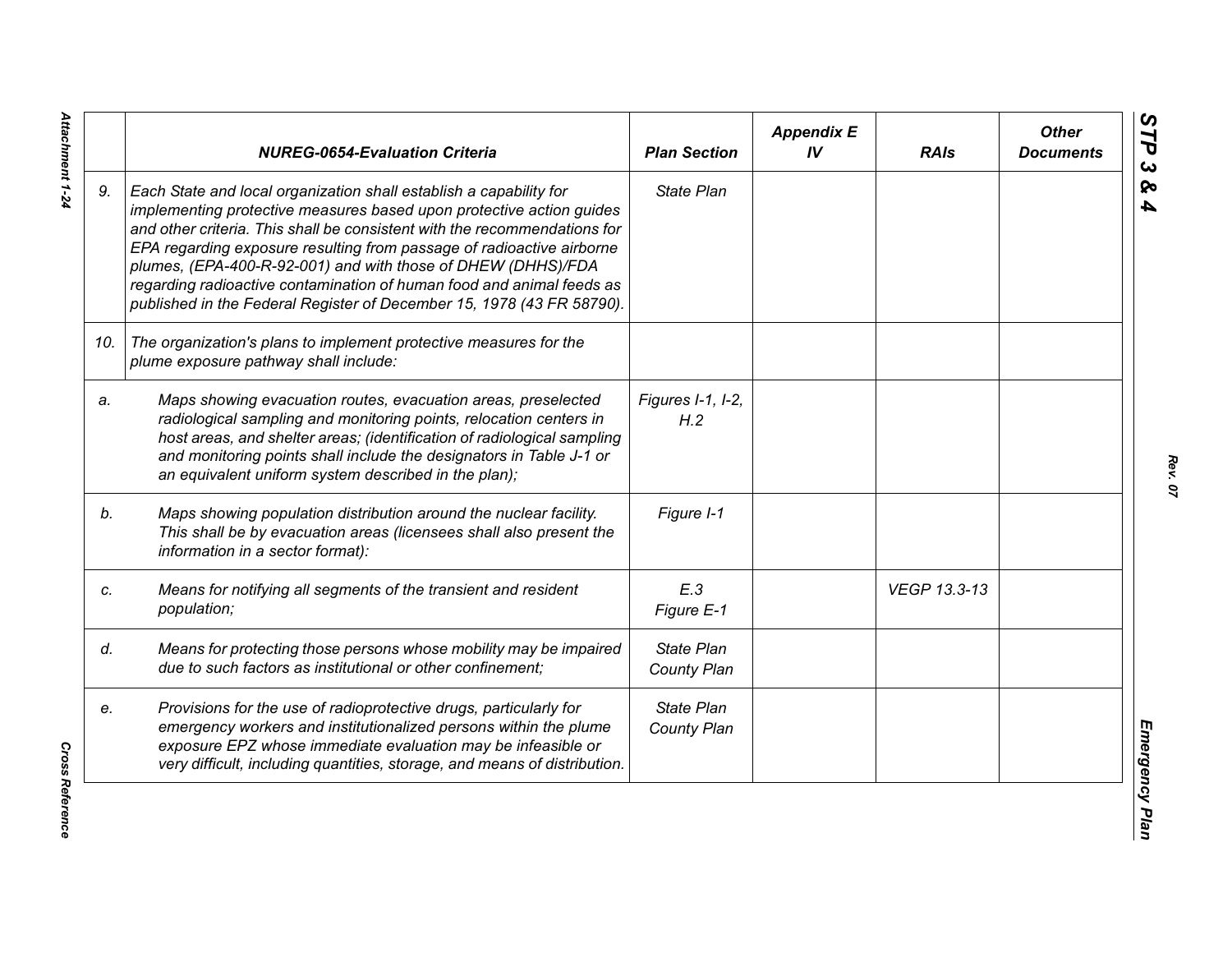|    | <b>NUREG-0654-Evaluation Criteria</b>                                                                                                                                                                                                                                                                                          | <b>Plan Section</b>              | <b>Appendix E</b><br>IV | <b>RAIs</b> | <b>Other</b><br><b>Documents</b> |
|----|--------------------------------------------------------------------------------------------------------------------------------------------------------------------------------------------------------------------------------------------------------------------------------------------------------------------------------|----------------------------------|-------------------------|-------------|----------------------------------|
| f. | State and local organizations' plans should include the method by<br>which decisions by the State Health Department for administering<br>radioprotective drugs to the general population are made during an<br>emergency and the pre-determined conditions under which such<br>drugs may be used by offsite emergency workers; | <b>State Plan</b><br>County Plan |                         |             |                                  |
| g. | Means of relocation;                                                                                                                                                                                                                                                                                                           | State Plan<br>County Plan        |                         |             |                                  |
| h. | Relocation centers in host areas which are at least 5 miles, and<br>preferably 10 miles, beyond the boundaries of the plume exposure<br>emergency planning zone; (See J.12).                                                                                                                                                   | State Plan<br>County Plan        |                         |             |                                  |
| İ. | Projected traffic capacities of evacuation routes under emergency<br>conditions;                                                                                                                                                                                                                                               | State Plan<br>County Plan        |                         |             |                                  |
| j. | Control of access to evacuated areas and organization<br>responsibilities for such control;                                                                                                                                                                                                                                    | State Plan<br>County Plan        |                         |             |                                  |
| k. | Identification of and means for dealing with potential impediments<br>(e.g., seasonal impassability of roads) to use of evacuation routes,<br>and contingency measures;                                                                                                                                                        | State Plan<br>County Plan        |                         |             |                                  |
| Ι. | Time estimates for evacuation of various sectors and distances<br>based on a dynamic analysis (time-motion study under various<br>conditions) for the plume exposure pathway emergency planning<br>zone (See Appendix 4); and                                                                                                  | County Plan                      |                         |             |                                  |
| m. | The bases for the choice of recommended protective actions from<br>the plume exposure pathway during emergency conditions. This<br>shall include expected local protection afforded in residential units or<br>other shelter for direct and inhalation exposure, as well as<br>evacuation time estimates.                      | Addendum I-1                     | В                       |             |                                  |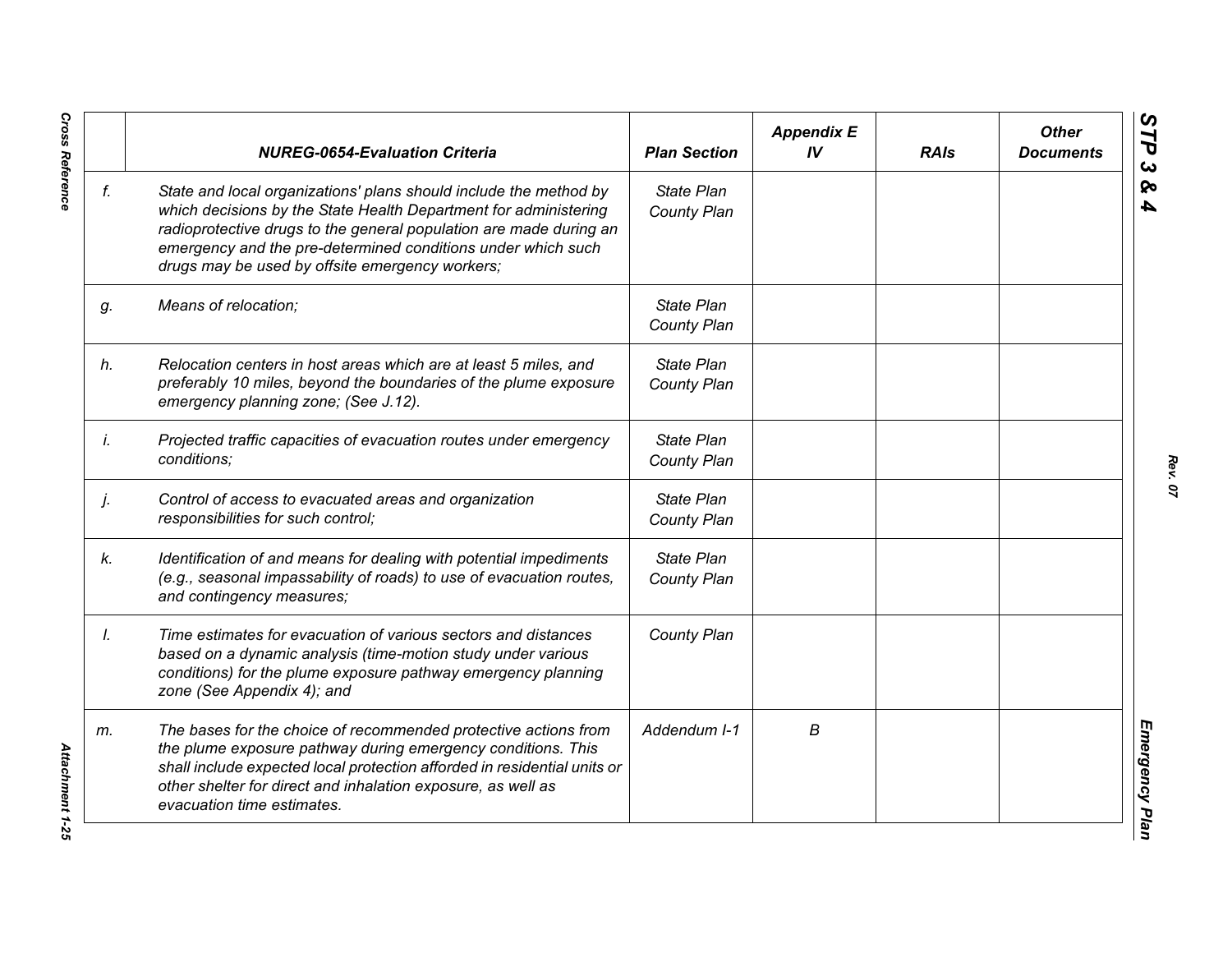| State Plan<br>Each State shall specify the protective measures to be used for the<br>ingestion pathway, including the methods for protecting the public from<br>consumption of contaminated food-stuffs. This shall include criteria for<br>deciding whether dairy animals should be put on stored feed. The plan<br>shall identify procedures for detecting contamination, for estimating the<br>dose commitment consequences of uncontrolled ingestion, and for<br>imposing protection procedures such as impoundment,<br>decontamination, processing, decay, product diversion, and<br>preservation. Maps for recording survey and monitoring data, key land<br>use data (e.g., farming), dairies, food processing plants, water sheds,<br>water supply intake and treatment plants and reservoirs shall be<br>maintained. Provisions for maps showing detailed crop information may<br>be by including reference to their availability and location and a plan for<br>their use. The maps shall start at the facility and include all of the 50-<br>mile ingestion pathway EPZ. Up-to-date lists of the name and location of<br>all facilities which regularly process milk products and other large<br>amounts of food or agricultural products originating in the ingestion<br>pathway Emergency Planning Zone, but located elsewhere, shall be<br>maintained.<br>State Plan<br>Each organization shall describe the means for registering and<br>monitoring of evacuees at relocation centers in host areas. The<br>County Plan<br>personnel and equipment available should be capable of monitoring<br>within about a 12 hour period all residents and transients in the plume<br>exposure EPZ arriving at relocation centers. |     | <b>NUREG-0654-Evaluation Criteria</b> | <b>Plan Section</b> | <b>Appendix E</b><br>IV | <b>RAIs</b> | <b>Other</b><br><b>Documents</b> |
|----------------------------------------------------------------------------------------------------------------------------------------------------------------------------------------------------------------------------------------------------------------------------------------------------------------------------------------------------------------------------------------------------------------------------------------------------------------------------------------------------------------------------------------------------------------------------------------------------------------------------------------------------------------------------------------------------------------------------------------------------------------------------------------------------------------------------------------------------------------------------------------------------------------------------------------------------------------------------------------------------------------------------------------------------------------------------------------------------------------------------------------------------------------------------------------------------------------------------------------------------------------------------------------------------------------------------------------------------------------------------------------------------------------------------------------------------------------------------------------------------------------------------------------------------------------------------------------------------------------------------------------------------------------------------------------------------------------------------------------|-----|---------------------------------------|---------------------|-------------------------|-------------|----------------------------------|
|                                                                                                                                                                                                                                                                                                                                                                                                                                                                                                                                                                                                                                                                                                                                                                                                                                                                                                                                                                                                                                                                                                                                                                                                                                                                                                                                                                                                                                                                                                                                                                                                                                                                                                                                        | 11. |                                       |                     |                         |             |                                  |
|                                                                                                                                                                                                                                                                                                                                                                                                                                                                                                                                                                                                                                                                                                                                                                                                                                                                                                                                                                                                                                                                                                                                                                                                                                                                                                                                                                                                                                                                                                                                                                                                                                                                                                                                        | 12. |                                       |                     |                         |             |                                  |

*Rev. 07*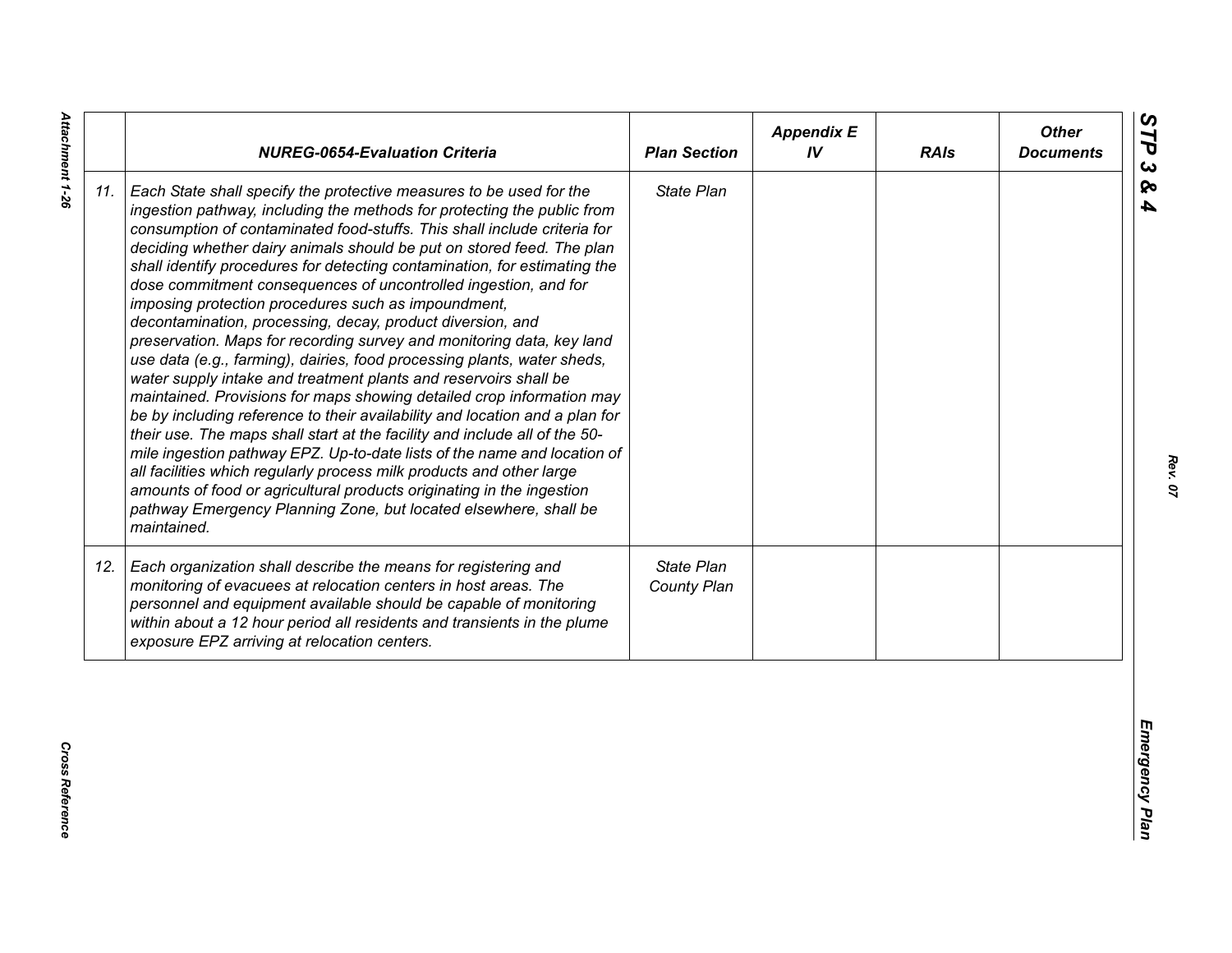|    | <b>NUREG-0654-Evaluation Criteria</b>                                                                                                                                         | <b>Plan Section</b> | <b>Appendix E</b><br>IV | <b>RAIs</b>  | <b>Other</b><br><b>Documents</b> |
|----|-------------------------------------------------------------------------------------------------------------------------------------------------------------------------------|---------------------|-------------------------|--------------|----------------------------------|
|    | Each licensee shall establish onsite exposure guidelines consistent with<br>EPA Emergency Worker and Lifesaving Activity Protective Actions<br>Guides (EPA-400-R-92-001) for; |                     |                         |              |                                  |
|    | removal of injured persons;                                                                                                                                                   | J.1.1               |                         | GGNS 13.3-30 |                                  |
|    | undertaking corrective actions;                                                                                                                                               | J.1.1               |                         | GGNS 13.3-39 |                                  |
|    | performing assessment actions;                                                                                                                                                | J.1                 |                         |              |                                  |
|    | providing first aid;                                                                                                                                                          | J.1                 |                         |              |                                  |
|    | performing personnel decontamination;                                                                                                                                         | J.1                 | E.3                     |              |                                  |
| f. | providing ambulance service; and                                                                                                                                              | J.1                 | E.6                     |              |                                  |
|    | providing medical treatment services.                                                                                                                                         | J.1                 | E.7                     |              |                                  |

*STP 3 & 4*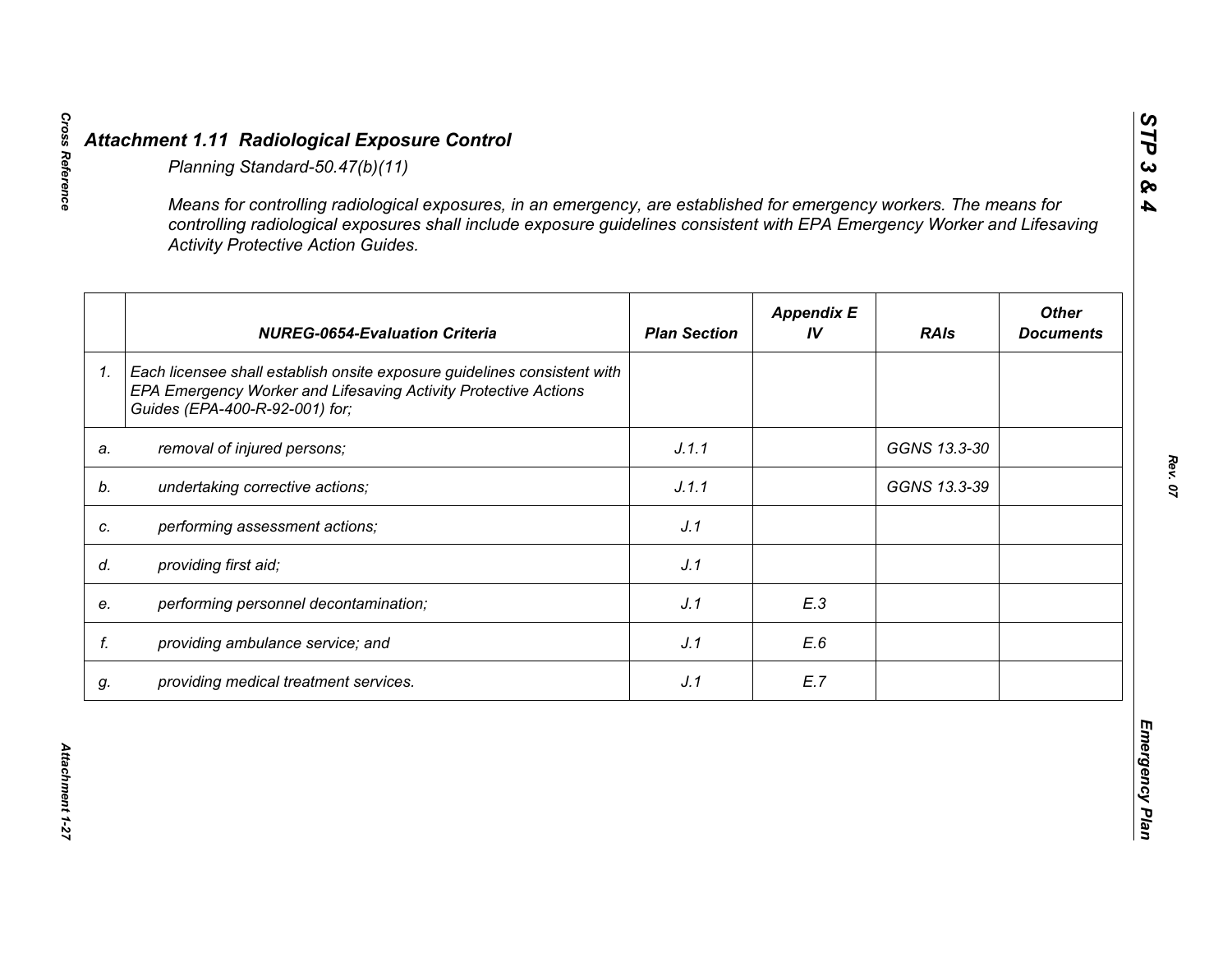|     | <b>NUREG-0654-Evaluation Criteria</b>                                                                                                                                                                                                                                                                                                                                                                                                                                                                                                                                                                                                    | <b>Plan Section</b> | <b>Appendix E</b><br>IV | <b>RAIs</b>  | <b>Other</b><br><b>Documents</b> |
|-----|------------------------------------------------------------------------------------------------------------------------------------------------------------------------------------------------------------------------------------------------------------------------------------------------------------------------------------------------------------------------------------------------------------------------------------------------------------------------------------------------------------------------------------------------------------------------------------------------------------------------------------------|---------------------|-------------------------|--------------|----------------------------------|
| 2.  | Each licensee shall provide an onsite radiation protection program to be<br>implemented during emergencies, including methods to implement<br>exposure guidelines. The plan shall identify individual(s), by position or<br>title, who can authorize emergency workers to receive doses in excess<br>of 10 CFR Part 20 limits. Procedures shall be worked out in advance for<br>permitting onsite volunteers to receive radiation exposures in the course<br>of caring out lifesaving and other emergency activities. These<br>procedures shall include expeditious decision making and a reasonable<br>consideration of relative risks. | J.1                 |                         | GGNS 13.3-49 |                                  |
|     | 3.a   Each organization shall make provision for 24-hour-per-day capability to<br>determine the doses received by emergency personnel involved in any<br>nuclear accident, including volunteers. Each organization shall make<br>provisions for distribution of dosimeters, both self-reading and<br>permanent record devices.                                                                                                                                                                                                                                                                                                           | J.2                 |                         |              |                                  |
| b.  | Each organization shall ensure that dosimeters are read at appropriate<br>frequencies and provide for maintaining dose records for emergency<br>workers involved in any nuclear accident.                                                                                                                                                                                                                                                                                                                                                                                                                                                | J.2                 |                         |              |                                  |
| 4.  | Each State and local organization shall establish the decision chain for<br>authorizing emergency workers to incur exposures in excess of the EPA<br>General Public Protective Action Guides (i.e., EPA PAGs for emergency<br>workers and lifesaving activities).                                                                                                                                                                                                                                                                                                                                                                        | N/A                 |                         |              |                                  |
| 5а. | Each organization as appropriate, shall specify action levels for<br>determining the need for decontamination.                                                                                                                                                                                                                                                                                                                                                                                                                                                                                                                           | J.3                 | E.3                     |              |                                  |
| b.  | Each organization, as appropriate, shall establish the means for<br>radiological decontamination of emergency personnel wounds, supplies,<br>instruments and equipment, and for waste disposal.                                                                                                                                                                                                                                                                                                                                                                                                                                          | J.5                 | E.3                     |              |                                  |
| 6   | Each licensee shall provide onsite contamination control measures<br>including:                                                                                                                                                                                                                                                                                                                                                                                                                                                                                                                                                          |                     |                         |              |                                  |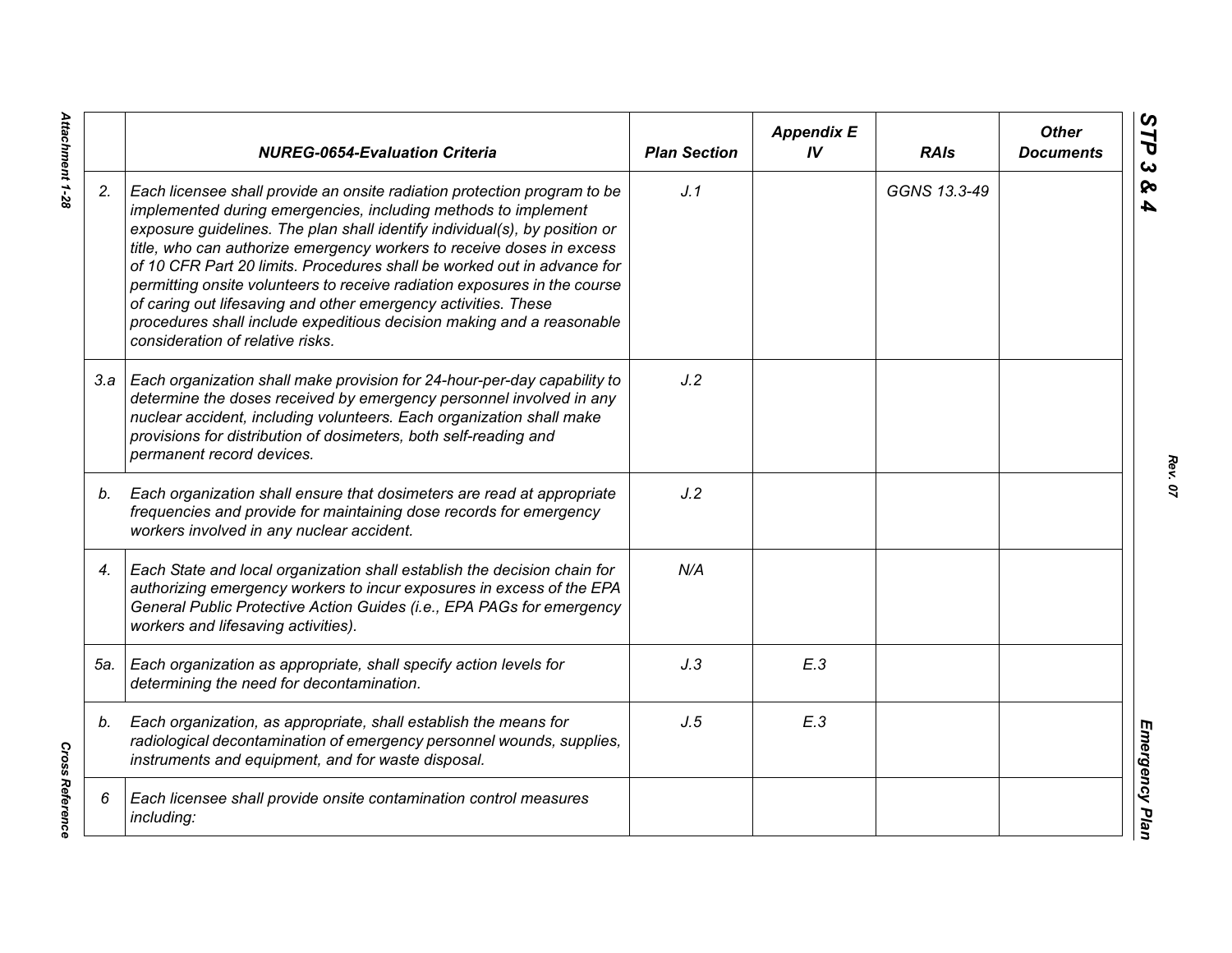| J.3<br>area access control;<br>a.<br>drinking water and food supplies;<br>J.4<br>b.<br>criteria for permitting return of areas and items to normal use, see<br>J.3<br>C.<br>Draft ANSI 13.12.<br>7.<br>Each licensee shall provide the capability for decontaminating relocated<br>J.6<br>onsite personnel, including provisions for extra clothing and |  | decontaminants suitable for the type of contamination expected, with |  |  |
|---------------------------------------------------------------------------------------------------------------------------------------------------------------------------------------------------------------------------------------------------------------------------------------------------------------------------------------------------------|--|----------------------------------------------------------------------|--|--|
|                                                                                                                                                                                                                                                                                                                                                         |  |                                                                      |  |  |
|                                                                                                                                                                                                                                                                                                                                                         |  |                                                                      |  |  |
|                                                                                                                                                                                                                                                                                                                                                         |  |                                                                      |  |  |
| particular attention given to radioiodine contamination of the skin.                                                                                                                                                                                                                                                                                    |  |                                                                      |  |  |
|                                                                                                                                                                                                                                                                                                                                                         |  |                                                                      |  |  |
|                                                                                                                                                                                                                                                                                                                                                         |  |                                                                      |  |  |
|                                                                                                                                                                                                                                                                                                                                                         |  |                                                                      |  |  |
|                                                                                                                                                                                                                                                                                                                                                         |  |                                                                      |  |  |
|                                                                                                                                                                                                                                                                                                                                                         |  |                                                                      |  |  |
|                                                                                                                                                                                                                                                                                                                                                         |  |                                                                      |  |  |
|                                                                                                                                                                                                                                                                                                                                                         |  |                                                                      |  |  |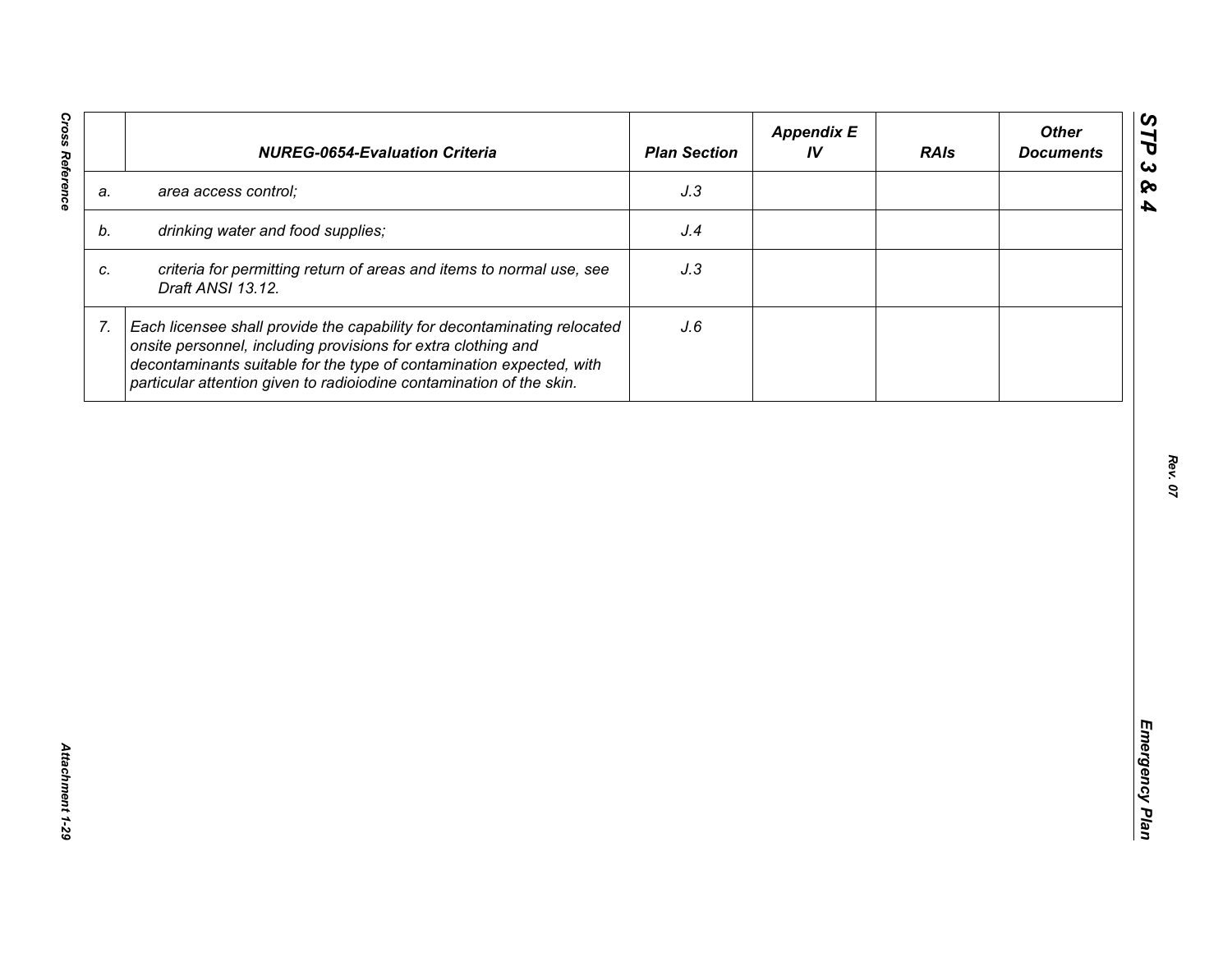|    | Arrangements are made for medical services for contaminated injured individuals.                                                                                                                                                                                                                                                                                                                                                                                                                                                                                                                                           |                         |                         |             |                                  |
|----|----------------------------------------------------------------------------------------------------------------------------------------------------------------------------------------------------------------------------------------------------------------------------------------------------------------------------------------------------------------------------------------------------------------------------------------------------------------------------------------------------------------------------------------------------------------------------------------------------------------------------|-------------------------|-------------------------|-------------|----------------------------------|
|    | <b>NUREG-0654-Evaluation Criteria</b>                                                                                                                                                                                                                                                                                                                                                                                                                                                                                                                                                                                      | <b>Plan Section</b>     | <b>Appendix E</b><br>IV | <b>RAIs</b> | <b>Other</b><br><b>Documents</b> |
| 1. | Each organization shall arrange for local and backup hospital and<br>medical services having the capability for evaluation of radiation<br>exposure and uptake, including assurance that persons providing these<br>services are adequately prepared to handle contaminated individuals.                                                                                                                                                                                                                                                                                                                                   | B.4.5, J.5              | E.5                     |             |                                  |
| 2. | Each licensee shall provide for onsite first aid capability.                                                                                                                                                                                                                                                                                                                                                                                                                                                                                                                                                               | F.6, G.11, J.5          | E.4                     |             |                                  |
| 3. | Each State shall develop lists indicating the location of public, private<br>and military hospitals and other emergency medical services facilities<br>within the State or contiguous States considered capable of providing<br>medical support for any contaminated injured individual. The listing shall<br>include the name, location, type of facility and capacity and any special<br>radiological capabilities. These emergency medical services should be<br>able to radiologically monitor contamination personnel, and have<br>facilities and trained personnel able to care for contaminated injured<br>persons. | State Plan              |                         |             |                                  |
| 4. | Each organization shall arrange for transporting victims of radiological<br>accidents to medical support facilities.                                                                                                                                                                                                                                                                                                                                                                                                                                                                                                       | B.4, B.5.7, F.7,<br>J.5 | E.6                     |             |                                  |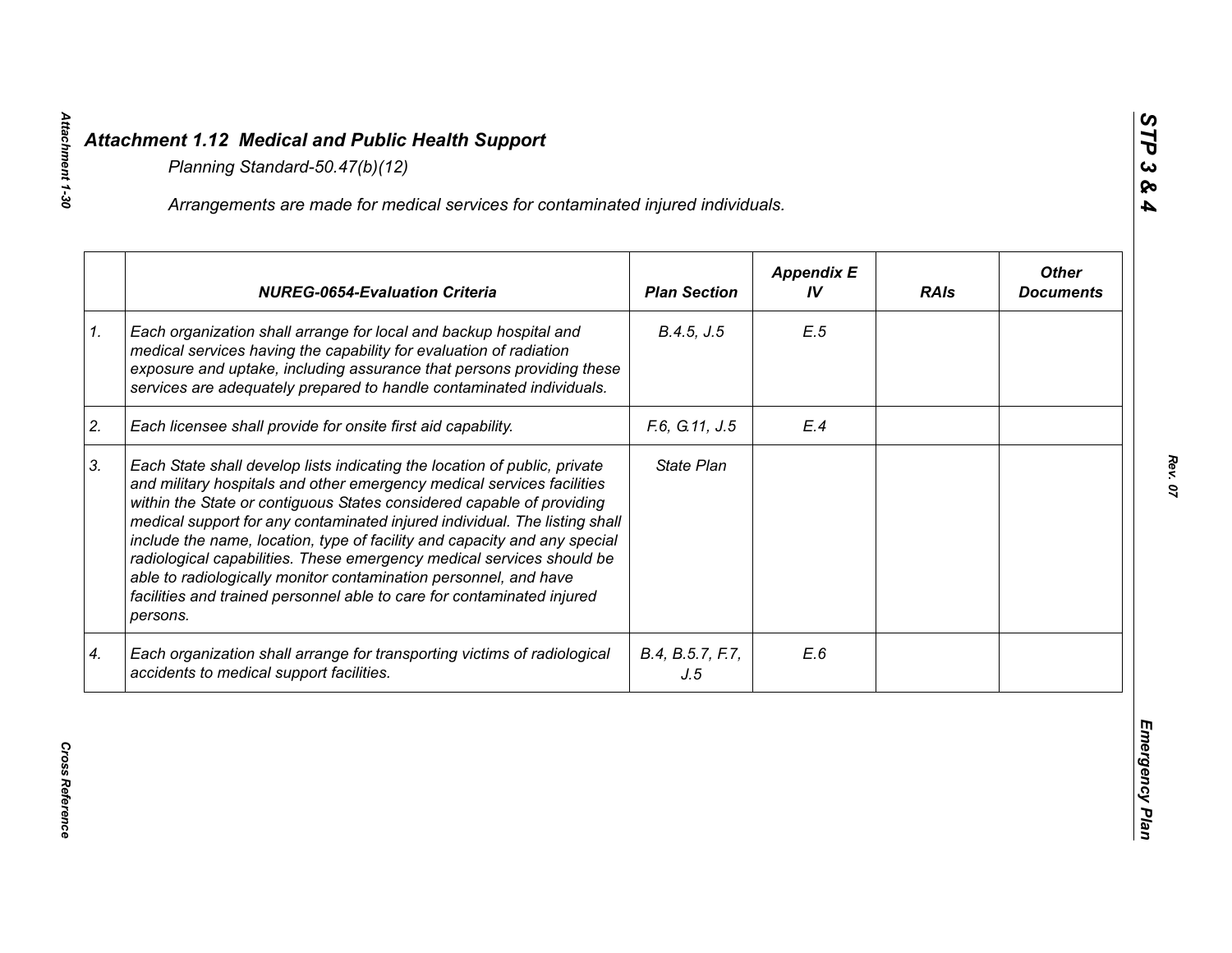|    | General plans for recovery and reentry are developed.                                                                                                                                                                                                                                                                                                                                                                                                                                                     |                                 |                         |              |                                  |
|----|-----------------------------------------------------------------------------------------------------------------------------------------------------------------------------------------------------------------------------------------------------------------------------------------------------------------------------------------------------------------------------------------------------------------------------------------------------------------------------------------------------------|---------------------------------|-------------------------|--------------|----------------------------------|
|    | <b>NUREG-0654-Evaluation Criteria</b>                                                                                                                                                                                                                                                                                                                                                                                                                                                                     | <b>Plan Section</b>             | <b>Appendix E</b><br>IV | <b>RAIs</b>  | <b>Other</b><br><b>Documents</b> |
| 1. | Each organization, as appropriate, shall develop general plans and<br>procedures for reentry and recovery and describe the means by which<br>decisions to relax protective measures (e.g., allow reentry into an<br>evacuated area) are reached. This process should consider both<br>existing and potential conditions.                                                                                                                                                                                  | L.1, L.2, L.3,<br>L.4, L.5, L.6 | H                       |              |                                  |
| 2. | Each licensee plan shall contain the position/title, authority and<br>responsibilities of individuals who will fill key positions in the facility<br>recovery organization. This organization shall include technical<br>personnel with responsibilities to develop, evaluate and direct recovery<br>and reentry operations. The recovery organization recommended by the<br>Atomic Industrial Forum's Nuclear Power Plant Emergency Response<br>Plan dated October 11, 1979, is an acceptable framework. | L.6                             | H                       |              |                                  |
| 3. | Each licensee and State plan shall specify means for informing<br>members of the response organizations that a recovery operation is to<br>be initiated, and of any changes in the organizational structure that may<br>occur.                                                                                                                                                                                                                                                                            | L.7                             |                         |              |                                  |
| 4. | Each plan shall establish a method for periodically estimating total<br>population exposure.                                                                                                                                                                                                                                                                                                                                                                                                              | L.4                             |                         | VEGP 13.3-11 |                                  |

*STP 3 & 4*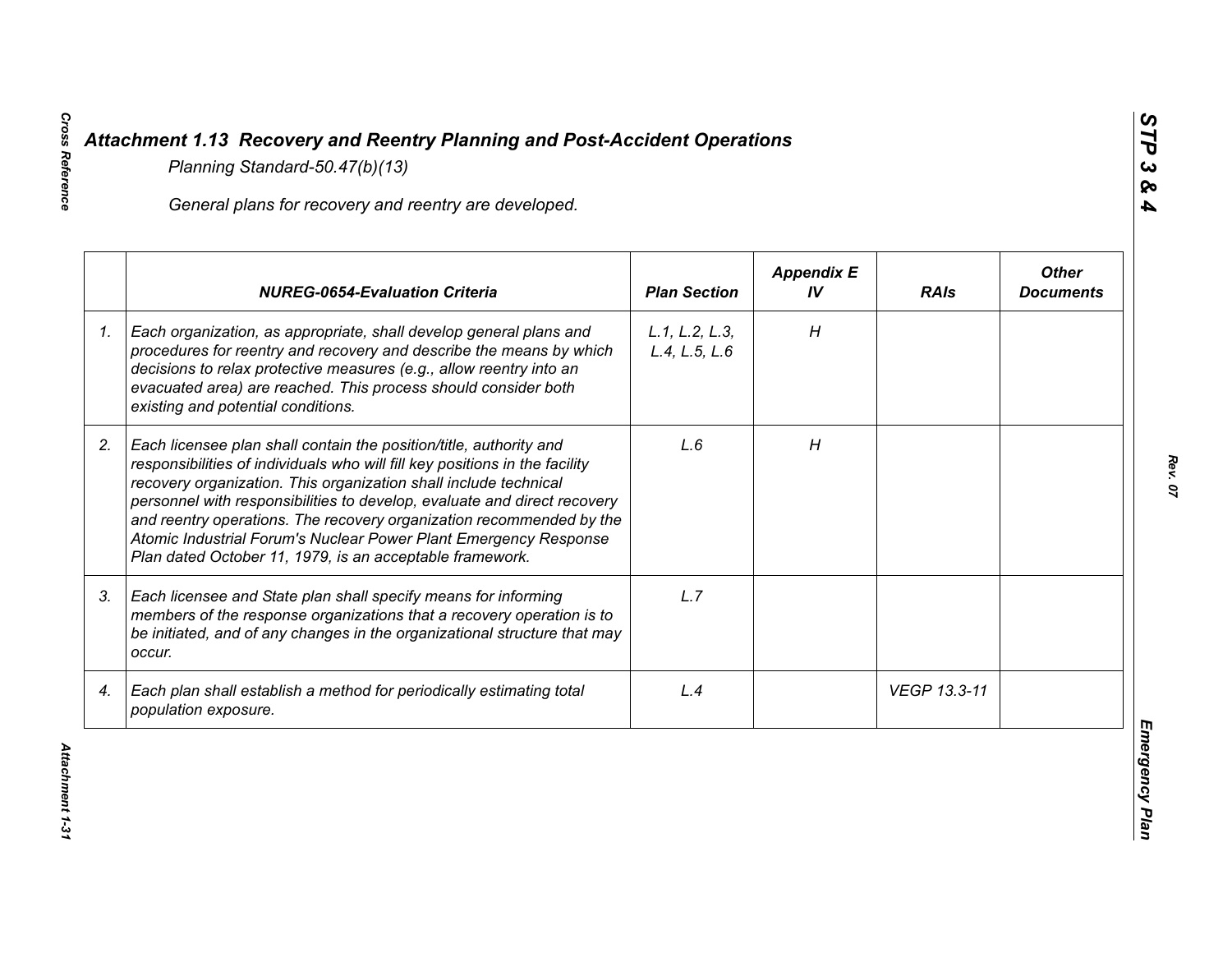|     | Periodic exercises are (will be) conducted to evaluate major portions of emergency response capabilities, periodic drills are (will<br>be) conducted to develop and maintain key skills, and deficiencies identified as a result of exercises or drills are (will be)<br>corrected.                                                                                                                                                                                                                                                                                                                                                                                                                                                                           |                     |                         |             |                                  |
|-----|---------------------------------------------------------------------------------------------------------------------------------------------------------------------------------------------------------------------------------------------------------------------------------------------------------------------------------------------------------------------------------------------------------------------------------------------------------------------------------------------------------------------------------------------------------------------------------------------------------------------------------------------------------------------------------------------------------------------------------------------------------------|---------------------|-------------------------|-------------|----------------------------------|
|     | <b>NUREG-0654-Evaluation Criteria</b>                                                                                                                                                                                                                                                                                                                                                                                                                                                                                                                                                                                                                                                                                                                         | <b>Plan Section</b> | <b>Appendix E</b><br>IV | <b>RAIs</b> | <b>Other</b><br><b>Documents</b> |
| 1a. | An exercise is an event that tests the integrated capability and a major<br>portion of the basic elements existing within emergency preparedness<br>plans and organizations. The emergency preparedness exercise shall<br>simulate an emergency that results in offsite radiological releases which<br>would require response by offsite authorities. Exercises shall be<br>conducted as set forth in NRC and FEMA rules.                                                                                                                                                                                                                                                                                                                                     | N.1                 | F.1                     |             |                                  |
| b.  | An exercise shall include mobilization of State and local personnel and<br>resources adequate to verify the capability to respond to an accident<br>scenario requiring response. The organization shall provide for a critique<br>of the annual exercise by Federal and State observers/evaluators. The<br>scenario should be varied from year to year such that all major elements<br>of the plans and preparedness organizations are tested within a five-<br>year period. Each organization should make provisions to start an<br>exercise between 6:00 p.m. and midnight, and another between<br>midnight and 6:00 a.m. once every six years. Exercises should be<br>conducted under various weather conditions. Some exercises should be<br>unannounced. | N.1                 | F.1                     |             |                                  |
| 2.  | A drill is a supervised instruction period aimed at testing, developing and<br>maintaining skills in a particular operation. A drill is often a component of<br>an exercise. A drill shall be supervised and evaluated by a qualified drill<br>instructor. Each organization shall conduct drills, in addition to the<br>annual exercise at the frequencies indicated below:                                                                                                                                                                                                                                                                                                                                                                                  |                     |                         |             |                                  |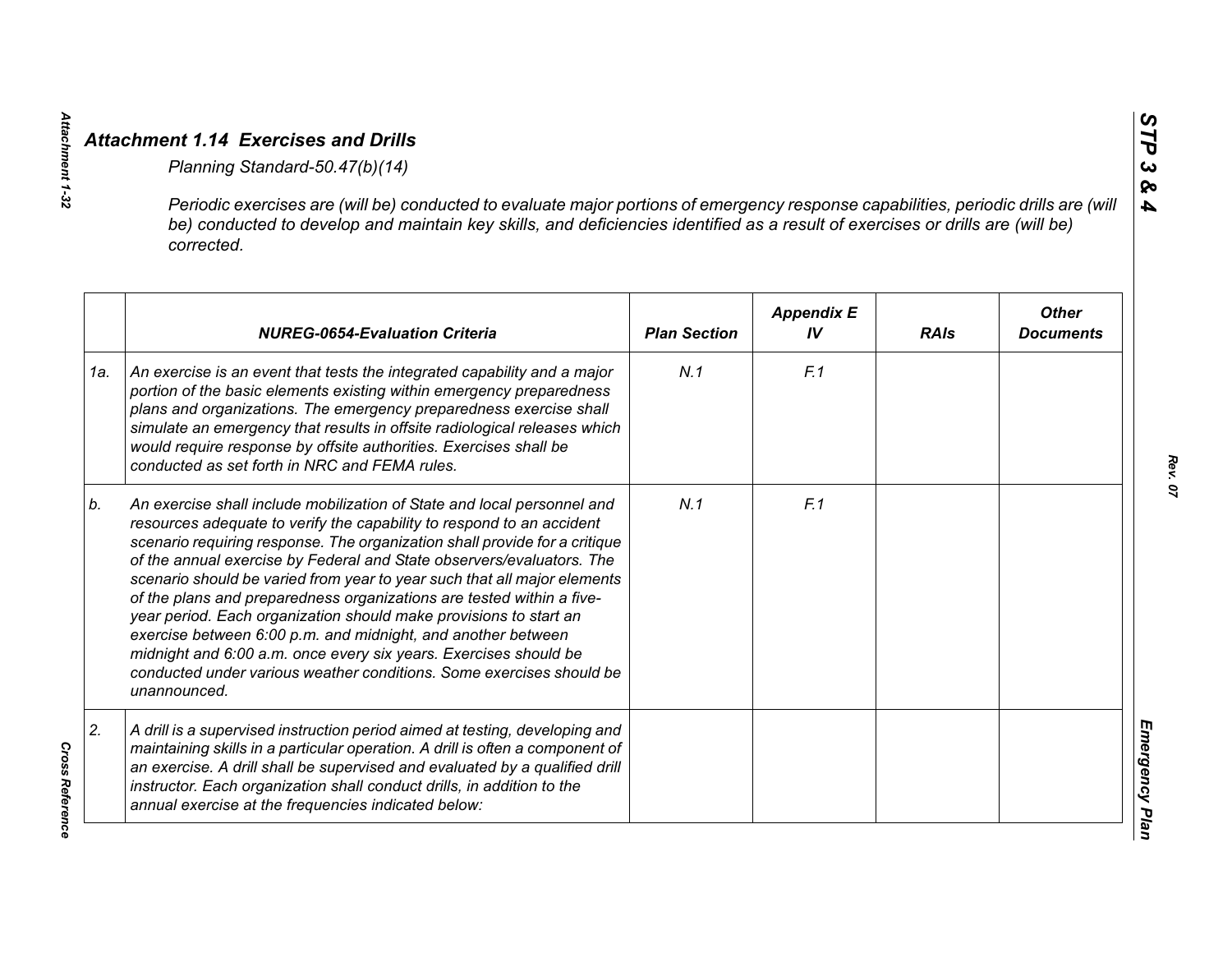|    | <b>NUREG-0654-Evaluation Criteria</b>                                                                                                                                                                                                                                                                                                                                                                                                                                                                                                                         | <b>Plan Section</b>    | <b>Appendix E</b><br>IV | <b>RAIs</b> | <b>Other</b><br><b>Documents</b> |
|----|---------------------------------------------------------------------------------------------------------------------------------------------------------------------------------------------------------------------------------------------------------------------------------------------------------------------------------------------------------------------------------------------------------------------------------------------------------------------------------------------------------------------------------------------------------------|------------------------|-------------------------|-------------|----------------------------------|
| a. | Communication Drills- Communications with State and local<br>governments within the plume exposure pathway Emergency<br>Planning Zone shall be tested monthly. Communications with<br>Federal emergency response organizations and States within the<br>ingestion pathway shall be tested quarterly. Communications<br>between the nuclear facility, State and local emergency operations<br>centers, and field assessment teams shall be tested annually.<br>Communication drills shall also include the aspect of understanding<br>the content of messages. | N.1, Addendum<br>$N-1$ |                         |             |                                  |
| b. | Fire Drills- Fire drills shall be conducted in accordance with the plant<br>(nuclear facility) technical specifications.                                                                                                                                                                                                                                                                                                                                                                                                                                      | Addendum N-1           | $F.1$ .iv               |             |                                  |
| C. | Medical Emergency Drills-A medical emergency drill involving a<br>simulated contaminated individual which contains provisions for<br>participation by the local support services agencies (i.e., ambulance<br>and offsite medical treatment facility) shall be conducted annually.<br>The offsite portions of the medical drill may be performed at part of<br>the required annual exercise                                                                                                                                                                   | Addendum N-1           | F.1.vii<br>F.1.vi       |             |                                  |
| d. | Radiological Monitoring Drills-Plant environs and radiological<br>monitoring drills (onsite and offsite) shall be conducted annually.<br>These drills shall include collection and analysis of all sample media<br>(e.g., water, vegetation, soil and air), and provisions for<br>communications and record keeping. The State drills need not be at<br>each site. Where appropriate, local organization shall participate                                                                                                                                    | Addendum N-1           | F.1.iii                 |             |                                  |
| e. | <b>Health Physics Drills</b>                                                                                                                                                                                                                                                                                                                                                                                                                                                                                                                                  |                        | F.1.iii                 |             |                                  |
|    | (1) Health Physics drills shall be conducted semi-annually which<br>involve response to, and analysis of, simulated elevated<br>airborne and liquid samples and direct radiation measurements<br>in the environment. The State drills need not be at each site.                                                                                                                                                                                                                                                                                               | Addendum N-1           |                         |             |                                  |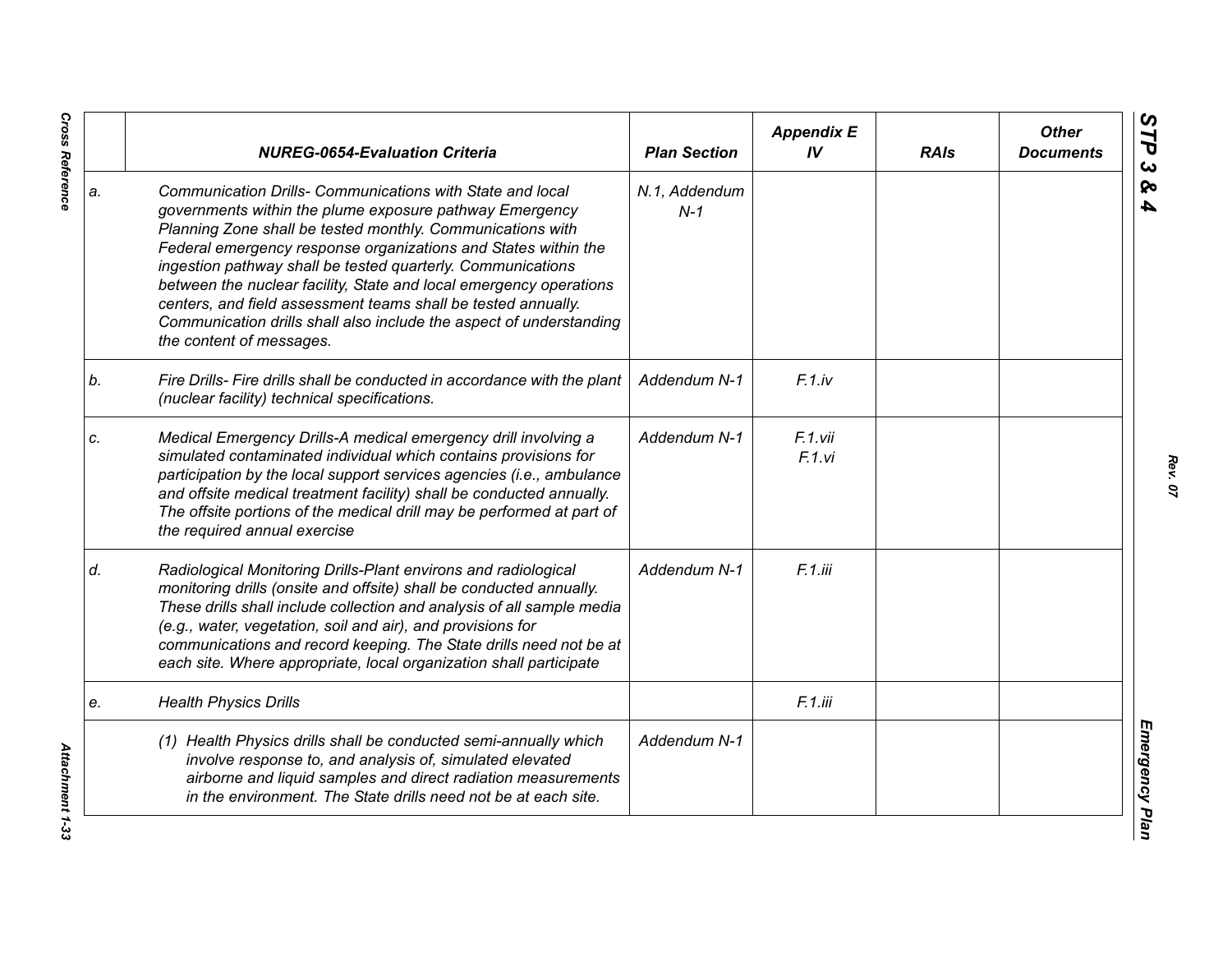|    | <b>NUREG-0654-Evaluation Criteria</b>                                                                                                                                                                                                                                                                                                                                        | <b>Plan Section</b>    | <b>Appendix E</b><br>IV | <b>RAIs</b> | <b>Other</b><br><b>Documents</b> |
|----|------------------------------------------------------------------------------------------------------------------------------------------------------------------------------------------------------------------------------------------------------------------------------------------------------------------------------------------------------------------------------|------------------------|-------------------------|-------------|----------------------------------|
|    | (2) Analysis of inplant liquid samples with simulated elevated<br>radiation levels shall be included in Health Physics drills<br>annually. These drills will include appropriate radiation<br>protection and contamination controls.                                                                                                                                         | Addendum N-1           |                         |             |                                  |
| 3. | Each organization shall describe how exercises and drills are to be<br>carried out to allow free play for decision making and to meet the<br>following objectives. Pending the development of exercise scenarios<br>and exercise evaluation guidance by NRC and FEMA the scenarios for<br>use in exercises and drills shall include but not be limited to, the<br>following: |                        | F.1                     |             |                                  |
| a. | The basic objective(s) of each drill and exercise and appropriate<br>evaluation criteria:                                                                                                                                                                                                                                                                                    | N.1.1, N.2             |                         |             |                                  |
| b. | The date(s), time period, place(s) and participating organization                                                                                                                                                                                                                                                                                                            | Addendum N-1,<br>N.2.2 |                         |             |                                  |
| c. | The simulated events;                                                                                                                                                                                                                                                                                                                                                        | N.2                    |                         |             |                                  |
| d. | A time schedule of real and simulated initiating events                                                                                                                                                                                                                                                                                                                      | N.2                    |                         |             |                                  |
| е. | A narrative summary describing the conduct of the exercises or drills<br>to include such things as simulated casualties, offsite fire<br>department assistance, rescue of personnel, use of protective<br>clothing, deployment of radiological monitoring teams, and public<br>information activities; and                                                                   | N.2                    |                         |             | BL 05-02                         |
| f. | A description of the arrangements for and advance materials to be<br>provided to official observers.                                                                                                                                                                                                                                                                         | N.2.2                  |                         |             |                                  |

**Cross Reference** *Cross Reference*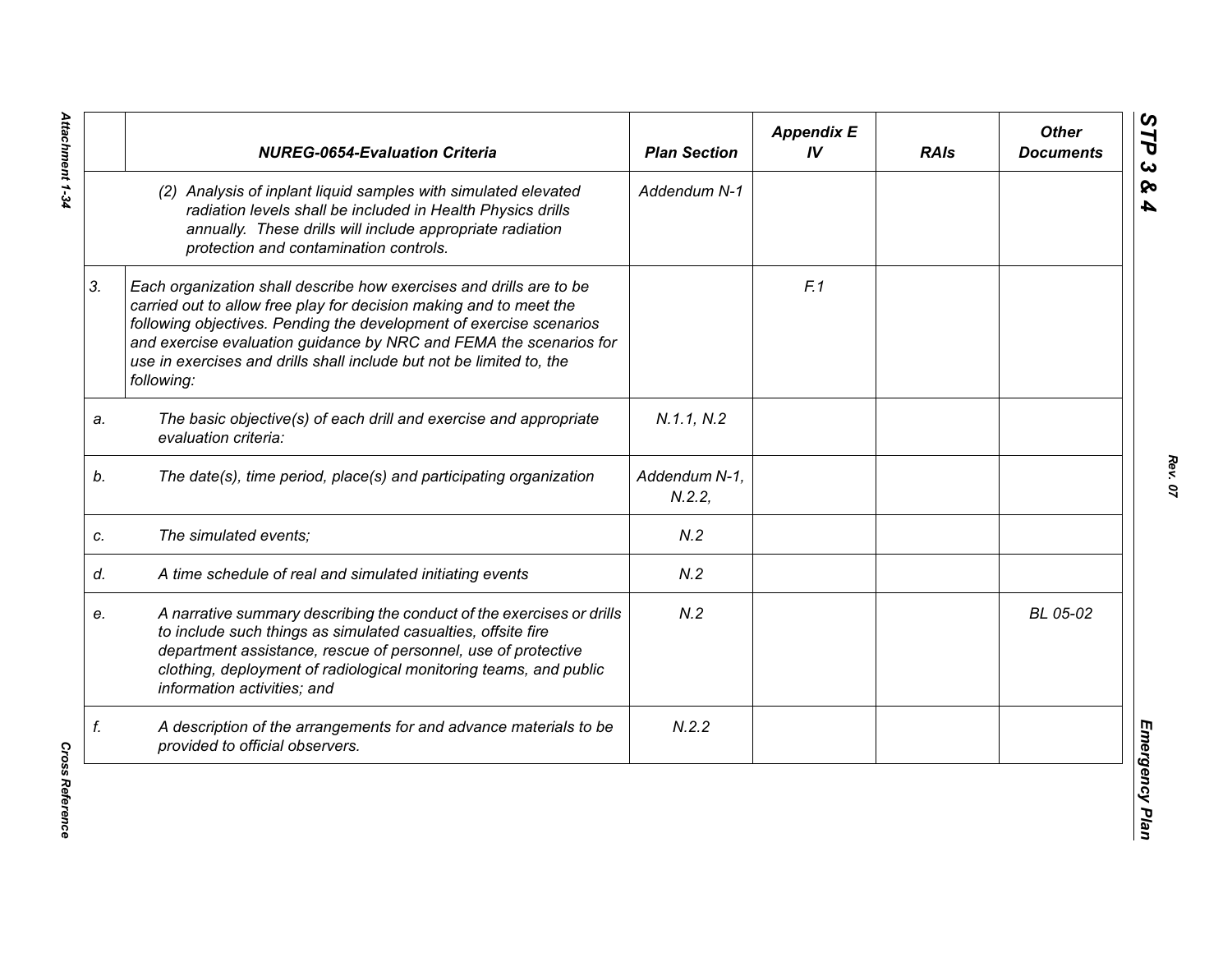|                    | <b>NUREG-0654-Evaluation Criteria</b>                                                                                                                                                                                                                                                                                                                                                                                    | <b>Plan Section</b> | <b>Appendix E</b><br>IV | <b>RAIs</b>  | <b>Other</b><br><b>Documents</b> |
|--------------------|--------------------------------------------------------------------------------------------------------------------------------------------------------------------------------------------------------------------------------------------------------------------------------------------------------------------------------------------------------------------------------------------------------------------------|---------------------|-------------------------|--------------|----------------------------------|
| $\boldsymbol{4}$ . | Official observers from Federal, State or local governments will observe,<br>evaluate, and critique the required exercises. A critique shall be<br>scheduled at the conclusion of the exercise to evaluate the ability of<br>organizations to respond as called for in the plan. The critique shall be<br>conducted as soon as practicable after the exercise, and formal<br>evaluation should result from the critique. | N.1, N.2.2          |                         |              |                                  |
| 5.                 | Each organization shall establish means for evaluating observer and<br>participant comments on areas needing improvement, including<br>emergency plan procedural changes, and for assigning responsibility for<br>implementing corrective actions. Each organization shall establish<br>management control used to ensure that corrective actions are<br>implemented.                                                    | N.1                 | F <sub>2</sub>          | VEGP 13.3-10 |                                  |
|                    |                                                                                                                                                                                                                                                                                                                                                                                                                          |                     |                         |              |                                  |
|                    |                                                                                                                                                                                                                                                                                                                                                                                                                          |                     |                         |              |                                  |
|                    |                                                                                                                                                                                                                                                                                                                                                                                                                          |                     |                         |              |                                  |
|                    |                                                                                                                                                                                                                                                                                                                                                                                                                          |                     |                         |              |                                  |
|                    |                                                                                                                                                                                                                                                                                                                                                                                                                          |                     |                         |              |                                  |

*Rev. 07*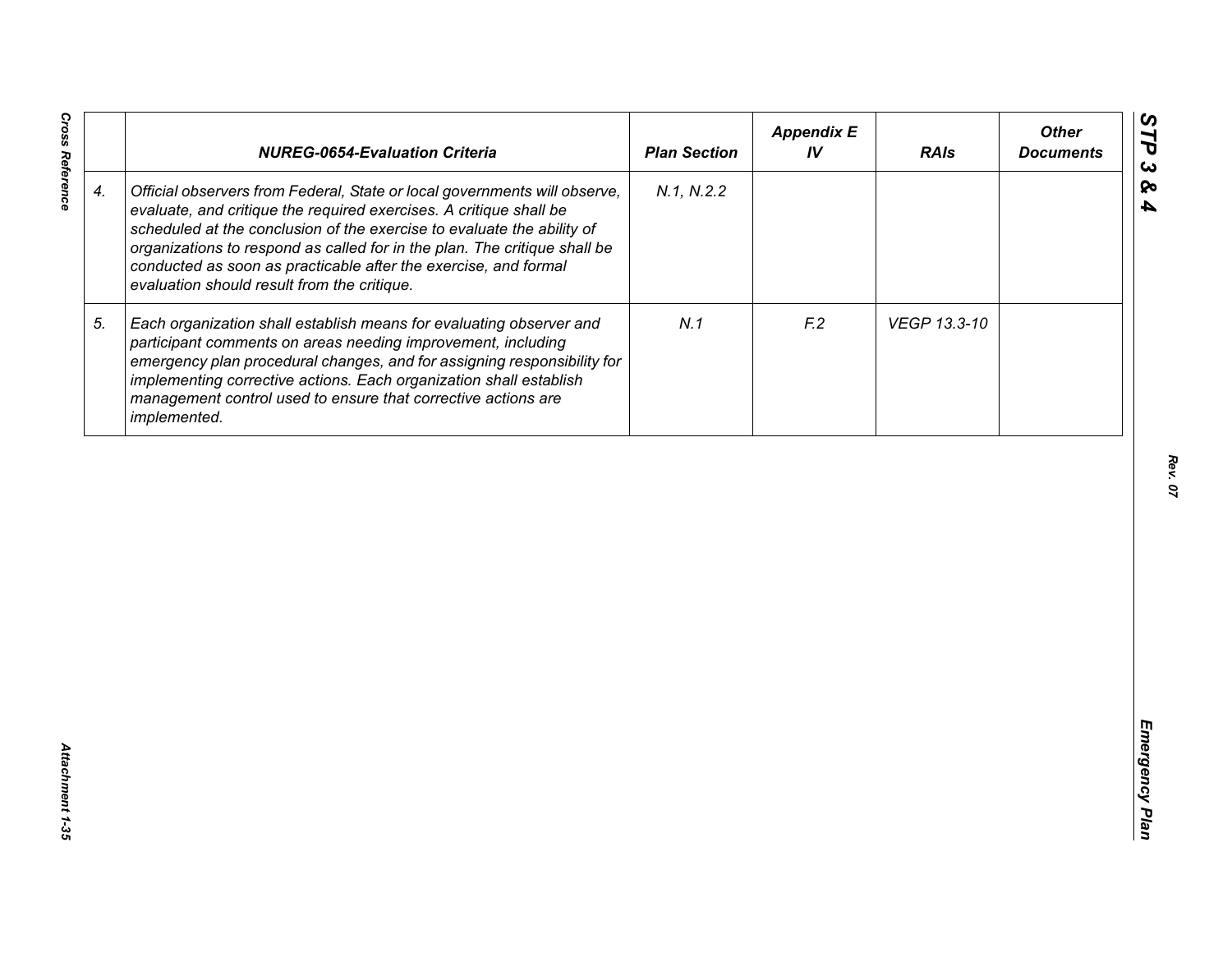|    | Radiological emergency response training is provided to those who may be called on to assist in an emergency.                                                                                                                                                                                                                                                                                                  |                     |                         |              |                                  |
|----|----------------------------------------------------------------------------------------------------------------------------------------------------------------------------------------------------------------------------------------------------------------------------------------------------------------------------------------------------------------------------------------------------------------|---------------------|-------------------------|--------------|----------------------------------|
|    | <b>NUREG-0654-Evaluation Criteria</b>                                                                                                                                                                                                                                                                                                                                                                          | <b>Plan Section</b> | <b>Appendix E</b><br>IV | <b>RAIs</b>  | <b>Other</b><br><b>Documents</b> |
| 1. | Each organization shall assure the training of appropriate individuals.                                                                                                                                                                                                                                                                                                                                        |                     |                         |              |                                  |
| a. | Each facility to which the plant applies shall provide site specific<br>emergency response training for those offsite emergency<br>organizations who may be called upon to provide assistance in the<br>event of an emergency.                                                                                                                                                                                 | M.8                 |                         | GGNS 13.3-55 |                                  |
| b. | Each offsite response organization shall participate in and receive<br>training. Where mutual aid agreements exist between local agencies<br>such as fire, policy and ambulance/rescue, the training shall also be<br>offered to the other departments who are members of the mutual aid<br>district.                                                                                                          | N/A                 |                         |              |                                  |
| 2. | The training program for members of the onsite emergency organization<br>shall, besides classroom training, include practical drills in which each<br>individual demonstrates ability to perform his assigned emergency<br>function. During the practical drills, on-the-spot correction of erroneous<br>performance shall be made and a demonstration of the proper<br>performance offered by the instructor. | M.6                 | F <sub>12</sub>         |              |                                  |
| 3. | Training for individuals assigned to licensee first aid teams shall include<br>courses equivalent to Red Cross Multi-Media.                                                                                                                                                                                                                                                                                    | M.7                 |                         |              |                                  |

*Cross Reference* 

**Cross Reference**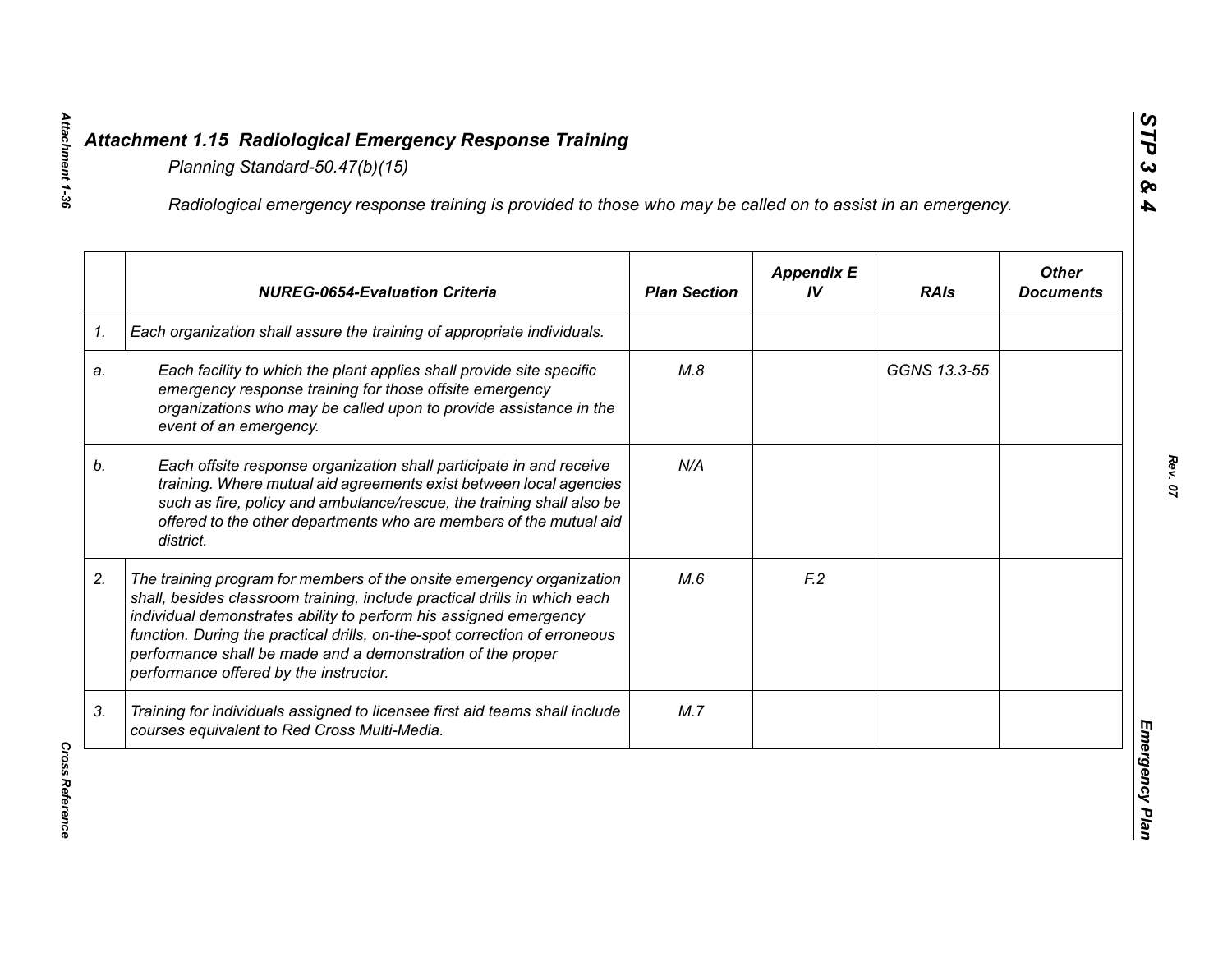|    | <b>NUREG-0654-Evaluation Criteria</b>                                                                                                                                                                                                                                                                                            | <b>Plan Section</b> | <b>Appendix E</b><br>IV | <b>RAIs</b> | <b>Other</b><br><b>Documents</b> |
|----|----------------------------------------------------------------------------------------------------------------------------------------------------------------------------------------------------------------------------------------------------------------------------------------------------------------------------------|---------------------|-------------------------|-------------|----------------------------------|
| 4. | Each organization shall establish a training program for instructing and<br>qualifying personnel who will implement radiological emergency<br>response plans. The specialized initial training and periodic retraining<br>programs (including the scope, nature and frequency) shall be provided<br>in the following categories: |                     |                         |             |                                  |
| a. | Directors or coordinators of the response organizations;                                                                                                                                                                                                                                                                         | M.3                 | F.1.i                   |             |                                  |
| b. | Personnel responsible for accident assessment;                                                                                                                                                                                                                                                                                   | M.4                 | F.1.ii                  |             |                                  |
| c. | Radiological monitoring teams and radiological analysis personnel;                                                                                                                                                                                                                                                               | M.4                 | F.1.iii                 |             |                                  |
| d. | Police, security and fire fighting personnel;                                                                                                                                                                                                                                                                                    | M.3, M.8            | F.1(iv                  |             |                                  |
| e. | Repair and damage control/correctional action teams (onsite);                                                                                                                                                                                                                                                                    | M.3                 | F.1.v                   |             |                                  |
| f. | First aid and rescue personnel;                                                                                                                                                                                                                                                                                                  | M.1, M.4            | F.1.vi                  |             |                                  |
| g. | Local support services personnel including Civil<br>Defense/Emergency Service personnel;                                                                                                                                                                                                                                         | M.8                 |                         |             |                                  |
| h. | Medical support personnel;                                                                                                                                                                                                                                                                                                       | M.4                 |                         |             |                                  |
| i. | Licensee's headquarters support personnel;                                                                                                                                                                                                                                                                                       | M.3                 | F.1.viii                |             |                                  |
| j. | Personnel responsible for transmission of emergency information<br>and instructions.                                                                                                                                                                                                                                             | M.4                 |                         |             |                                  |
| 5. | Each organization shall provide for the initial and annual retraining of<br>personnel with emergency response responsibilities.                                                                                                                                                                                                  | M.2.3               |                         |             |                                  |

**Cross Reference**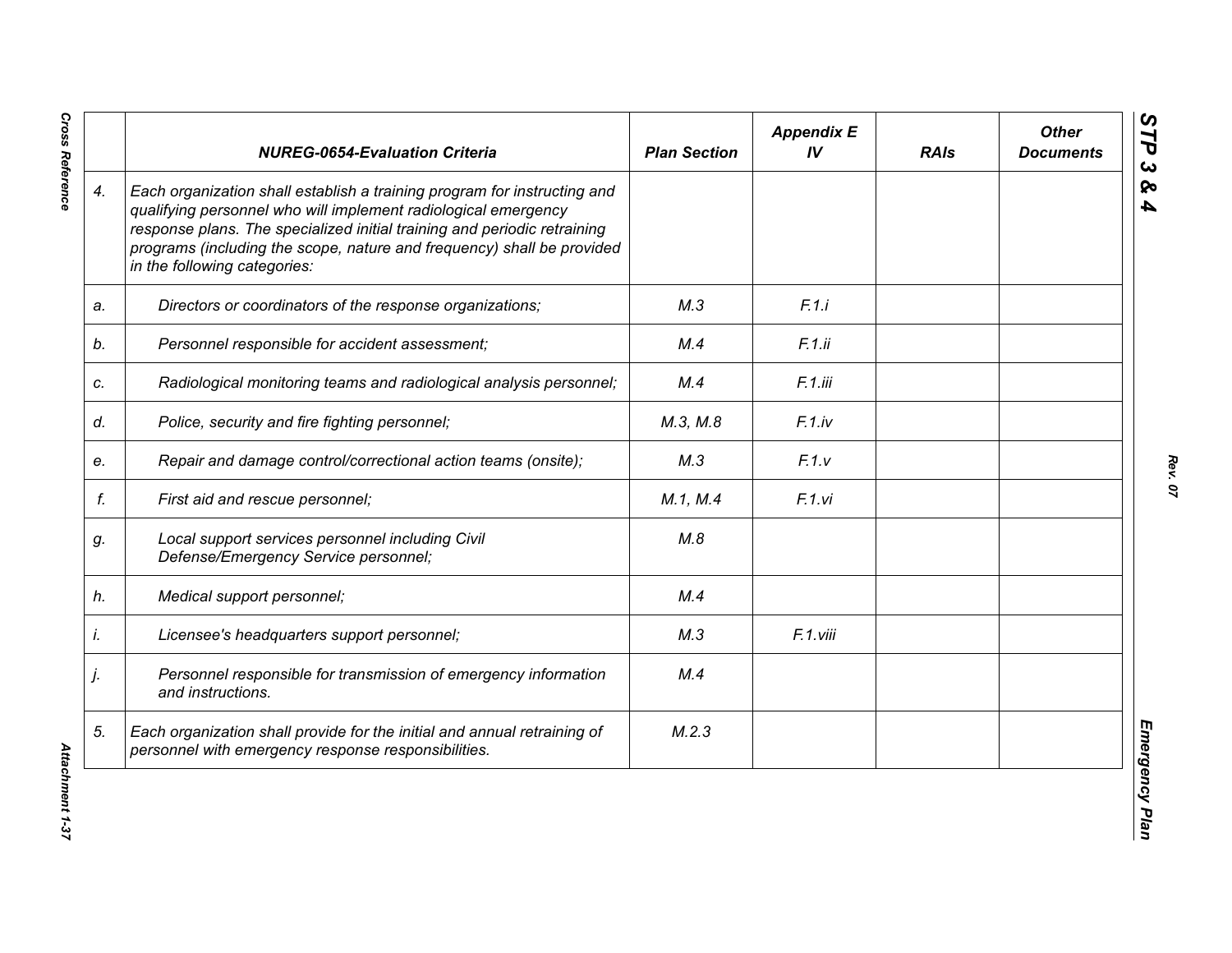|                                                                                                                                                     | Planning Standard-50.47(b)(16)                                                                                                                                                                                                                                            |                                                 |                         |                    |                                  |  |  |
|-----------------------------------------------------------------------------------------------------------------------------------------------------|---------------------------------------------------------------------------------------------------------------------------------------------------------------------------------------------------------------------------------------------------------------------------|-------------------------------------------------|-------------------------|--------------------|----------------------------------|--|--|
| Responsibilities for the plan development and review and for distribution of emergency plans are established, and planners are<br>properly trained. |                                                                                                                                                                                                                                                                           |                                                 |                         |                    |                                  |  |  |
|                                                                                                                                                     | <b>NUREG-0654-Evaluation Criteria</b>                                                                                                                                                                                                                                     | <b>Plan Section</b>                             | <b>Appendix E</b><br>IV | <b>RAIs</b>        | <b>Other</b><br><b>Documents</b> |  |  |
|                                                                                                                                                     | Each organization shall provide for the training of individuals responsible<br>for the planning effort.                                                                                                                                                                   | M.2                                             | G                       |                    |                                  |  |  |
|                                                                                                                                                     | Each organization shall identify by title the individual with the overall<br>authority and responsibility for radiological emergency response<br>planning.                                                                                                                | O.1                                             | $\overline{G}$          |                    |                                  |  |  |
|                                                                                                                                                     | Each organization shall designate an Emergency Planning Coordinator<br>with responsibility for the development and updating of emergency plans<br>and coordination of these plans with other response organizations.                                                      | O.1                                             | G                       |                    |                                  |  |  |
|                                                                                                                                                     | Each organization shall update its plan and agreements as needed,<br>review and certify it to be current on an annual basis. The update shall<br>take into account changes identified by drills and exercises.                                                            | 0.2, 0.3                                        |                         |                    |                                  |  |  |
|                                                                                                                                                     | The emergency response plans and approved changes to the plans<br>shall be forwarded to all organizations and appropriate individuals with<br>responsibility for implementation of the plans. Revised pages shall be<br>dated and marked to show where changes have made. | O.1                                             |                         | GGNS 13.3-56       |                                  |  |  |
|                                                                                                                                                     | Each plan shall contain a detailed listing of supporting plans and their<br>source.                                                                                                                                                                                       | Attachment 2.<br>A.2, B.2, B.2.1,<br>B.2.2, B.3 |                         |                    |                                  |  |  |
|                                                                                                                                                     | Each plan shall contain as an appendix listing, by title, procedures<br>required to implement the plan. The listing shall include the section(s) of<br>the plan to be implemented by each procedure.                                                                      | Attachment 2                                    |                         | <b>VEGP 13.3-5</b> |                                  |  |  |
|                                                                                                                                                     | Each plan shall contain a specific table of contents. Plans submitted for<br>review should be cross-referenced to these criteria.                                                                                                                                         | Table-of-<br>Contents                           |                         |                    |                                  |  |  |